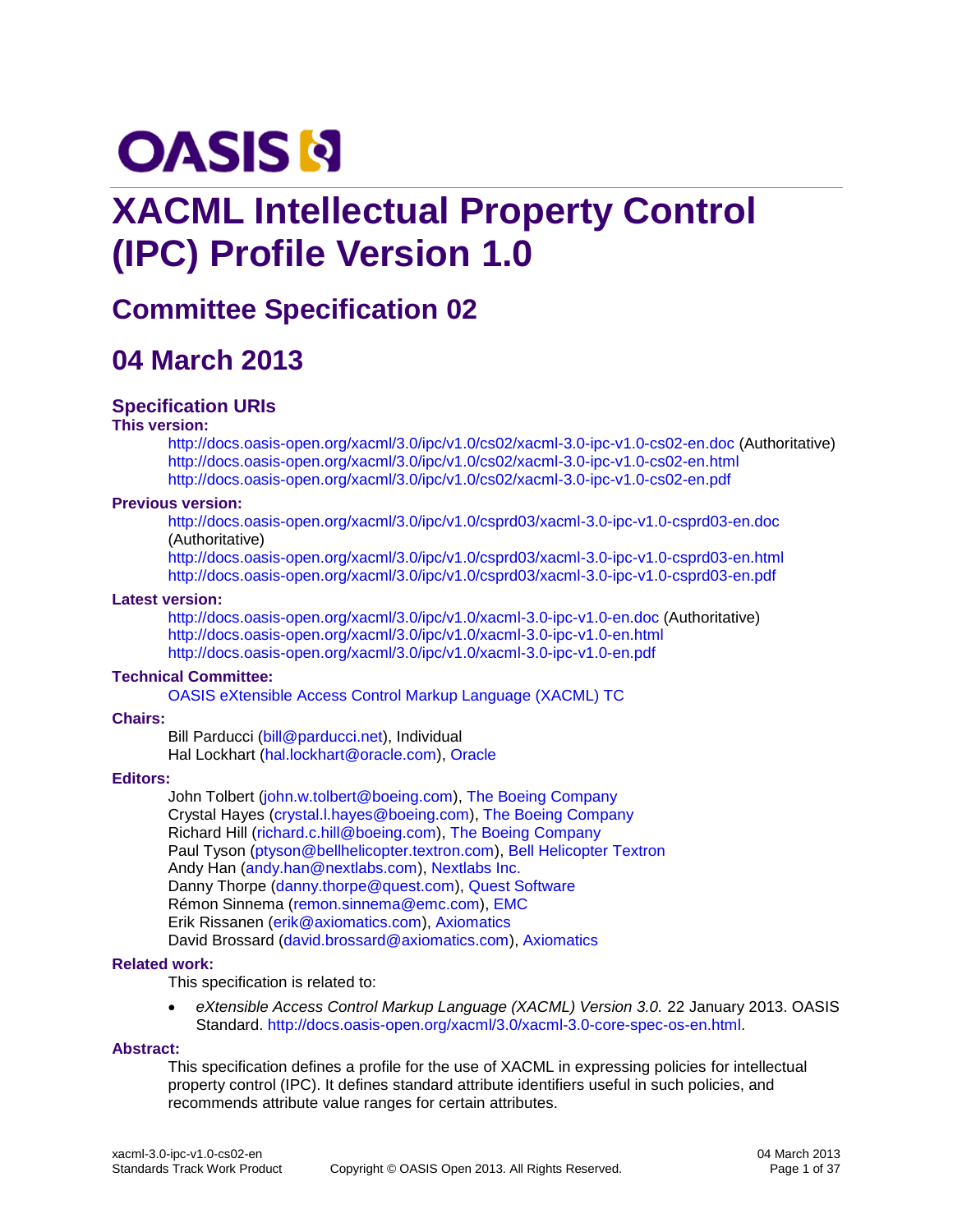#### **Status:**

This document was last revised or approved by the OASIS eXtensible Access Control Markup Language (XACML) TC on the above date. The level of approval is also listed above. Check the "Latest version" location noted above for possible later revisions of this document.

Technical Committee members should send comments on this specification to the Technical Committee's email list. Others should send comments to the Technical Committee by using the ["Send A Comment"](https://www.oasis-open.org/committees/comments/index.php?wg_abbrev=xacml) button on the Technical Committee's web page at [http://www.oasis](http://www.oasis-open.org/committees/xacml/)[open.org/committees/xacml/.](http://www.oasis-open.org/committees/xacml/)

For information on whether any patents have been disclosed that may be essential to implementing this specification, and any offers of patent licensing terms, please refer to the Intellectual Property Rights section of the Technical Committee web page [\(http://www.oasis](http://www.oasis-open.org/committees/xacml/ipr.php)[open.org/committees/xacml/ipr.php\)](http://www.oasis-open.org/committees/xacml/ipr.php).

#### **Citation format:**

When referencing this specification the following citation format should be used:

#### **[xacml-ipc-v1.0]**

*XACML Intellectual Property Control (IPC) Profile Version 1.0*. 04 March 2013. OASIS Committee Specification 02. [http://docs.oasis-open.org/xacml/3.0/ipc/v1.0/cs02/xacml-3.0-ipc-v1.0-cs02](http://docs.oasis-open.org/xacml/3.0/ipc/v1.0/cs02/xacml-3.0-ipc-v1.0-cs02-en.html) [en.html.](http://docs.oasis-open.org/xacml/3.0/ipc/v1.0/cs02/xacml-3.0-ipc-v1.0-cs02-en.html)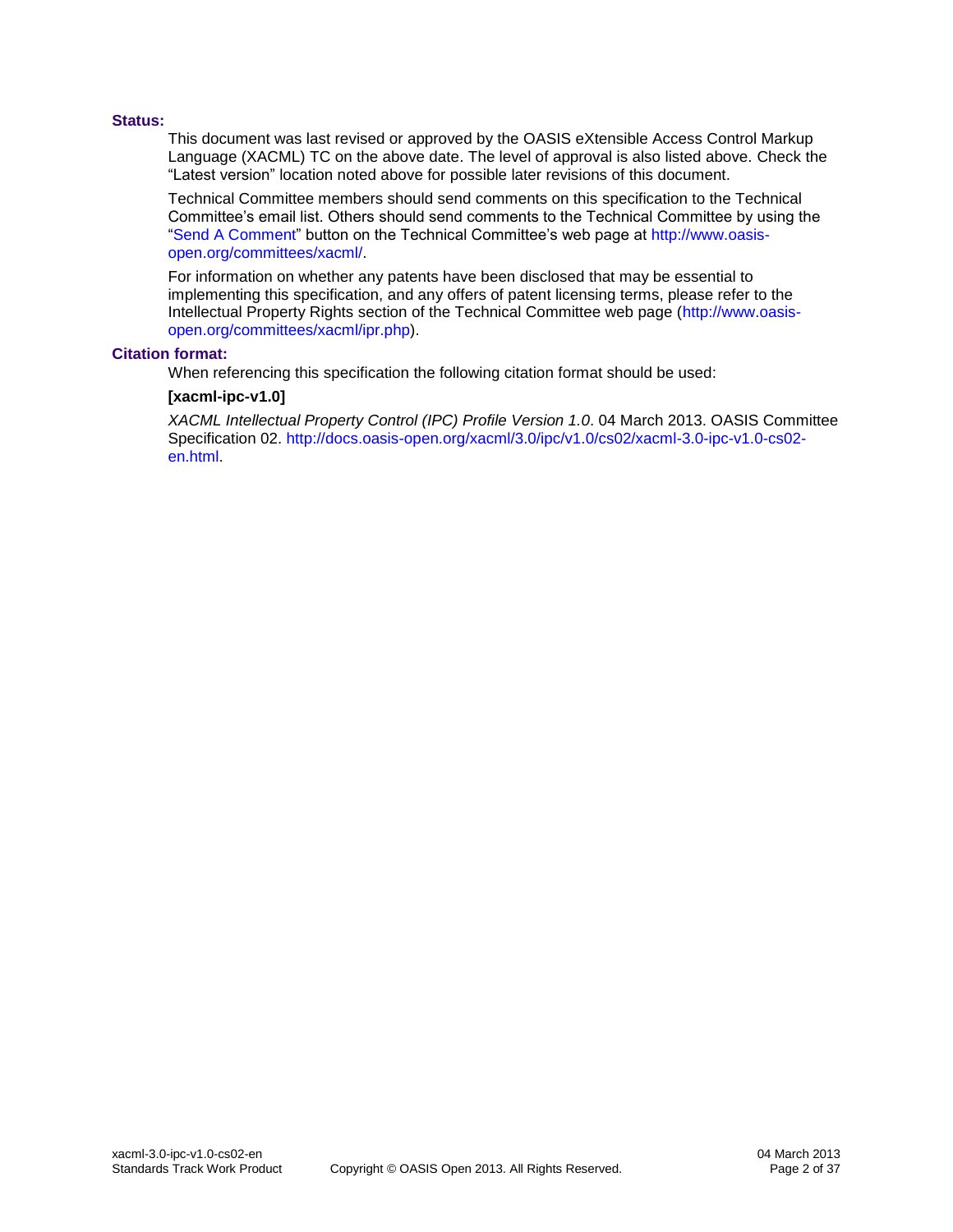# **Notices**

Copyright © OASIS Open 2013. All Rights Reserved.

All capitalized terms in the following text have the meanings assigned to them in the OASIS Intellectual Property Rights Policy (the "OASIS IPR Policy"). The full [Policy](http://www.oasis-open.org/policies-guidelines/ipr) may be found at the OASIS website.

This document and translations of it may be copied and furnished to others, and derivative works that comment on or otherwise explain it or assist in its implementation may be prepared, copied, published, and distributed, in whole or in part, without restriction of any kind, provided that the above copyright notice and this section are included on all such copies and derivative works. However, this document itself may not be modified in any way, including by removing the copyright notice or references to OASIS, except as needed for the purpose of developing any document or deliverable produced by an OASIS Technical Committee (in which case the rules applicable to copyrights, as set forth in the OASIS IPR Policy, must be followed) or as required to translate it into languages other than English.

The limited permissions granted above are perpetual and will not be revoked by OASIS or its successors or assigns.

This document and the information contained herein is provided on an "AS IS" basis and OASIS DISCLAIMS ALL WARRANTIES, EXPRESS OR IMPLIED, INCLUDING BUT NOT LIMITED TO ANY WARRANTY THAT THE USE OF THE INFORMATION HEREIN WILL NOT INFRINGE ANY OWNERSHIP RIGHTS OR ANY IMPLIED WARRANTIES OF MERCHANTABILITY OR FITNESS FOR A PARTICULAR PURPOSE.

OASIS requests that any OASIS Party or any other party that believes it has patent claims that would necessarily be infringed by implementations of this OASIS Committee Specification or OASIS Standard, to notify OASIS TC Administrator and provide an indication of its willingness to grant patent licenses to such patent claims in a manner consistent with the IPR Mode of the OASIS Technical Committee that produced this specification.

OASIS invites any party to contact the OASIS TC Administrator if it is aware of a claim of ownership of any patent claims that would necessarily be infringed by implementations of this specification by a patent holder that is not willing to provide a license to such patent claims in a manner consistent with the IPR Mode of the OASIS Technical Committee that produced this specification. OASIS may include such claims on its website, but disclaims any obligation to do so.

OASIS takes no position regarding the validity or scope of any intellectual property or other rights that might be claimed to pertain to the implementation or use of the technology described in this document or the extent to which any license under such rights might or might not be available; neither does it represent that it has made any effort to identify any such rights. Information on OASIS' procedures with respect to rights in any document or deliverable produced by an OASIS Technical Committee can be found on the OASIS website. Copies of claims of rights made available for publication and any assurances of licenses to be made available, or the result of an attempt made to obtain a general license or permission for the use of such proprietary rights by implementers or users of this OASIS Committee Specification or OASIS Standard, can be obtained from the OASIS TC Administrator. OASIS makes no representation that any information or list of intellectual property rights will at any time be complete, or that any claims in such list are, in fact, Essential Claims.

The name "OASIS" is a trademark of [OASIS,](http://www.oasis-open.org/) the owner and developer of this specification, and should be used only to refer to the organization and its official outputs. OASIS welcomes reference to, and implementation and use of, specifications, while reserving the right to enforce its marks against misleading uses. Please see<http://www.oasis-open.org/policies-guidelines/trademark> for above guidance.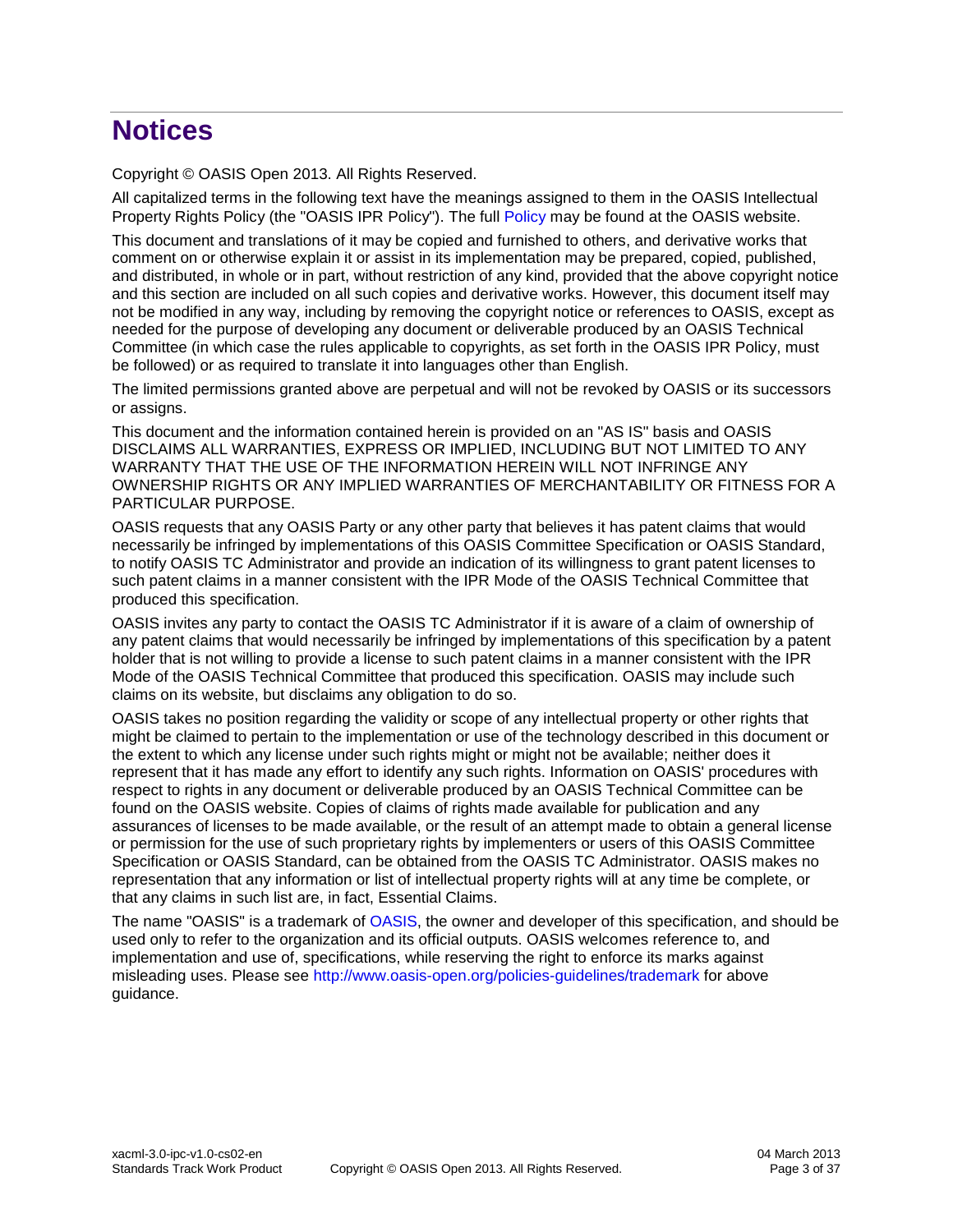# **Table of Contents**

| 1 |  |
|---|--|
|   |  |
|   |  |
|   |  |
|   |  |
|   |  |
|   |  |
|   |  |
| 2 |  |
|   |  |
|   |  |
|   |  |
|   |  |
|   |  |
|   |  |
|   |  |
|   |  |
|   |  |
|   |  |
|   |  |
|   |  |
|   |  |
|   |  |
|   |  |
|   |  |
|   |  |
|   |  |
|   |  |
|   |  |
|   |  |
|   |  |
|   |  |
|   |  |
|   |  |
| 3 |  |
|   |  |
| 4 |  |
|   |  |
|   |  |
|   |  |
|   |  |
|   |  |
|   |  |
|   |  |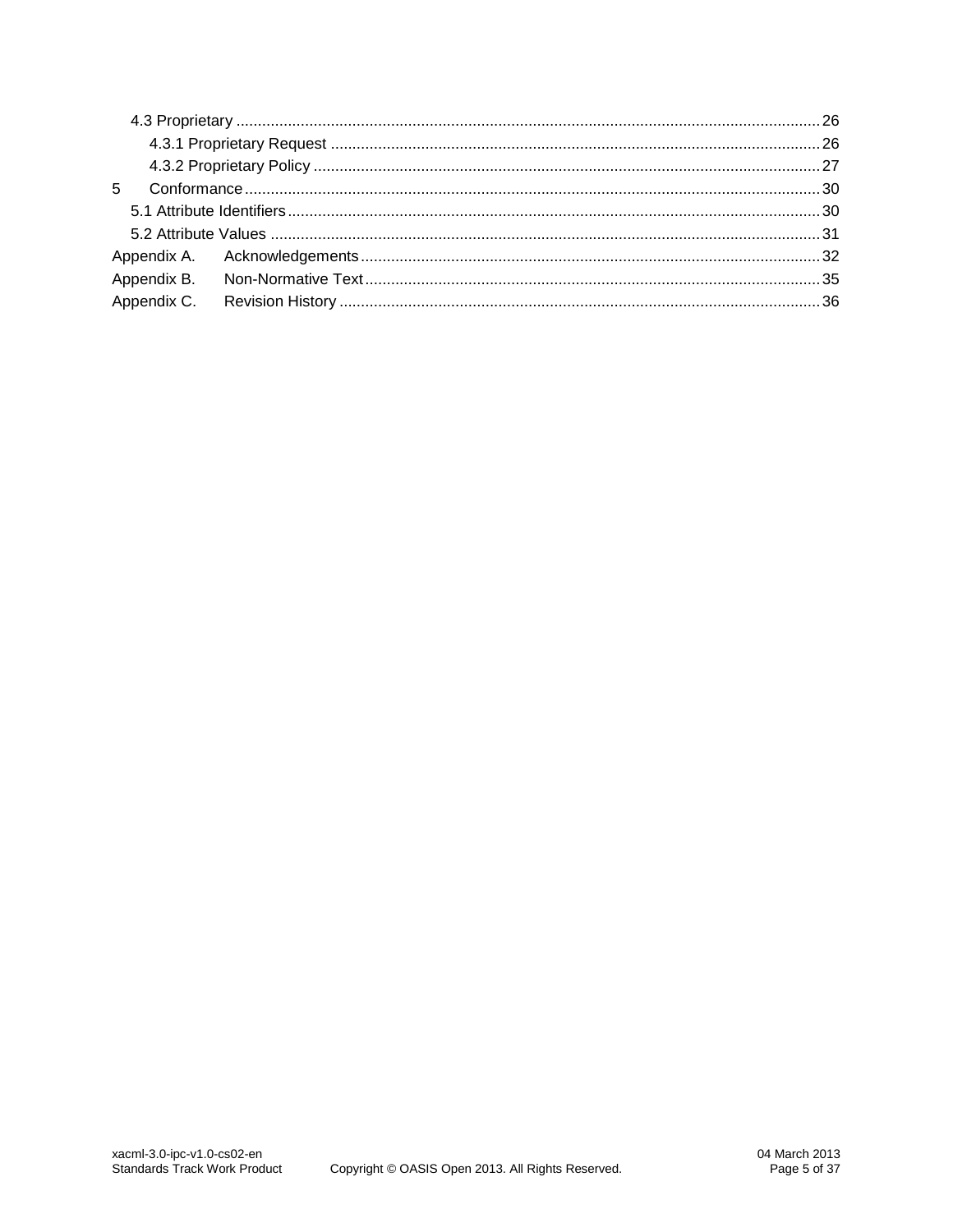# <span id="page-5-0"></span>**1 Introduction**

#### **{Non-normative}**

This specification defines a profile for the use of the OASIS eXtensible Access Control Markup Language

(XACML) **[\[XACML3\]](#page-8-3)** to write and enforce policies for the purpose of providing access control for

 resources deemed intellectual property (hereinafter referred to as IP). Use of this profile requires no changes or extensions to the **[\[XACML3\]](#page-8-3)** standard.

- This specification begins with a non-normative discussion of the topics and terms of interest in this profile.
- The normative section of the specification describes the attributes defined by this profile and provides
- recommended usage patterns for attribute values.

 This specification assumes the reader is somewhat familiar with XACML. A brief overview sufficient to understand these examples is available in **[\[XACMLIntro\]](#page-8-4)**.

For our purposes, IP may be defined as legal property rights over mental creations. IP owners can

receive exclusive rights to their creations, if certain conditions are met. These exclusive rights can be

- exploited by the owner for profit, either directly through sales of products, or indirectly through licensing.
- IP is an asset; perhaps the most valuable asset an organization has. IP can be licensed to other
- organizations in cases of outsourcing and/or to generate revenue from IP sharing arrangements.
- IP value tends to increase when properly protected, though there are differing points of diminishing
- returns. IP protection doesn't guarantee security; it just provides a compensation mechanism for cases of
- unlawful exploitation. IP valuation and protection are often criteria for venture capital investors.
- Broadly speaking, there are four main categories of intellectual property: copyrights, trademarks, trade
- secrets, and patents. Copyrights confer time-limited exclusive rights of ownership and/or use to the
- creator of the work. A copyright is typically used to protect artistic works such as photographs, music,
- books, etc. Copyrights are internationally recognized, though there are differences in the terms and
- enforcement. When copyright protection and status ends, resources are said to become public domain.
- Trademarks are the IP protection scheme of names, logos, symbols, products, etc. For example, in the U.S. there are 2 main types:
- 27 For general usage, or for not-yet-registered trademarks ™
- 28 For trademarks registered with the USPTO ®
- Trademarks are also internationally recognized through the Madrid system, which requires registration through the World Intellectual Property Organization (WIPO), a United Nations agency. The World Trade Organization also sets legal minimum standards for IP protection among member nations.
- Patents are property rights granted to an inventor to prevent others from profiting from the invention for a limited time in exchange for public disclosure of the invention when the patent is granted. Patents apply to processes, machines, articles of manufacture, or composition of matter (including biological), or derived innovations. Patents require detailed disclosure of information, designs, processes, etc. Patents are
- administered in U.S. by the USPTO, and are internationally recognized by WTO TRIPS, WIPO, and
- European Patent Convention. When patent protection and status ends, resources are said to become public domain.
- Trade secrets are IP protection of formulae, processes, designs, information, etc. that are not easily obtainable that a business uses for competitive advantage. They are often protected by legal contracts such as non-disclosure agreements, non-compete agreements, or proprietary information agreements. Trade secrets are the most common form of industrial IP protection, and outnumber patents. However, trade secrets are most often categorized as "proprietary" information, and may not be discovered as trade secrets unless litigated. They are not federally protected in the U.S., though most states have adopted the Uniform Trade Secrets Act. However, theft of trade secrets is prohibited by U.S. Economic Espionage Act of 1996. Trade secret status requires less disclosure than patents. Trade secrets are well protected
- by European Patent Convention as "know how". No international treaties protect trade secrets, though
- WTO TRIPS, GATT, and NAFTA have provisions for trade secret protection.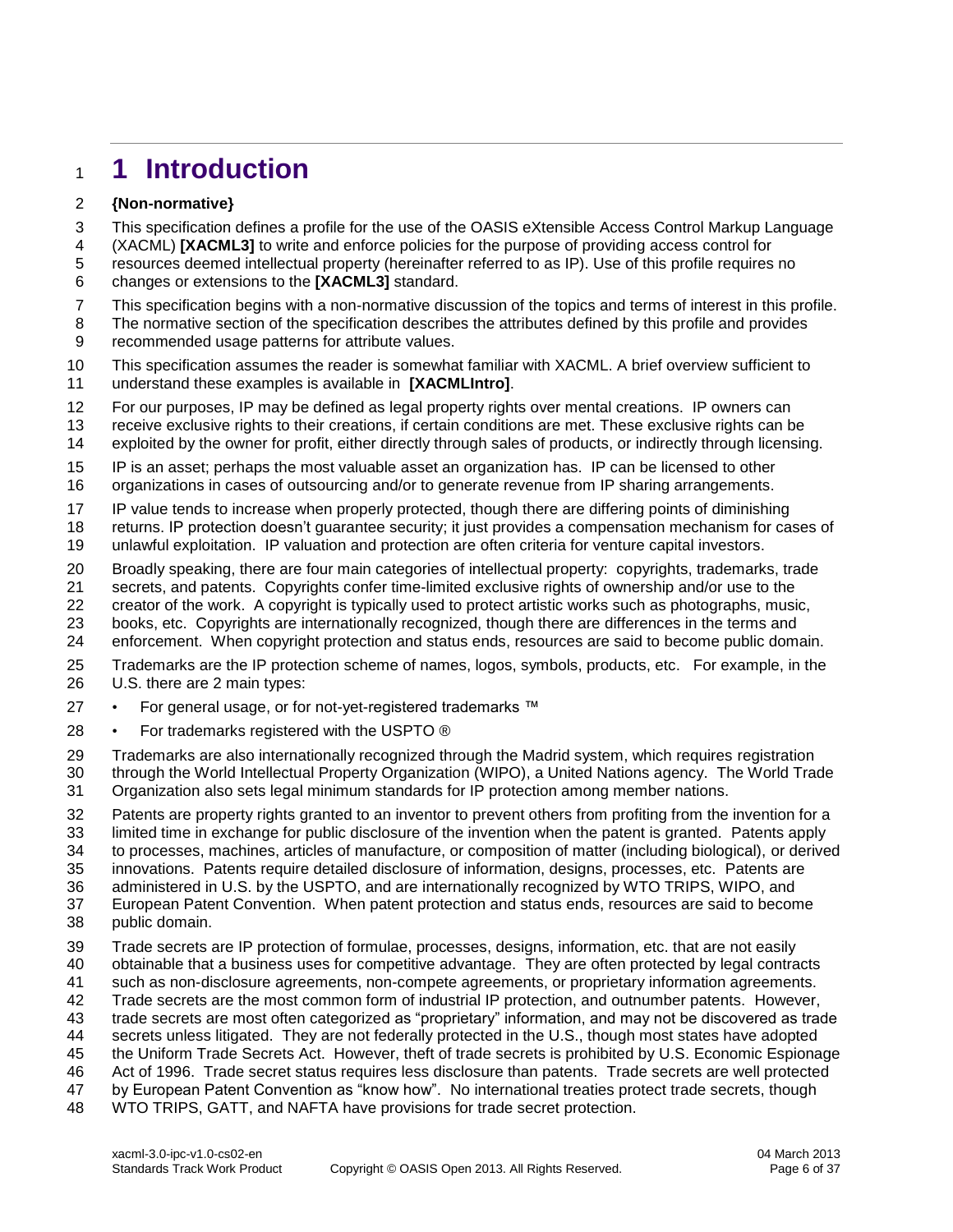- Other IP related concepts, such as *public domain and proprietary* will be defined in the glossary section.
- The attributes and glossary terms defined below are not an exclusive or comprehensive list of all the
- attributes that may be required for rendering authorization decisions concerning IP. For example, PDPs
- would have to evaluate other entitlements, such as group membership, from PIPs (Policy Information
- Points). This profile is meant as a point of reference for implementing IP controls, and may be extended
- as needed for organizational purposes. Software vendors who choose to implement this profile should
- take the attributes herein as a framework for IP controls, but allow individual implementers some flexibility
- in constructing their own XACML-based authorization policies and PDPs.
- Organizations not only create and use intellectual property, but they also often grant rights and/or license
- their IP to other organizations for a variety of reasons. Companies often license copyrighted, patented,
- and proprietary information to sub-contractors to provide goods or services in return. The information may be exchanged under several types of legal agreements, e.g., proprietary information agreements or
- patent grants. Also, organizations may grant the use of their trademarks to other businesses or non-profit
- institutions via trademark grants. These legal documents which grant rights to IP resources to others
- generally require that the licensed IP is protected. Thus, the agreements form the basis of access control
- policies, which can be expressed in XACML.
- The goals of this profile are to create a framework of common IP-related attributes upon which
- authorization decisions can be rendered, and to promote federated authorization for access to IP
- resources. This profile will also provide XACML software developers and access control policy authors
- guidance on supporting IP use cases.

# <span id="page-6-0"></span>**1.1 Glossary**

#### **Agreement identifier**

 A name, number, or other alphanumeric designator for referencing legal agreements which grant IP access.

#### **Agreement type**

 The type of legal agreement which grants access to IP resources. Language granting rights to IP resources can be embedded in a number of different types of agreements. This profile includes URNs for the most common types: non-disclosure agreements, proprietary information agreements, technical data grants, patent grants, trademark grants, cross-licensing grants, and royalty-bearing.

#### **Authorized end use**

 The specific authorized end uses to which the IP resource may be applied, in accordance with the IP agreement. This attribute represents a vocabulary of verbs or nominalizations that define the end-use activities appropriate for the work effort. Examples may include (but are not limited to): design, manufacture, and maintenance.

#### **Business context**

 The type of organization to which a subject may belong. This profile lists a number of common affiliation types, including customer, supplier, partner, non-profit, government, primary contractor, sub-contractor, joint development, and authorized sub-licensor. In cases of joint development, organizations should agree on which resources were developed and by whom prior to the execution of the agreement (background IP), and determine rights and ownership of resources developed as a result of the agreement (foreground IP). The authorized sub-licensor value denotes organizations that have rights to sub-license resources that are granted by the IP-Owner.

#### **Copyright**

- 94 A form of limited and temporary government-granted monopoly which gives the creator of an original work some rights for a certain time period in relation to that work, including its publication, distribution and adaptation; after which time the work is said to enter the public domain. Copyright applies to concrete expressions of information, but not the information itself.
-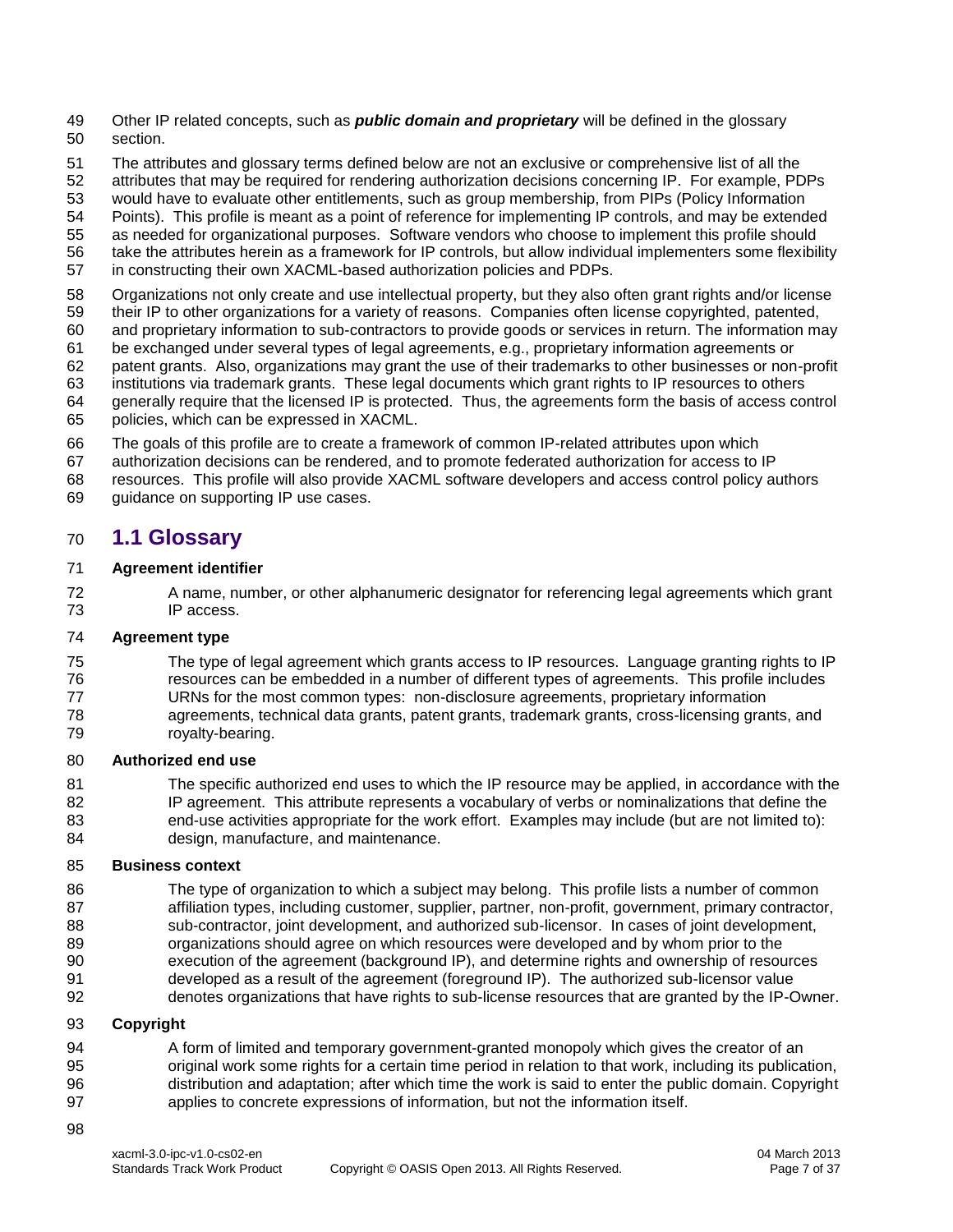#### **Covered resource**

 A resource that is named, described, or implied in an IP agreement as being covered or included in the terms of the agreement.

#### **Covered subject**

 A subject that is named, described, or implied in an IP agreement as being covered or included in the terms of the agreement. (For example, a person who has an organizational affiliation with a party to an agreement might be a covered subject of the agreement.)

#### **Effective date**

 The date on which an intellectual property license takes effect, thereby implying access for authorized purposes.

#### **Expiration date**

The date on which an intellectual property license expires, thereby terminating access.

#### **IP-Licensee**

 A person or entity that has been designated (directly or indirectly) by the IP-Owner to have certain 113 rights to a particular IP resource.

#### **IP-Owner**

A designation for the person or entity that owns the intellectual property.

#### **Marking**

 A visual indicator added to physical instances of intellectual property assets that provides policy **and/or procedural guidance.** 

#### **Organization**

A company or other legal entity of which a person can be an employee or agent.

#### **Patent**

 A set of exclusive rights granted by a government to an inventor or his/her assignee for a limited period of time in exchange for a disclosure of an invention.

#### **Proprietary**

 Information developed by an organization for competitive advantage. "Proprietary" is used 126 synonymously with "trade secret". For this reason, this profile identifies trade secrets and related terms such as confidential as "proprietary".

#### **Public domain**

 Information that has been demoted from copyright, trademark, trade secret, or patented status. No intellectual property controls are usually necessary for items considered public domain.

#### **Subject-ID**

 Element specifies the principal that is the subject of the request context. May include users, devices, or applications.

#### **Subject-to-Organization-Relationship**

135 The organizational relationship of the subject's organization (identified by the organization **attribute**) to the organization that owns the IP resource. Examples include "employee" and "contractor".

#### **Third-party proprietary**

- Intellectual property which has been legally entrusted to the care and use of another organization. To promote clarity, this profile utilizes the "Proprietary" resource attribute in conjunction with the 141 "IP-Owner" resource attribute to express this concept.
- 
-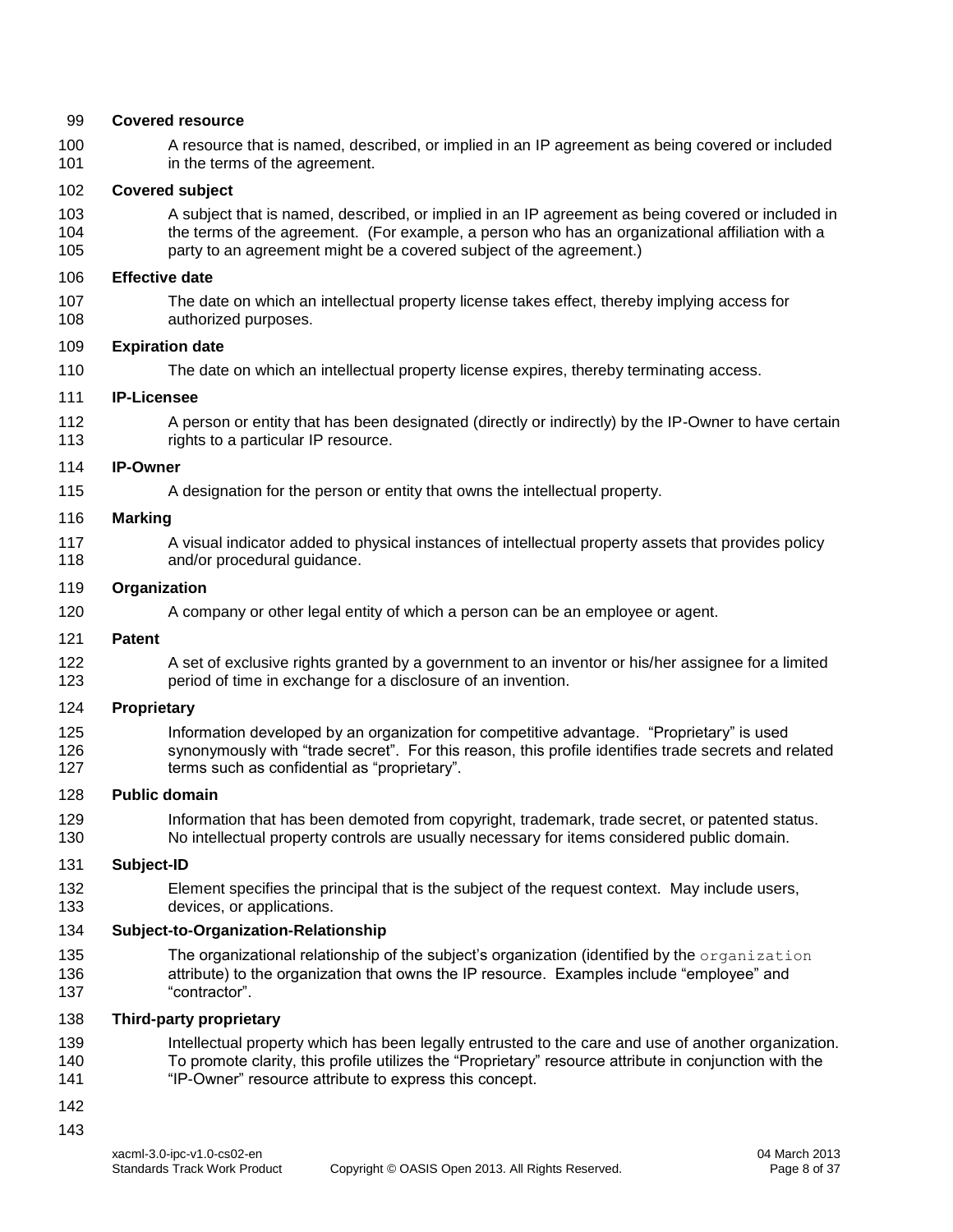#### **Trademark**

 A distinctive sign or indicator used by an individual, business organization, or other legal entity to 146 identify that the products and/or services to consumers with which the trademark appears originate from a unique source of origin, and to distinguish its products or services from those of 148 other entities.

#### **Trade secret**

 A formula, practice, process, design, instrument, pattern, or compilation of information which is not generally known or reasonably ascertainable, by which a business can obtain an economic advantage over competitors or customers. In some jurisdictions, such secrets are designated as "confidential", "limited distribution", or "restricted". Used synonymously with "Proprietary".

#### **Work effort**

 This attribute can be used to indicate the specific work effort, statement of work, project, or program which is associated with the IP resource. This attribute provides additional granularity to 157 limit access to users within organizations to those with a specific need to know for a given work effort.

# <span id="page-8-0"></span>**1.2 Terminology**

 The key words "MUST", "MUST NOT", "REQUIRED", "SHALL", "SHALL NOT", "SHOULD", "SHOULD NOT", "RECOMMENDED", "MAY", and "OPTIONAL" in this document are to be interpreted as described in **[\[RFC2119\]](#page-8-5)**.

### <span id="page-8-1"></span>**1.3 Normative References**

- <span id="page-8-5"></span><span id="page-8-3"></span> **[RFC2119]** S. Bradner, *Key words for use in RFCs to Indicate Requirement Levels*, [http://www.ietf.org/rfc/rfc2119.txt,](http://www.ietf.org/rfc/rfc2119.txt) IETF RFC 2119, March 1997. **[XACML3]** OASIS Standard, "eXtensible Access Control Markup Language (XACML) Version 3.0", April 2010. [http://docs.oasis-open.org/xacml/3.0/xacml-3.0-core-](http://docs.oasis-open.org/xacml/3.0/xacml-3.0-core-spec-en.doc) [spec-en.doc](http://docs.oasis-open.org/xacml/3.0/xacml-3.0-core-spec-en.doc) **[XACML2]** OASIS Standard, "eXtensible Access Control Markup Language (XACML) Version 2.0", February 2005. [http://docs.oasis-](http://docs.oasis-open.org/xacml/2.0/access_control-xacml-2.0-core-spec-os.pdf) [open.org/xacml/2.0/access\\_control-xacml-2.0-core-spec-os.pdf](http://docs.oasis-open.org/xacml/2.0/access_control-xacml-2.0-core-spec-os.pdf) **[XACML1]** OASIS Standard, "eXtensible Access Control Markup Language (XACML) Version 1.0", February 2003. [http://www.oasis-](http://www.oasis-open.org/committees/download.php/2406/oasis-xacml-1.0.pdf)[open.org/committees/download.php/2406/oasis-xacml-1.0.pdf](http://www.oasis-open.org/committees/download.php/2406/oasis-xacml-1.0.pdf)
- 

# <span id="page-8-2"></span>**1.4 Non-Normative References**

<span id="page-8-4"></span>

| 180<br>181<br>182<br>183 | [XACMLIntro] | OASIS XACML TC, A Brief Introduction to XACML, 14 March 2003,<br>http://www.oasis-<br>open.org/committees/download.php/2713/Brief_Introduction_to_XACML.html |
|--------------------------|--------------|--------------------------------------------------------------------------------------------------------------------------------------------------------------|
| 184<br>185               | [ SO3166]    | ISO 3166 Maintenance agency (ISO 3166/MA),<br>http://www.iso.org/iso/country_codes.htm                                                                       |
| 186<br>187               | [DublinCore] | Dublin Core Metadata Element Set, version 1.1.<br>http://dublincore.org/documents/dces/                                                                      |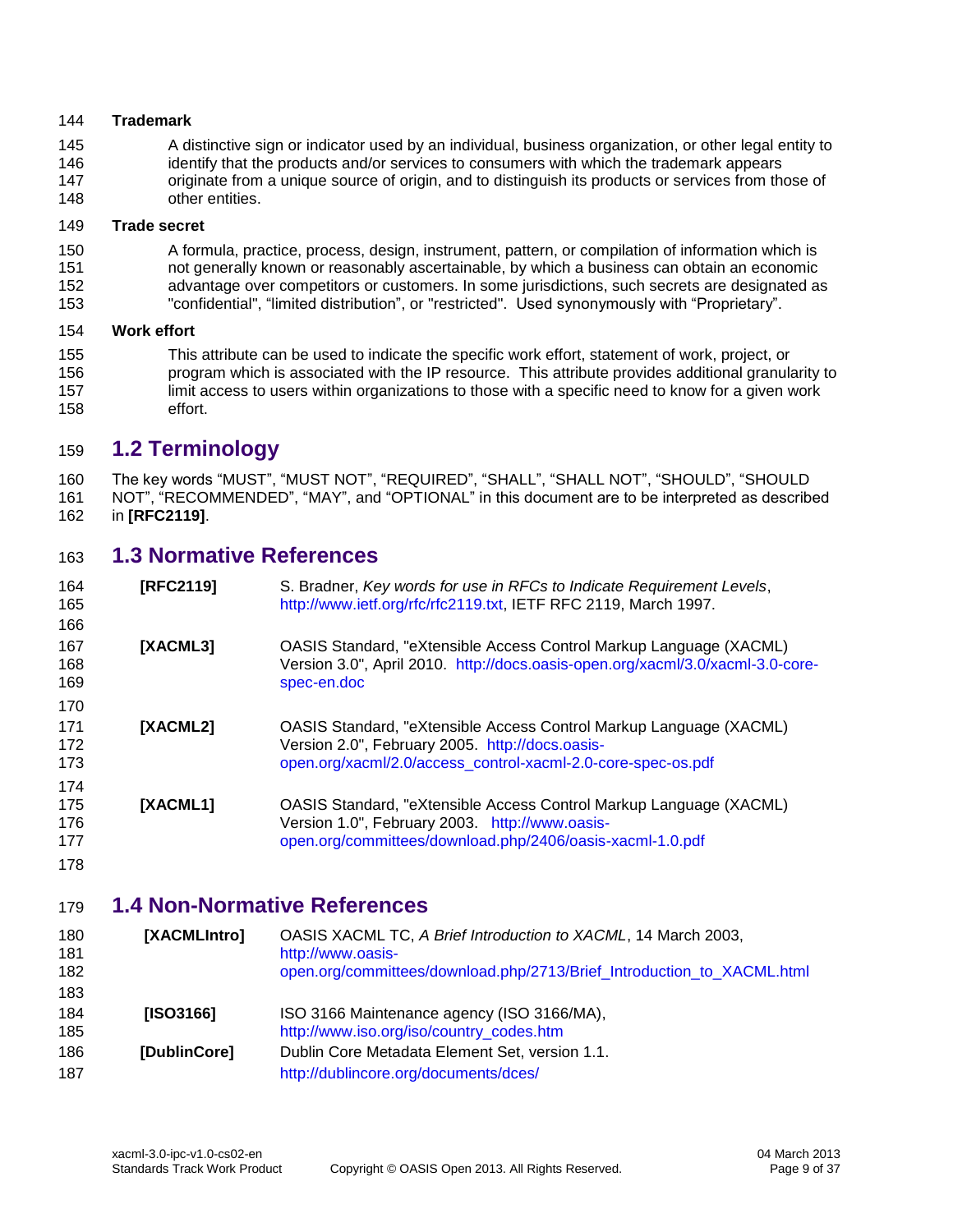### <span id="page-9-0"></span>188 **1.5 Scope**

- 189 Many intellectual property access control decisions can be made on the basis of the resource's
- 190 *copyright*, *trademark, patent, proprietary (trade secret),* or other classification. This profile defines
- 191 standard XACML attributes for these properties, and recommends the use of standardized attribute
- 192 values.
- 193 In practice, an organization's intellectual property protection policies will be a mixture of rules derived
- 194 from legal agreements, along with enterprise-specific policies and government regulations.

### <span id="page-9-1"></span>195 **1.6 Use cases**

196 PDPs (Policy Decision Points) may need to consider intellectual property protection schemes when

- 197 evaluating authorization decisions. This profile is designed to provide a framework of additional 198 < Attributes > for such decisions.
- 199 Refer to Figure 1 for an illustration of a typical scenario in which IP protection is a concern.



#### 200

201 *Figure 1 Typical IP scenario (Organization names are fictional.)*

202 The goal of this profile is to support the creation of interoperable XACML policies that permit and deny 203 access as intended by the prevailing business rules. One such rule might be: "If the subject's 204 organization matches the resource's IP-Owner, then Permit." Another might be "If the subject and

205 resource are covered by the same agreement-id, then Permit."

 The conditions that determine IP access include properties and relationships of entities remotely related to the subjects and resources involved in an IP transaction. XACML relies on data-valued attributes directly attached to subjects and resource. Therefore, the complex object structure representing the real world must be condensed to data values of attributes in the XACML categories. For example, a XACML 210 request context for a subject might have organization="999999" and agreement-

211 identifier="CR-101". In this case, one particular attribute of the organization object representing

212 "Acme Inc." has been selected to fill the XACML IPC subject:organization attribute value. Multiple

213 object relationships from subjects to "IP Agreement" may exist, and would be telescoped into the single

- 214 string value, depicted as "IP Agreement", of the subject: agreement-id attribute. This "flattening"
- 215 process is somewhat arbitrary; however, it must not introduce ambiguity, and may be influenced by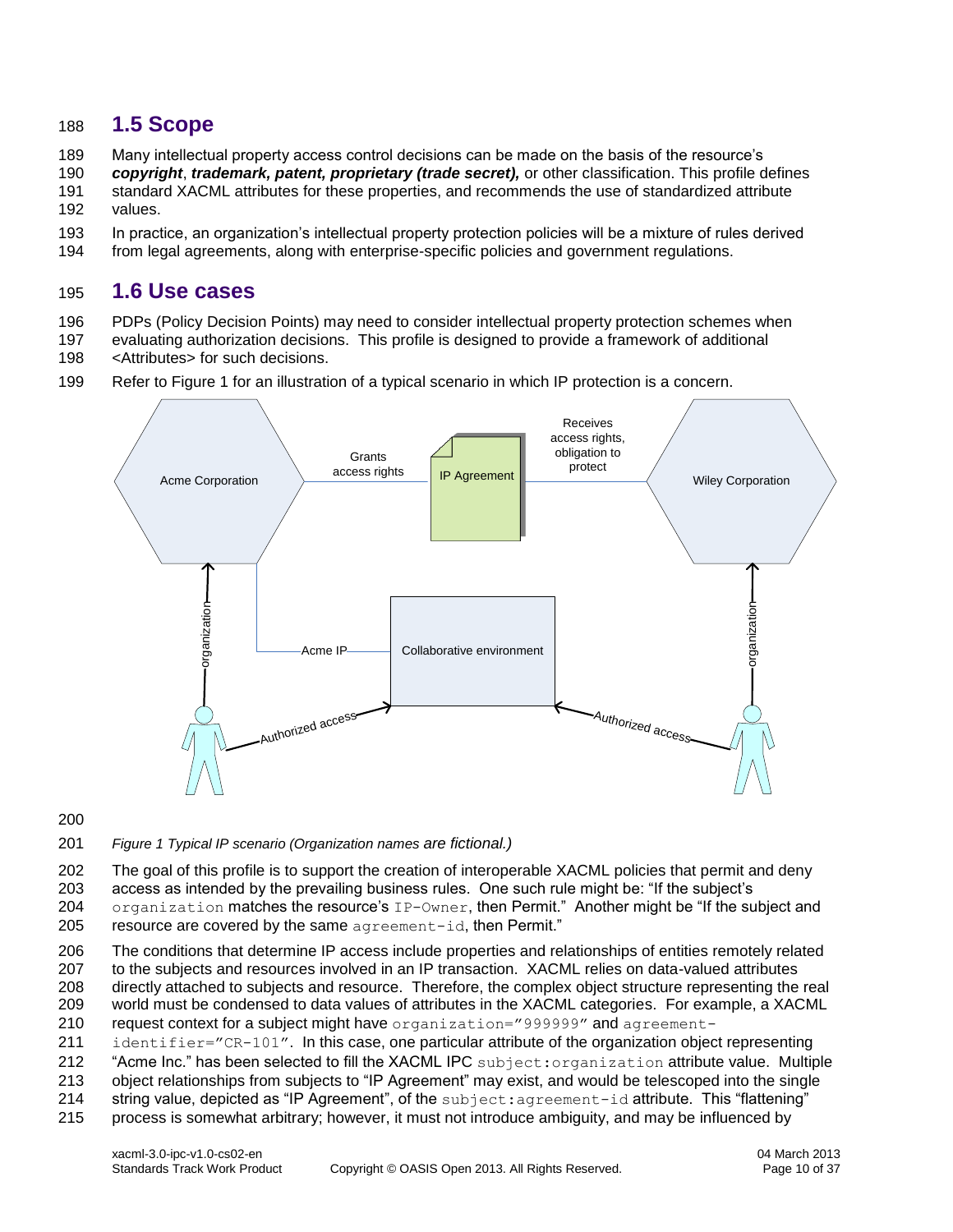- 216 performance or implementation considerations. Some of the attributes specified in this profile represent
- 217 some such flattening process, and assume the existence of some types of remote objects that may not be
- 218 represented directly in an XACML context.

# <span id="page-10-0"></span>219 **1.7 Disclaimer**

220 NOTHING IN THIS PROFILE IS INTENDED TO BE A LEGALLY CORRECT INTERPRETATION OR<br>221 APPLICATION OF U.S. OR ANY GOVERNMENT INTELLECTUAL PROPERTY LAWS OR

APPLICATION OF U.S. OR ANY GOVERNMENT INTELLECTUAL PROPERTY LAWS OR

222 REGULATIONS. USE OF THIS PROFILE IN AN ACCESS CONTROL SYSTEM DOES NOT

223 CONSTITUTE COMPLIANCE WITH ANY INTELLECTUAL PROPERTY PROTECTION

224 REQUIREMENTS, REGULATIONS, OR RESTRICTIONS. THIS PROFILE HAS NOT BEEN REVIEWED

- 225 OR ENDORSED BY THE U.S. OR ANY OTHER GOVERNMENT AGENCIES RESPONSIBLE FOR<br>226 ENFORCING INTELLECTUAL PROPERTY LAWS, NOR BY ANY LEGAL EXPERT IN THIS FIELD. ENFORCING INTELLECTUAL PROPERTY LAWS, NOR BY ANY LEGAL EXPERT IN THIS FIELD.
- 227 Organizations that use this profile should ensure their intellectual property protection by engaging 228 qualified professional legal services. qualified professional legal services.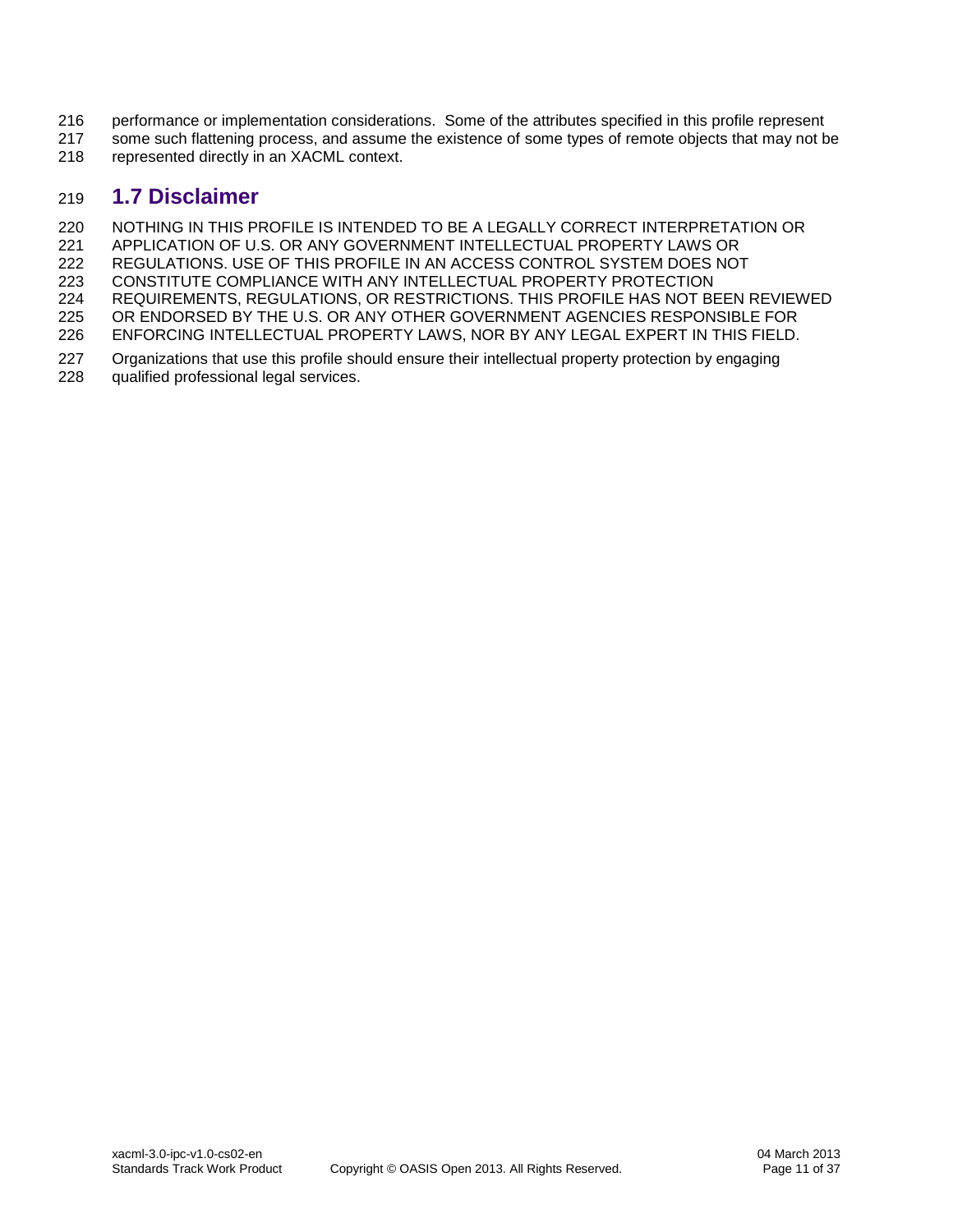# <span id="page-11-0"></span>**2 Profile**

# <span id="page-11-1"></span>**2.1 Resource Attributes**

 Information objects may contain more than one type of intellectual property. Therefore, it is possible that information objects may have more than one IP type categorization: copyright, patent, proprietary, public domain, or trademark. In cases where information objects have more than one true value for the IP type resource attributes, policy authors may utilize policies and policy sets with the appropriate combining algorithms to determine which policies take precedence in the evaluation process. A table listing IP type categorization overlaps is provided in Appendix B.

### <span id="page-11-2"></span>2.1.1 **Copyright**

- The Copyright value shall be designated with the following attribute identifier:
- urn:oasis:names:tc:xacml:3.0:ipc:resource:copyright
- 240 The DataType of this attribute is <http://www.w3.org/2001/XMLSchema#boolean>. This attribute
- denotes whether the resource is designated as the intellectual property type "copyright".

#### <span id="page-11-3"></span>2.1.2 **Patent**

- The Patent value shall be designated with the following attribute identifier:
- urn:oasis:names:tc:xacml:3.0:ipc:resource:patent
- 245 The DataType of this attribute is <http://www.w3.org/2001/XMLSchema#boolean>. This attribute
- denotes whether the resource is designated as the intellectual property type "patent".

### <span id="page-11-4"></span>2.1.3 **Proprietary**

The Proprietary value shall be designated with the following attribute identifier:

urn:oasis:names:tc:xacml:3.0:ipc:resource:proprietary

- 250 The DataType of this attribute is <http://www.w3.org/2001/XMLSchema#boolean>. This attribute
- denotes whether the resource is designated as the intellectual property type "proprietary".

### <span id="page-11-5"></span>2.1.4 **Public-Domain**

- The Public-Domain value shall be designated with the following attribute identifier:
- urn:oasis:names:tc:xacml:3.0:ipc:resource:public-domain
- 255 The DataType of this attribute is <http://www.w3.org/2001/XMLSchema#boolean>. This attribute denotes whether the resource is designated as the intellectual property type "public domain".

#### <span id="page-11-6"></span>2.1.5 **Trademark**

- The Trademark value shall be designated with the following attribute identifier:
- urn:oasis:names:tc:xacml:3.0:ipc:resource:trademark
- 260 The DataType of this attribute is <http://www.w3.org/2001/XMLSchema#boolean>. This attribute
- denotes whether the resource is designated as the intellectual property type "trademark".

#### <span id="page-11-7"></span>2.1.6 **IP-Owner**

- IP-Owner classification values shall be designated with the following attribute identifier:
- urn:oasis:names:tc:xacml:3.0:ipc:resource:ip-owner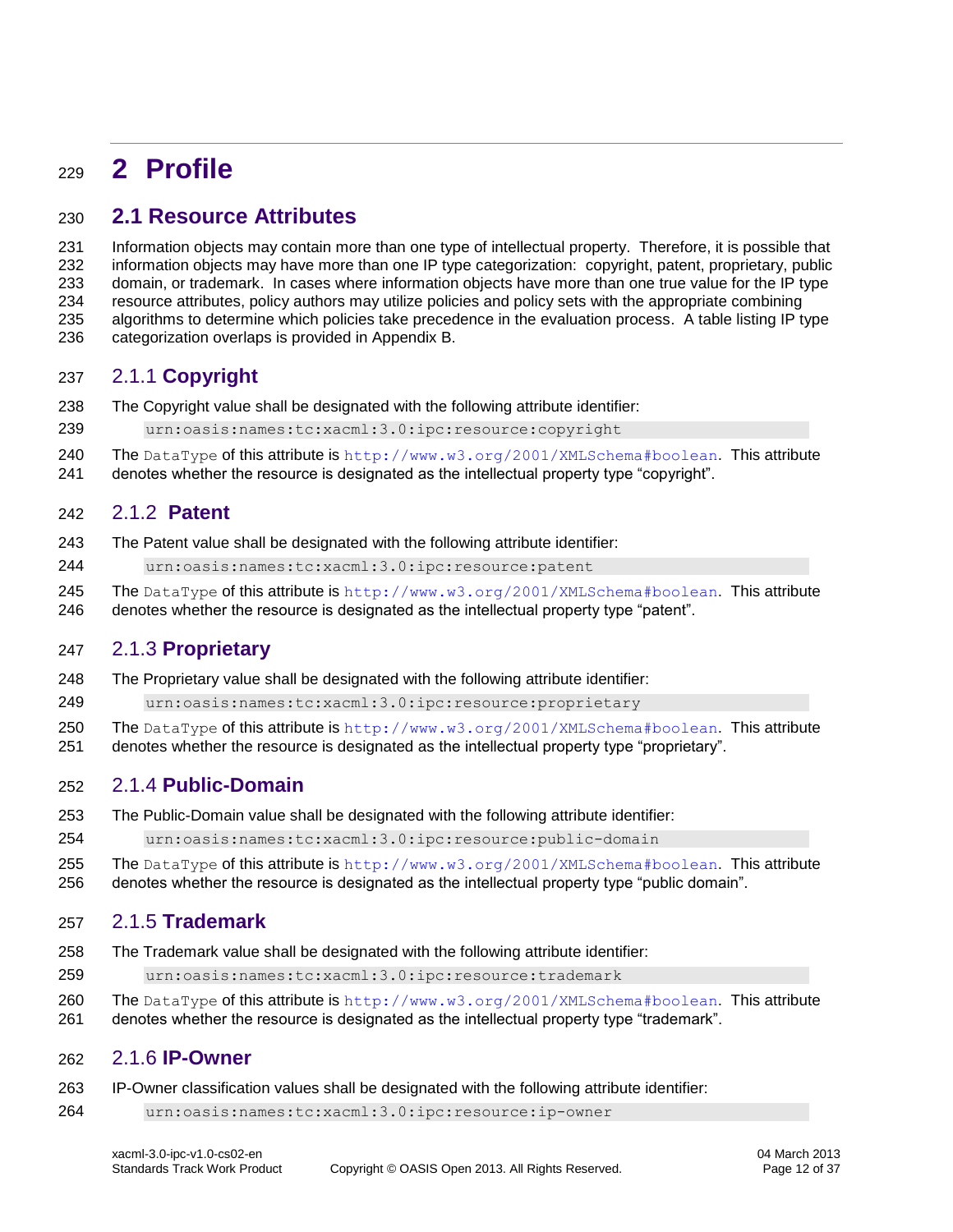- 265 The DataType of this attribute is <http://www.w3.org/2001/XMLSchema#string>. This attribute
- names the owner of the IP. A common scheme such as DUNS SHOULD be used to promote
- interoperability. The range of values for this attribute SHOULD be similar to that of the IP-Licensee and Organization resource attributes.
- <span id="page-12-0"></span>2.1.7 **IP-Licensee**
- IP-Licensee classification values shall be designated with the following attribute identifier:
- urn:oasis:names:tc:xacml:3.0:ipc:resource:ip-licensee
- 272 The DataType of this attribute is <http://www.w3.org/2001/XMLSchema#string>. This attribute

names the designated custodian of the IP. A common scheme such as DUNS SHOULD be used to

 promote interoperability. The range of values for this attribute SHOULD be similar to that of the IP-Owner and Organization resource attributes.

# <span id="page-12-1"></span>2.1.8 **Agreement-Type**

- Agreement-Type classification values shall be designated with the following attribute identifier:
- urn:oasis:names:tc:xacml:3.0:ipc:resource:agreement-type
- 279 The DataType of this attribute is <http://www.w3.org/2001/XMLSchema#anyURI>.
- This attribute can be used to indicate whether or not a specific resource is governed by a particular 281 license arrangement.

#### The range of URN values of this attribute SHALL be

| 283 | urn:oasis:names:tc:xacml:3.0:ipc:resource:agreement-type:non-         |
|-----|-----------------------------------------------------------------------|
| 284 | disclosure-agreement                                                  |
| 285 | urn:oasis:names:tc:xacml:3.0:ipc:resource:agreement-type:proprietary- |
| 286 | information-agreement                                                 |
| 287 | urn:oasis:names:tc:xacml:3.0:ipc:resource:agreement-type:technical-   |
| 288 | data-grant                                                            |
| 289 | urn:oasis:names:tc:xacml:3.0:ipc:resource:agreement-type:copyright-   |
| 290 | grant                                                                 |
| 291 | urn:oasis:names:tc:xacml:3.0:ipc:resource:agreement-type:patent-grant |
| 292 | urn:oasis:names:tc:xacml:3.0:ipc:resource:agreement-type:trademark-   |
| 293 | grant                                                                 |
| 294 | urn:oasis:names:tc:xacml:3.0:ipc:resource:agreement-type:cross-       |
| 295 | licensing-grant                                                       |
| 296 | urn:oasis:names:tc:xacml:3.0:ipc:resource:agreement-type:royalty-     |
| 297 | bearing                                                               |

### <span id="page-12-2"></span>2.1.9 **Agreement-Id**

- The business document representing the IP agreement that covers this resource shall be designated with the following attribute identifier.
- urn:oasis:names:tc:xacml:3.0:ipc:resource:agreement-id
- The DataType of this attribute is <http://www.w3.org/2001/XMLSchema#string>.

 One scenario in which this attribute can be used is in the case where one or more resource documents are *tagged* with metadata associated with the resource and one such tag represents the agreement id. In this scenario it is assumed that there is only one agreement that covers those resources. An alternative

- scenario is to let the policy determine the appropriate agreement associated with the resource
- authorization request. In this alternative scenario the resource agreement-id attribute would not be used
- in the XACML request.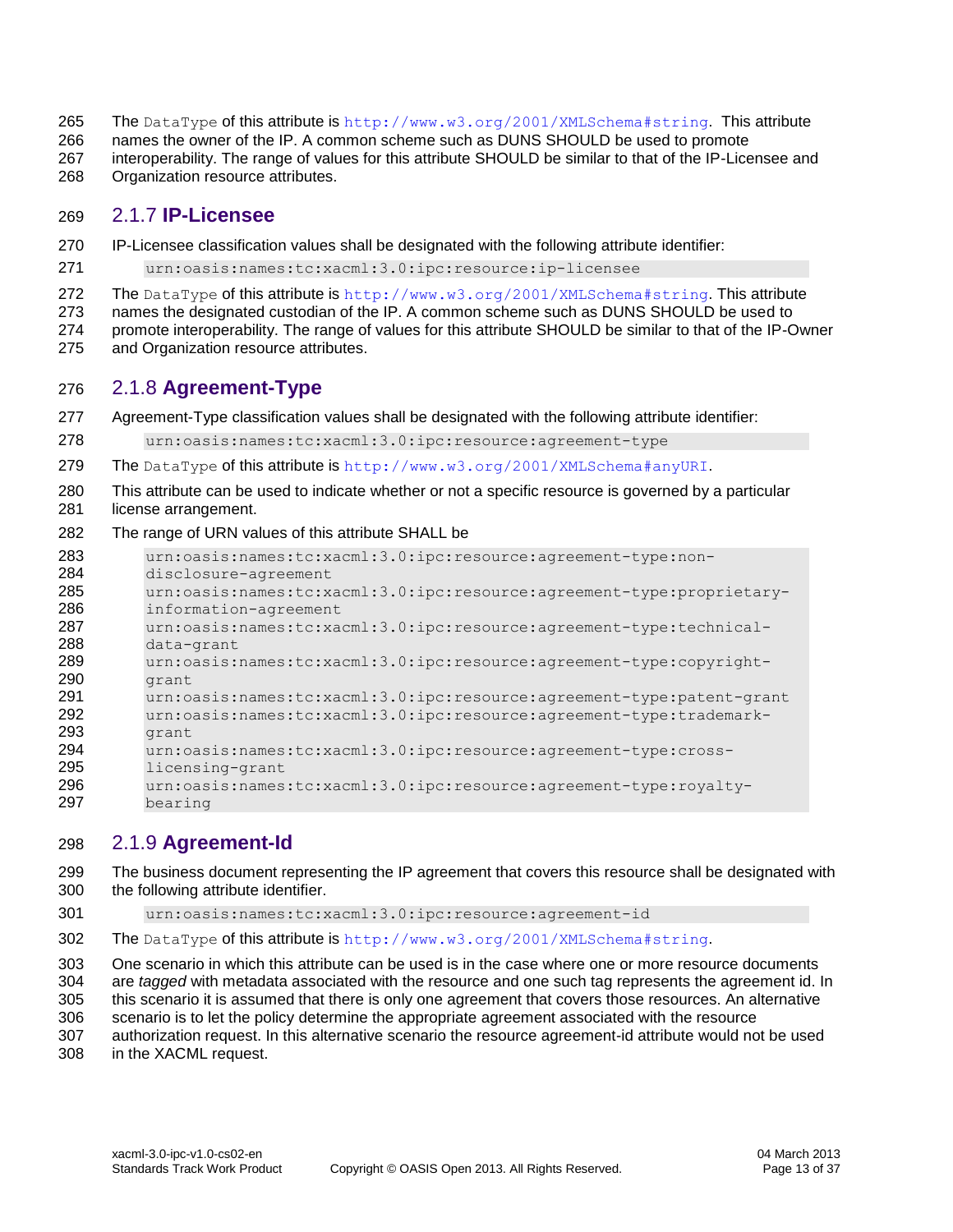### <span id="page-13-0"></span>2.1.10 **Valid-Agreement-Exists**

- The indicator in which a business document representing the IP agreement that covers this resource exists shall be designated with the following attribute identifier.
- urn:oasis:names:tc:xacml:3.0:ipc:resource:valid-agreement-exists
- 313 The DataType of this attribute is [http://www.w3.org/2001/XMLSchema#boolean](http://www.w3.org/2001/XMLSchema#boolan).

One scenario in which this attribute can be used is in the case where a PEP indicates whether or not an

agreement exists. In this scenario it is assumed that the determination on whether an agreement exists

occurs before the authorization request is sent to a PDP. An alternative scenario is to let the PDP

 determine if the appropriate agreement, associated with the resource authorization request, exits via an attribute query to a PIP. In this alternative scenario the resource valid-agreement-exists attribute would

not be used in the XACML request.

#### <span id="page-13-1"></span>2.1.11 **Number-Of-Valid-Agreements**

- The number of business documents representing the IP agreement that covers this resource shall be designated with the following attribute identifier.
- urn:oasis:names:tc:xacml:3.0:ipc:resource:number-of-valid-agreements
- 324 The DataType of this attribute is <http://www.w3.org/2001/XMLSchema#integer>.

Although this attribute can be used in the case where a PEP indicates the number of agreements that

exist in the authorization request; a more likely scenario is to let the PDP determine the number of

agreements, associated with the resource authorization request, that exits via an attribute query to a PIP.

 In this alternative scenario the resource number-of-valid-agreements attribute would not be used in the XACML request.

# <span id="page-13-2"></span>2.1.12 **Work-Effort**

Work-effort values shall be designated with the following attribute identifier:

- urn:oasis:names:tc:xacml:3.0:ipc:resource:work-effort
- 333 The DataType of this attribute is <http://www.w3.org/2001/XMLSchema#string>.
- This attribute can be used to indicate the specific work effort, statement of work, project, or program

 which is associated with the IP resource. This attribute provides additional granularity to limit access to users within organizations to those with a specific need to know for a given work effort.

#### <span id="page-13-3"></span>2.1.13 **Authorized-End-Use**

- Authorized-end-use values shall be designated with the following attribute identifier:
- urn:oasis:names:tc:xacml:3.0:ipc:resource:authorized-end-use
- The DataType of this attribute is <http://www.w3.org/2001/XMLSchema#anyURI>.

This attribute can be used to indicate the specific authorized end uses to which the IP resource may be

applied, in accordance with the IP agreement. This attribute represents a vocabulary of verbs or

- nominalizations that define the end-use activities appropriate for the work effort. Examples may include (but are not limited to): design, manufacture, and maintenance.
- The range of URN values of this attribute SHALL be

```
346 urn:oasis:names:tc:xacml:3.0:ipc:resource:authorized-end-use:design
347 urn:oasis:names:tc:xacml:3.0:ipc:resource:authorized-end-
348 use:manufacture
349 urn:oasis:names:tc:xacml:3.0:ipc:resource:authorized-end-
350 use:maintenance
```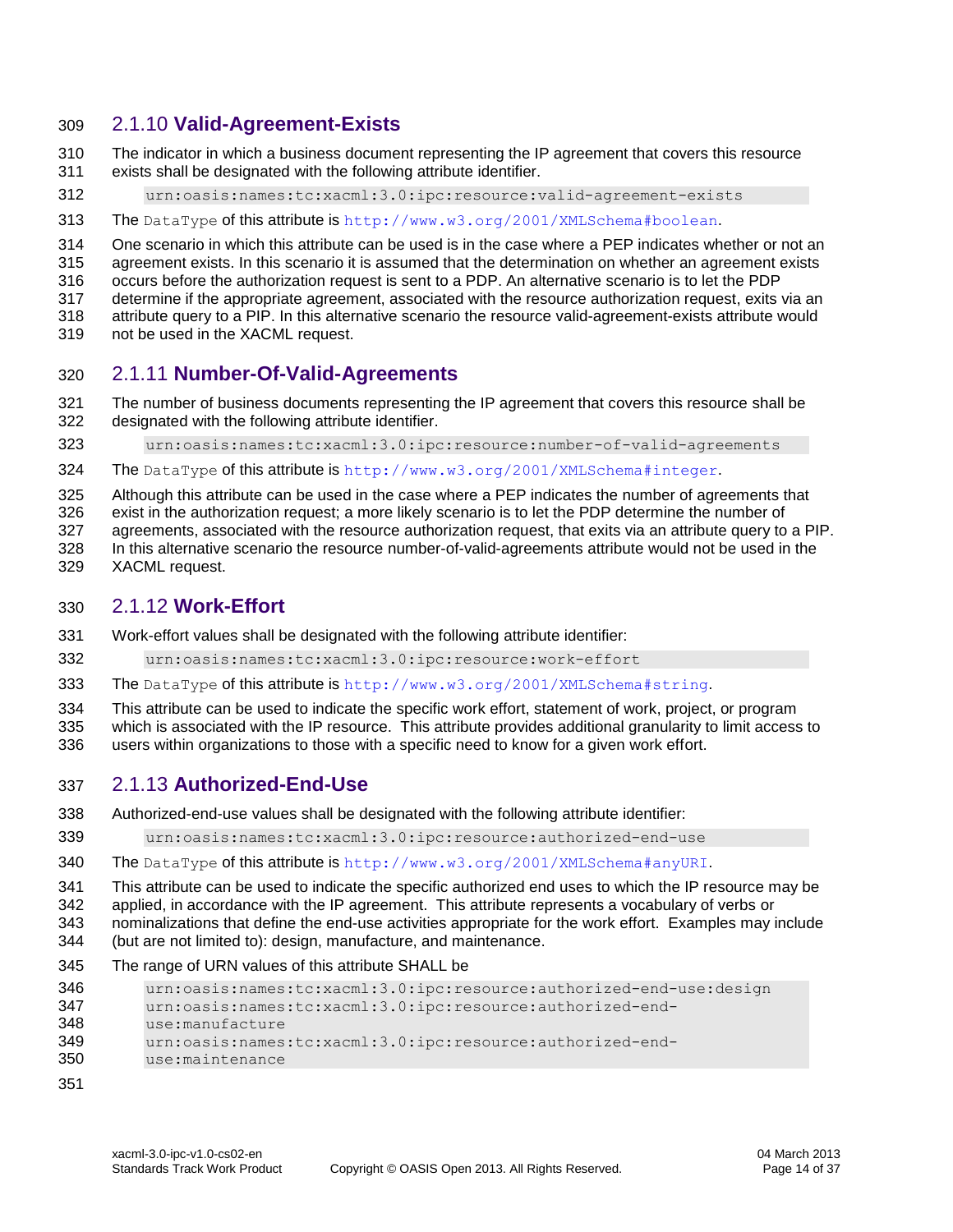#### <span id="page-14-0"></span>2.1.14 **Effective-Date**

- Effective-date values shall be designated with the following attribute identifier:
- urn:oasis:names:tc:xacml:3.0:ipc:resource:effective-date
- 355 The DataType of this attribute is [http://www.w3.org/2001/XMLSchema#dateT](http://www.w3.org/2001/XMLSchema#date)ime.
- This attribute can be used to indicate the date and time in which an intellectual property license takes
- effect, thereby implying access for authorized purposes. This attribute may also convey the date and
- time in which other resource attributes become valid; for example, when a copyright or patent is granted.

#### <span id="page-14-1"></span>2.1.15 **Expiration-Date**

- Expiration-date values shall be designated with the following attribute identifier:
- urn:oasis:names:tc:xacml:3.0:ipc:resource:expiration-date
- The DataType of this attribute is [http://www.w3.org/2001/XMLSchema#dateT](http://www.w3.org/2001/XMLSchema#date)ime.
- The date and time in which an intellectual property license expires, thereby terminating access. This
- attribute may also convey the date and time in which other resource attribute elements are no longer
- valid; for example, when a copyright or patent expires.

### <span id="page-14-2"></span>**2.2 Subject Attributes**

#### <span id="page-14-3"></span>2.2.1 **Subject-ID**

- Subject-ID classification values shall be designated with the following attribute identifier:
- urn:oasis:names:tc:xacml:3.0:ipc:subject:subject-id
- 370 The DataType of this attribute is <http://www.w3.org/2001/XMLSchema#string>.
- This is the identifier for the subject, which may include user identifiers, machine identifiers, and/or
- application identifiers.

#### <span id="page-14-4"></span>2.2.2 **Organization**

- Organization classification values shall be designated with the following attribute identifier:
- urn:oasis:names:tc:xacml:3.0:ipc:subject:organization
- The DataType of this attribute is <http://www.w3.org/2001/XMLSchema#string>.
- Organization shall denote the organization with which the subject in the request is affiliated. More
- specifically, this attribute should denote the organization or organizations that have a controlling interest
- in the subject's intellectual property rights and responsibilities with respect to the current request. A
- common scheme such as DUNS SHOULD be used to promote interoperability. Whichever range of
- values is chosen, it should coincide with the range of IP-Owner and IP-Licensee.

# <span id="page-14-5"></span>2.2.3 **Business-Context**

- 383 The business context of the subject's organization (identified by the organization attribute) to the 384 organization that owns the resource (identified by the ip-owner attribute) SHALL be designated with the following attribute identifier:
- urn:oasis:names:tc:xacml:3.0:ipc:subject:business-context
- The DataType of this attribute is <http://www.w3.org/2001/XMLSchema#anyURI>.

#### Recommended URN values for this attribute are:

```
389 urn:oasis:names:tc:xacml:3.0:ipc:subject:business-context:customer
390 urn:oasis:names:tc:xacml:3.0:ipc:subject:business-context:supplier
391 urn:oasis:names:tc:xacml:3.0:ipc:subject:business-context:partner
```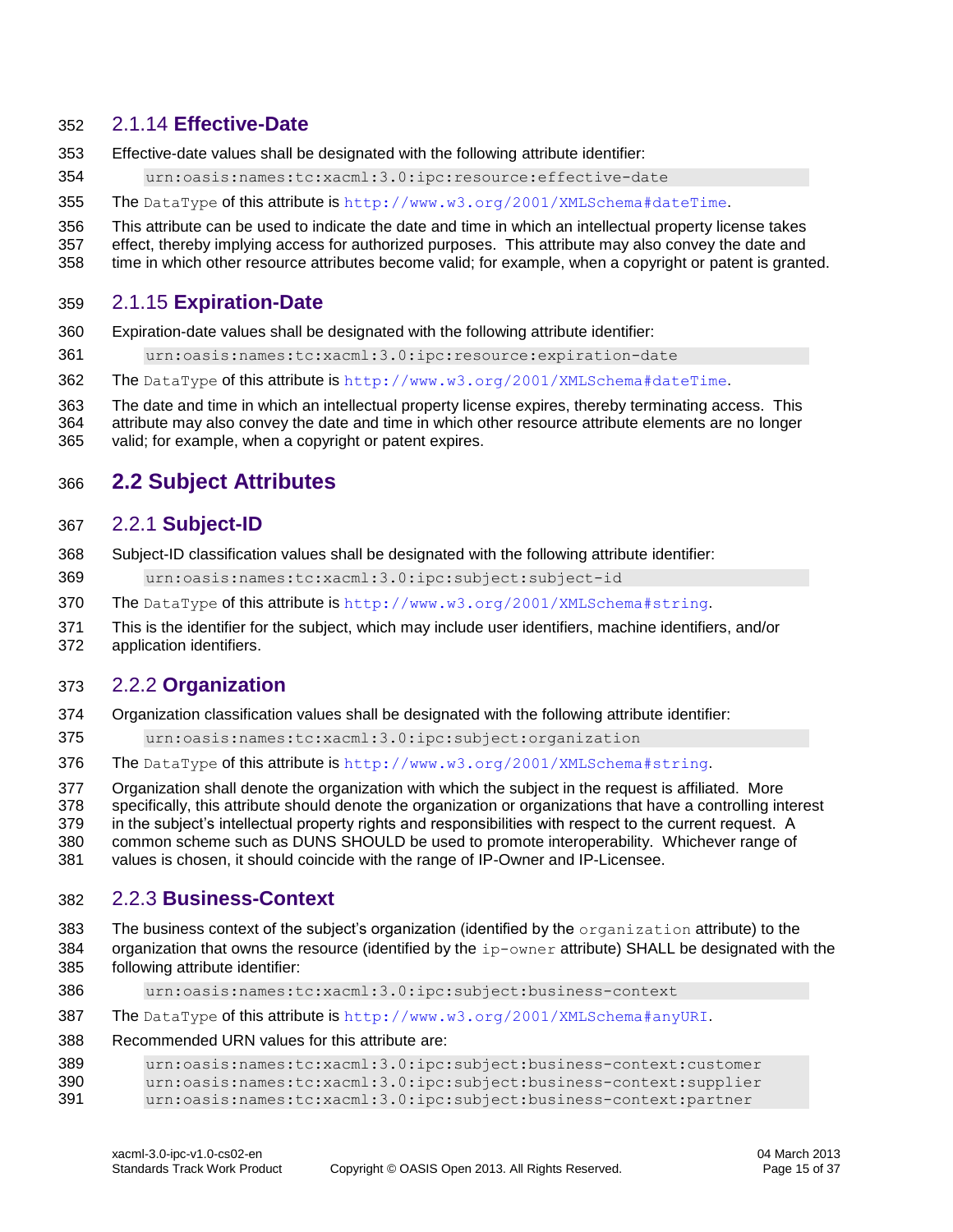- urn:oasis:names:tc:xacml:3.0:ipc:subject:business-context:primary-
- contractor
- urn:oasis:names:tc:xacml:3.0:ipc:subject:business-
- context:subcontractor
- urn:oasis:names:tc:xacml:3.0:ipc:subject:business-context:authorized-
- sublicensor
- 398 This profile does not specify how to interpret the meaning of multiple values of business-context in a 399 request context containing multiple values of organization or ip-owner.

# <span id="page-15-0"></span>2.2.4 **Subject-To-Organization-Relationship**

- This attribute identifies the type of affiliation that the subject of the request has with the organization
- 402 identified by the organization attribute. Subject-to-organization-relationship classification values shall be designated with the following attribute identifier:
- urn:oasis:names:tc:xacml:3.0:ipc:subject:subject-to-organization-relationship
- The DataType of this attribute is <http://www.w3.org/2001/XMLSchema#anyURI>.
- 407 Implementers can create sub-categories of Subject-to-organization-relationship to represent
- roles or functions within their organizations. Some recommended values of the attribute SHALL be

```
409 urn:oasis:names:tc:xacml:3.0:ipc:subject:subject-to-organization-
```
- relationship:employee
- urn:oasis:names:tc:xacml:3.0:ipc:subject:subject-to-organization-
- relationship:contractor
- A request context may contain multiple values for this attribute; however, this profile does not specify how
- 414 to interpret the meaning of multiple values of subject-to-organization-relationship in a
- 415 request context containing multiple values of organization.

# <span id="page-15-1"></span>2.2.5 **Agreement-Id**

- The business document representing the IP agreement that covers this subject shall be designated with 418 the following attribute identifier.
- urn:oasis:names:tc:xacml:3.0:ipc:subject:agreement-id
- 420 The DataType of this attribute is <http://www.w3.org/2001/XMLSchema#string>.

# <span id="page-15-2"></span>**2.3 Obligations**

- The <Obligation> element will be used in the XACML response to notify requestor that additional
- processing requirements are needed. This profile focuses on the use of obligations to encryption and
- visual marking. The XACML response may contains one or more obligations. Processing of an
- obligation is application specific. An <Obligation> may contain the object (resource) action pairing
- information. If multiple vocabularies are used for resource definitions the origin of the vocabulary MUST be identified.
- 
- The obligation should conform to following structure:
- <span id="page-15-3"></span>urn:oasis:names:tc:xacml:3.0:ipc:obligation

# 2.3.1 **Encrypt**

- The Encrypt obligation shall be designated with the following identifier:
- urn:oasis:names:tc:xacml:3.0:ipc:obligation:encrypt
- The encrypt obligation can be used to command PEPs (Policy Enforcement Points) to encrypt the
- resource. This profile does not specify the type of encryption or other parameters to be used; rather, the
- details of implementation are left to the discretion of policy authors and software developers as to how to best meet their individual requirements.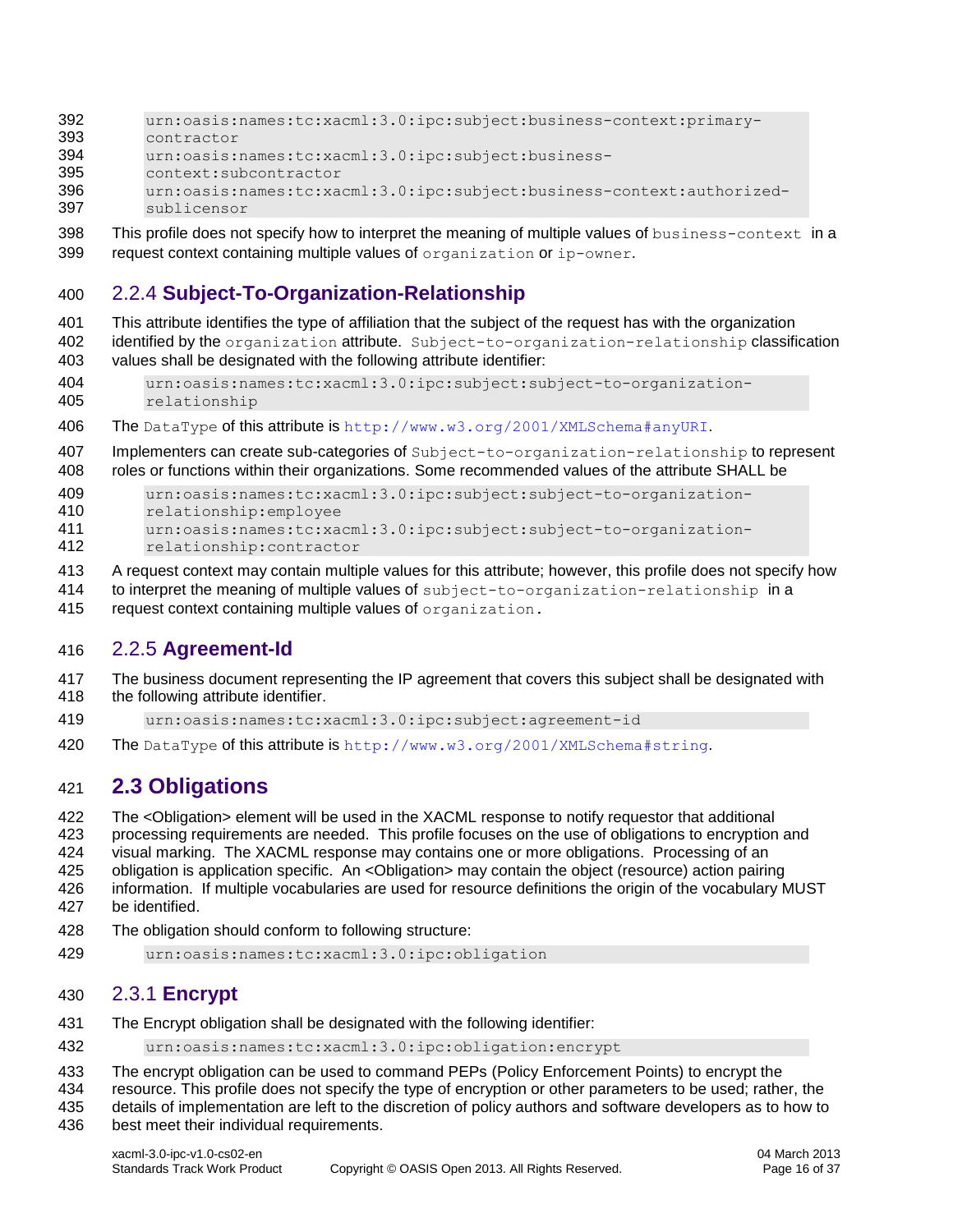The following is an example of the Encrypt obligation:

| 439 | <obligationexpressions></obligationexpressions>                    |
|-----|--------------------------------------------------------------------|
| 440 | <obligationexpression< th=""></obligationexpression<>              |
| 441 | ObligationId="urn:oasis:names:tc:xacml:3.0:ipc:obligation:encrypt" |
| 442 | FulfillOn="Permit"/>                                               |
| 443 |                                                                    |
| 444 |                                                                    |

### <span id="page-16-0"></span>2.3.2 **Marking**

Marking classification values shall be designated with the following identifier:

urn:oasis:names:tc:xacml:3.0:ipc:obligation:marking

 The marking obligation can be used to command PEPs (Policy Enforcement Points) to embed visual marks, sometimes called watermarks, on data viewed both on-screen and in printed form. Policy authors may use this obligation to meet legal or contractual requirements by forcing PEPs to display text or graphics in accordance with <Permit> decisions. This profile does not specify the text or graphics which 452 can be rendered; rather, the details of implementation are left to the discretion of policy authors as to how<br>453 to best meet their individual requirements. to best meet their individual requirements.

The following is an example of the marking obligation:

| 456 | <obligationexpressions></obligationexpressions>                         |
|-----|-------------------------------------------------------------------------|
| 457 | <obligationexpression< th=""></obligationexpression<>                   |
| 458 | ObligationId="urn:oasis:names:tc:xacml:3.0:ipc:obligation:marking"      |
| 459 | FulfillOn="Permit">                                                     |
| 460 | <attributeassignmentexpression< th=""></attributeassignmentexpression<> |
| 461 | AttributeId="urn:oasis:names:tc:xacml:3.0:example:attribute:text">      |
| 462 | <attributevalue< th=""></attributevalue<>                               |
| 463 | DataType="http://www.w3.org/2001/XMLSchema#string"                      |
| 464 | >Copyright 2011 Acme                                                    |
| 465 |                                                                         |
| 466 |                                                                         |
| 467 |                                                                         |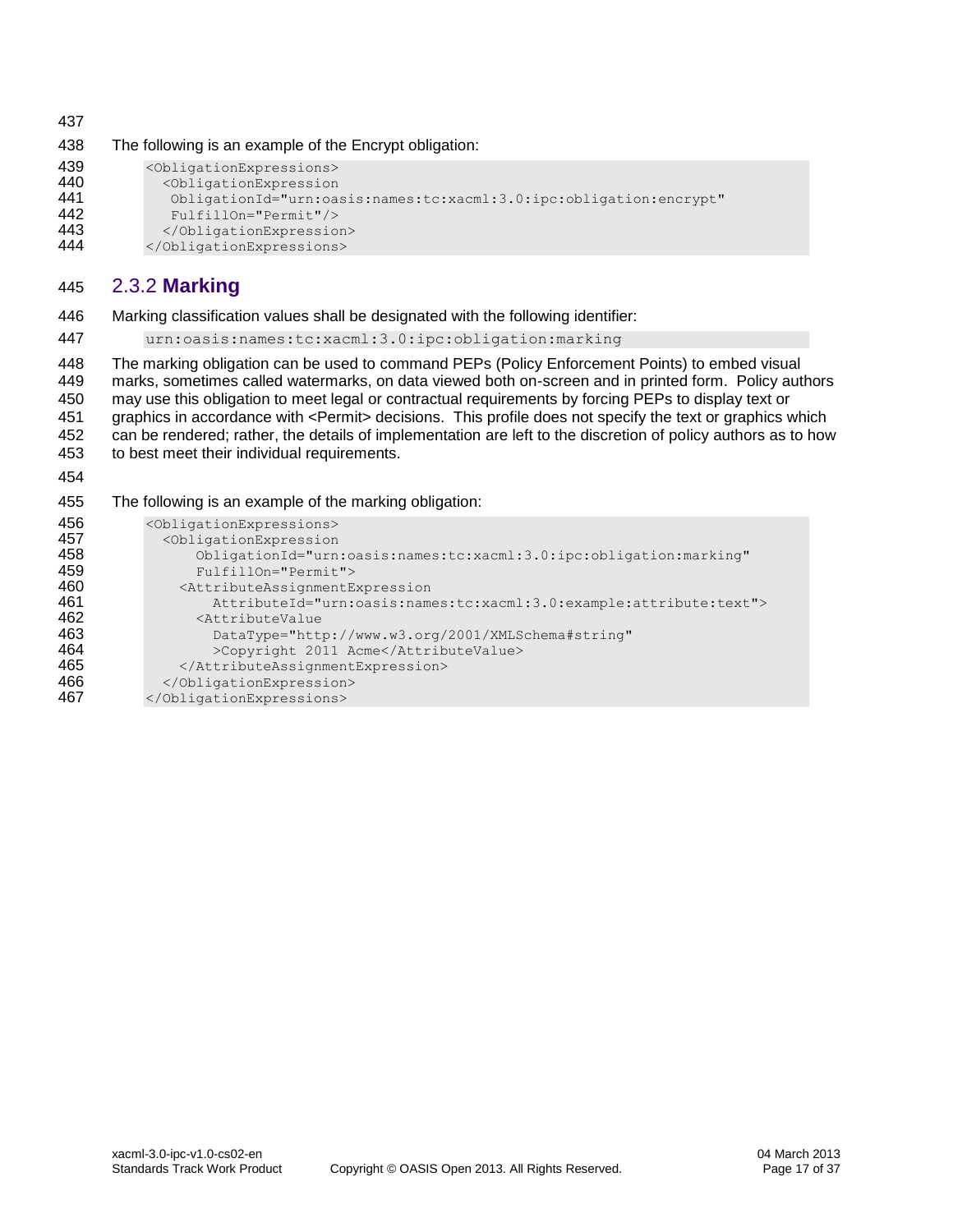# <span id="page-17-0"></span>**3 Identifiers**

This profile defines the following URN identifiers.

# <span id="page-17-1"></span>**3.1 Profile Identifier**

 The following identifier SHALL be used as the identifier for this profile when an identifier in the form of a URI is required.

urn:oasis:names:tc:xacml:3.0:ipc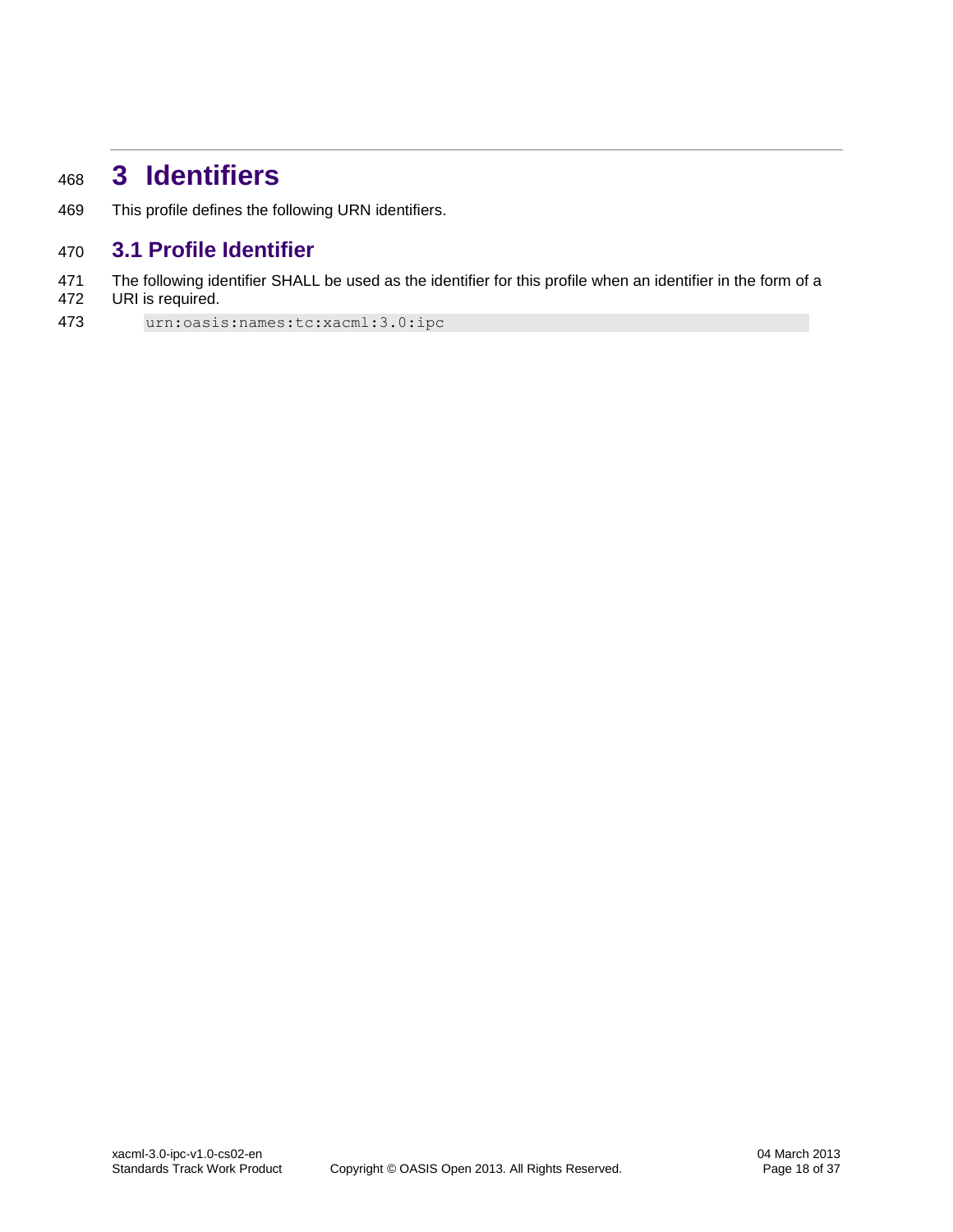# <span id="page-18-0"></span>**4 Examples (non-normative)**

This section contains examples of how the profile attributes can be used.

# <span id="page-18-1"></span>**4.1 Copyright**

This example illustrates the use of a copyright for the following scenario:

 *ip-owner (Acme) grants ip-Licensee (Wiley Corp) the right to use copyrighted materials (software, images, multimedia) for a limited time in exchange for fees. ip-licensee must protect licensed material from unauthorized usage.*

| <b>Subject attributes</b> | <b>Resource attributes</b>           | <b>Obligations</b>           |
|---------------------------|--------------------------------------|------------------------------|
| organization: Wiley Corp  | copyright: true                      | encrypt                      |
| agreement-id: CR101       | ip-owner: Acme                       | marking: Copyright 2011 Acme |
|                           | ip-licensee: Wiley Corp              |                              |
|                           | agreement-type: copyright-grant      |                              |
|                           | agreement-id: CR101                  |                              |
|                           | effective-date: 2011-07-01T00:00:00  |                              |
|                           | expiration-date: 2021-06-30T00:00:00 |                              |

# <span id="page-18-2"></span>4.1.1 **Copyright Request**

| 485 | <request <="" returnpolicyidlist="true" th=""></request>                                               |
|-----|--------------------------------------------------------------------------------------------------------|
| 486 | CombinedDecision="false"                                                                               |
| 487 | xmlns="urn:oasis:names:tc:xacml:3.0:core:schema:wd-17">                                                |
| 488 | <attributes category="urn:oasis:names:tc:xacml:1.0:subject-category:access-subject"></attributes>      |
| 489 | <attribute< th=""></attribute<>                                                                        |
| 490 | AttributeId="urn:oasis:names:tc:xacml:3.0:ipc:subject:organization"                                    |
| 491 | IncludeInResult="true">                                                                                |
| 492 |                                                                                                        |
|     | <attributevalue <="" datatype="http://www.w3.org/2001/XMLSchema#string" th=""></attributevalue>        |
| 493 | >Wiley Corp                                                                                            |
| 494 |                                                                                                        |
| 495 | <attribute <="" attributeid="urn:oasis:names:tc:xacml:3.0:ipc:subject:agreement-id" th=""></attribute> |
| 496 | IncludeInResult="true">                                                                                |
| 497 | <attributevalue <="" datatype="http://www.w3.org/2001/XMLSchema#string" th=""></attributevalue>        |
| 498 | >CR101                                                                                                 |
| 499 |                                                                                                        |
| 500 | $\langle$ /Attributes>                                                                                 |
| 501 | <attributes category="urn:oasis:names:tc:xacml:3.0:attribute-category:resource"></attributes>          |
| 502 | <attribute <="" attributeid="urn:oasis:names:tc:xacml:3.0:ipc:resource:copyright" th=""></attribute>   |
| 503 | IncludeInResult="true">                                                                                |
| 504 | <attributevalue <="" datatype="http://www.w3.org/2001/XMLSchema#boolean" th=""></attributevalue>       |
| 505 | >true                                                                                                  |
| 506 | $\langle$ /Attribute>                                                                                  |
| 507 | <attribute <="" attributeid="urn:oasis:names:tc:xacml:3.0:ipc:resource:ip-owner" th=""></attribute>    |
| 508 | IncludeInResult="true">                                                                                |
| 509 | <attributevalue <="" datatype="http://www.w3.org/2001/XMLSchema#string" th=""></attributevalue>        |
| 510 | >Acme                                                                                                  |
| 511 | $\langle$ /Attribute>                                                                                  |
| 512 | <attribute <="" attributeid="urn:oasis:names:tc:xacml:3.0:ipc:resource:ip-licensee" th=""></attribute> |
| 513 | IncludeInResult="true">                                                                                |
| 514 | <attributevalue <="" datatype="http://www.w3.org/2001/XMLSchema#string" th=""></attributevalue>        |
| 515 | >Wiley Corp                                                                                            |
|     |                                                                                                        |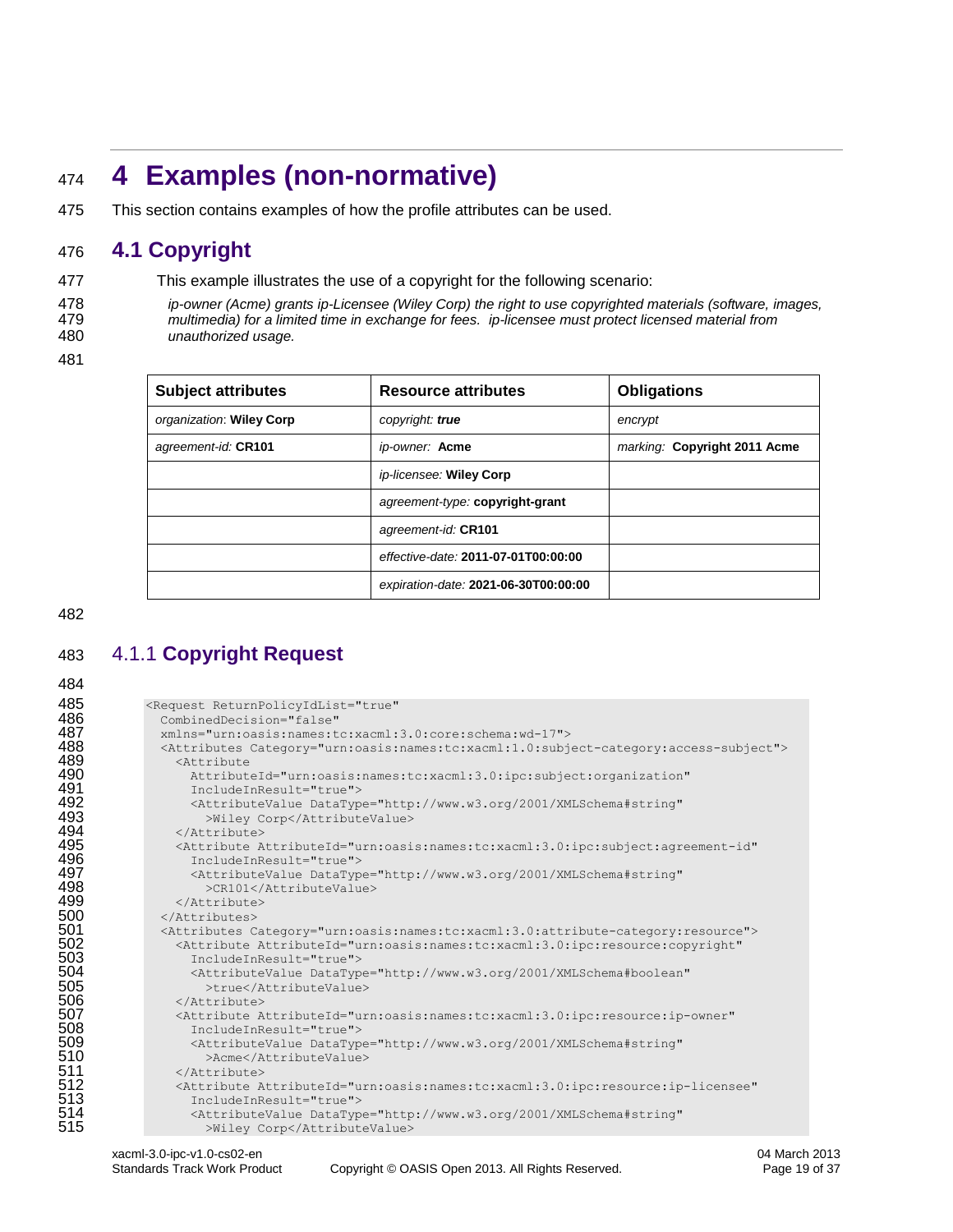| 516                             |                                                                                                           |
|---------------------------------|-----------------------------------------------------------------------------------------------------------|
| 517                             | <attribute <="" attributeid="urn:oasis:names:tc:xacml:3.0:ipc:resource:agreement-type" th=""></attribute> |
|                                 | IncludeInResult="true">                                                                                   |
| 518<br>519<br>520               | <attributevalue <="" datatype="http://www.w3.org/2001/XMLSchema#anyURI" th=""></attributevalue>           |
|                                 | >urn:oasis:names:tc:xacml:3.0:ipc:resource:agreement-type:copyright-                                      |
| 521                             | qrant                                                                                                     |
| 522                             |                                                                                                           |
| 523                             | <attribute <="" attributeid="urn:oasis:names:tc:xacml:3.0:ipc:resource:agreement-id" th=""></attribute>   |
|                                 | IncludeInResult="true">                                                                                   |
|                                 | <attributevalue <="" datatype="http://www.w3.org/2001/XMLSchema#string" th=""></attributevalue>           |
|                                 | >CR101                                                                                                    |
| 524<br>525<br>526<br>527        |                                                                                                           |
| 528                             | <attribute< th=""></attribute<>                                                                           |
| 529                             | AttributeId="urn:oasis:names:tc:xacml:3.0:ipc:resource:effective-date"                                    |
| 530                             | TncludeInResult="true">                                                                                   |
| 531<br>532<br>533<br>534<br>535 | <attributevalue <="" datatype="http://www.w3.org/2001/XMLSchema#dateTime" th=""></attributevalue>         |
|                                 | >2011-07-01T00:00:00                                                                                      |
|                                 |                                                                                                           |
|                                 | <attribute< th=""></attribute<>                                                                           |
|                                 | AttributeId="urn:oasis:names:tc:xacml:3.0:ipc:resource:expiration-date"                                   |
| 536                             | IncludeInResult="true">                                                                                   |
| 537                             | <attributevalue <="" datatype="http://www.w3.org/2001/XMLSchema#dateTime" th=""></attributevalue>         |
| 538                             | >2021-06-30T00:00:00                                                                                      |
| 539                             |                                                                                                           |
| 540                             |                                                                                                           |
| 541                             |                                                                                                           |
|                                 |                                                                                                           |

# <span id="page-19-0"></span>4.1.2 **Copyright Policy**

| 543 | This policy can be summarized as follows:                                |
|-----|--------------------------------------------------------------------------|
| 544 |                                                                          |
| 545 | <b>Target:</b> This policy is only applicable to resource type copyright |
| 546 | AND the agreement-type copyright-grant                                   |
| 547 |                                                                          |
| 548 | <b>Rule:</b> This rule is only applicable if Resource ip-owner = Acme    |
| 549 | Then if                                                                  |
| 550 | Subject organization = Wiley Corp AND                                    |
| 551 | Subject agreement-id = Resource agreement-id (CR101, in this case) AND   |
| 552 | Resource ip-licensee = Wiley Corp AND                                    |
| 553 | "Date and Time" is in the range of effective-date and expiration-date    |
| 554 | Then PERMIT                                                              |
| 555 |                                                                          |
| 556 | Obligation:                                                              |
| 557 | On PERMIT mark AND encrypt the resource.                                 |
| 558 |                                                                          |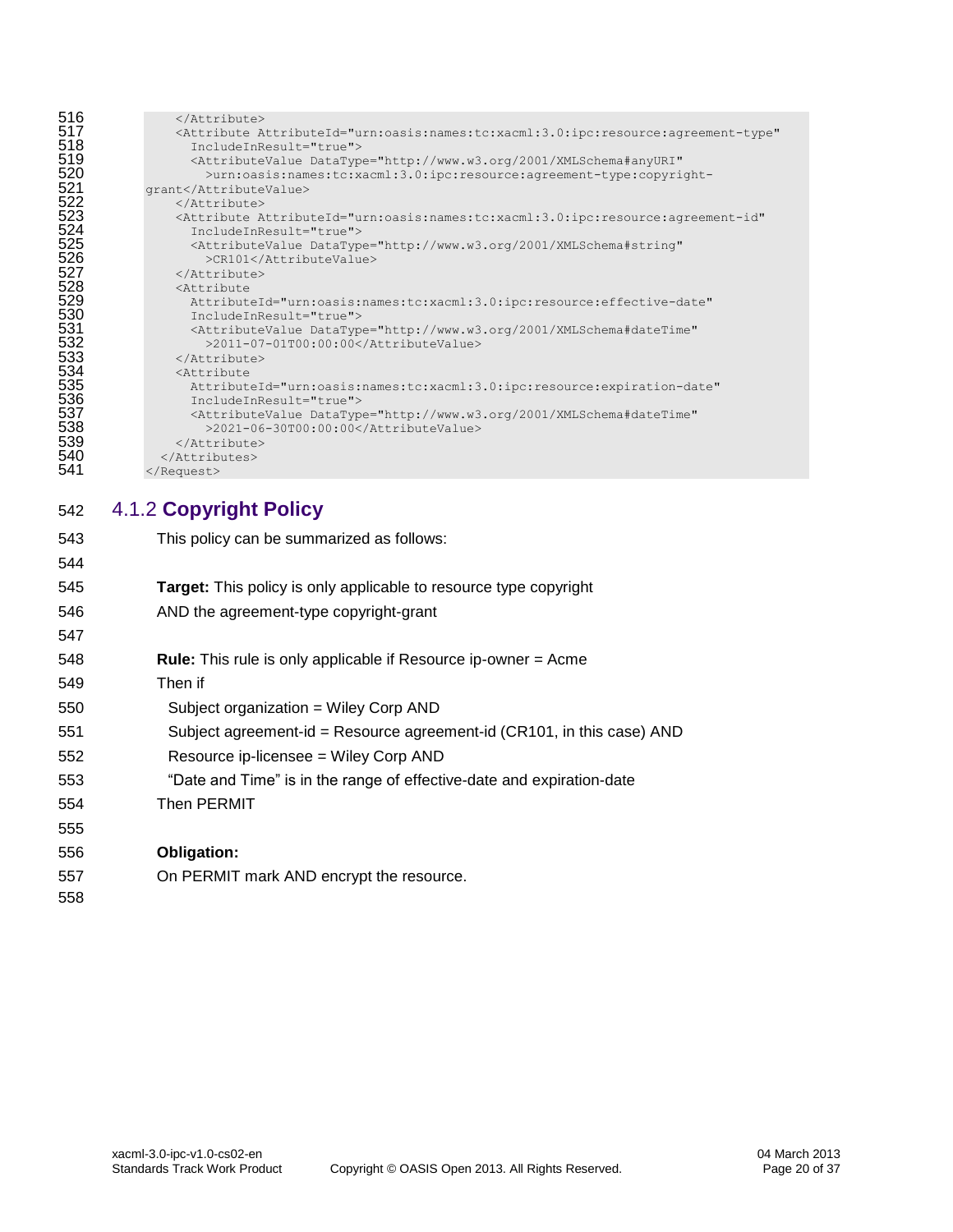```
559<br>560
560 <Policy xmlns="urn:oasis:names:tc:xacml:3.0:core:schema:wd-17" <br>561 PolicyId="copyright-approve"
561 PolicyId="copyright-approve"<br>562 RuleCombiningAlgId="urn:oasi
562 RuleCombiningAlgId="urn:oasis:names:tc:xacml:1.0:rule-combining-algorithm:deny-
563 overrides" 
564 Version="1">
565 <Description>Example copyright material policy</Description><br>566 <Target>
566 <Target><br>567 <AnyOf<br>568 <All
                    567 <AnyOf>
568 <allof><br>569 <allof>
569 <Match MatchId="urn:oasis:names:tc:xacml:1.0:function:boolean-equal"><br>570 <AttributeValue DataType="http://www.w3.org/2001/XMLSchema#boolean"<br>571 > true</AttributeValue><br>572 <AttributeDesignator<br>573 AttributeId="urn:oa
                            570 <AttributeValue DataType="http://www.w3.org/2001/XMLSchema#boolean"
                              >true</AttributeValue>
                            572 <AttributeDesignator 
573 AttributeId="urn:oasis:names:tc:xacml:3.0:ipc:resource:copyright"<br>574 Category="urn:oasis:names:tc:xacml:3.0:attribute-category:resource<br>575 DataType="http://www.w3.org/2001/XMLSchema#boolean"<br>576 MustBePresent="false"
                              574 Category="urn:oasis:names:tc:xacml:3.0:attribute-category:resource" 
                              575 DataType="http://www.w3.org/2001/XMLSchema#boolean" 
                              MustBePresent="false"/>
577 </Match><br>578 </match M<br>579 </http://www.file.com/
                         578 <Match MatchId="urn:oasis:names:tc:xacml:1.0:function:anyURI-equal">
579 <AttributeValue DataType="http://www.w3.org/2001/XMLSchema#anyURI"
580 >urn:oasis:names:tc:xacml:3.0:ipc:resource:agreement-type:copyright-<br>581 grant</AttributeValue><br>582 <AttributeDesignator
               581 grant</AttributeValue>
582 <AttributeDesignator 
583 AttributeId="urn:oasis:names:tc:xacml:3.0:ipc:resource:agreement-type"<br>584 Category="urn:oasis:names:tc:xacml:3.0:attribute-category:resource"
584 Category="urn:oasis:names:tc:xacml:3.0:attribute-category:resource"<br>585 CataType="http://www.w3.org/2001/XMLSchema#anyURI"
585 DataType="http://www.w3.org/2001/XMLSchema#anyURI"<br>586 MustBePresent="false"/>
586 MustBePresent="false"/><br>587 </match>
587 </Match><br>588 </Match>
588 </Allof><br>589 </Anyof>
589 </AnyOf><br>590 </rarget>
590 </Target><br>591 < Rule Eff
591 <Rule Effect="Permit" RuleId="Right to use copyrighted material match"><br>592 <Description>Allow if subject's association to the designated custodi
592 <Description>Allow if subject's association to the designated custodian of the 593 <p>>
copyright agrees</Description>
593 copyright agrees</Description><br>594 <Target>
594 <Target>
595 <anyof><br>596 <anyof>
596 <allof><br>597 <allof>
597 
Satch MatchId="urn:oasis:names:tc:xacml:1.0:function:string-equal"><br>
598 
SattributeValue DataType="http://www.w3.org/2001/XMLSchema#string"
598 <AttributeValue DataType="http://www.w3.org/2001/XMLSchema#string"<br>599 >Acme</AttributeValue>
599 >Acme</AttributeValue><br>600 <attributeDesignator>
600 <AttributeDesignator 
601 AttributeId="urn:oasis:names:tc:xacml:3.0:ipc:resource:ip-owner" 
602 Category="urn:oasis:names:tc:xacml:3.0:attribute-category:resource"<br>603 CataType="http://www.w3.org/2001/XMLSchema#string"
603 DataType="http://www.w3.org/2001/XMLSchema#string"<br>604 MustBePresent="false"/>
604 MustBePresent="false"/><br>605 </Match>
605 \le/Match><br>606 \le/Allof>
606 \langleAllOf><br>607 \langleAnvOf>
607 \langle AnyOf><br>608 \langle Target>
608 </Target><br>609 <conditio
609 <Condition>
610 <Apply FunctionId="urn:oasis:names:tc:xacml:1.0:function:and"><br>611 <Apply FunctionId="urn:oasis:names:tc:xacml:1.0:function:str
611 <Apply FunctionId="urn:oasis:names:tc:xacml:1.0:function:string-equal"><br>612 <AttributeValue DataType="http://www.w3.org/2001/XMLSchema#string"
612 <AttributeValue DataType="http://www.w3.org/2001/XMLSchema#string"
613 >Wiley Corp</AttributeValue>
614 <Apply FunctionId="urn:oasis:names:tc:xacml:1.0:function:string-one-and-only">
615 <attributeDesignator</attributeDesignator</a>616 </a>AttributeDesignator</a></a>G17 </a></a>G17 </a>Category="urn:oasi
                                616 AttributeId="urn:oasis:names:tc:xacml:3.0:ipc:subject:organization" 
617 Category="urn:oasis:names:tc:xacml:1.0:subject-category:access-subject" 
618 DataType="http://www.w3.org/2001/XMLSchema#string"<br>619 MustBePresent="false"/>
619 MustBePresent="false"<br>620 \langle /Apply \rangle620 \langle \text{Apply} \rangle 621 \langle \text{Apply} \rangle621 \leq \leq \leq \leq \leq \leq \leq \leq \leq \leq \leq \leq \leq \leq \leq \leq \leq \leq \leq \leq \leq \leq \leq \leq \leq \leq \leq \leq \leq \leq \leq \leq \leq \leq \leq \leq622 <Apply FunctionId="urn:oasis:names:tc:xacml:1.0:function:string-equal">
623 <Apply FunctionId="urn:oasis:names:tc:xacml:1.0:function:string-one-and-only"><br>624 <AttributeDesignator
624 <AttributeDesignator<br>625 AttributeId="urn:o<br>626 Category="urn:oasi<br>627 DataType="http://w
                                 625 AttributeId="urn:oasis:names:tc:xacml:3.0:ipc:subject:agreement-id" 
                                 626 Category="urn:oasis:names:tc:xacml:1.0:subject-category:access-subject" 
627 DataType="http://www.w3.org/2001/XMLSchema#string"<br>628 MustBePresent="false"/>
628 MustBePresent="false"/><br>4 MustBePresent="false"/>
629 </Apply><br>630 </apply F
630 \leqApply FunctionId="urn:oasis:names:tc:xacml:1.0:function:string-one-and-only"><br>631
                              631 <AttributeDesignator
```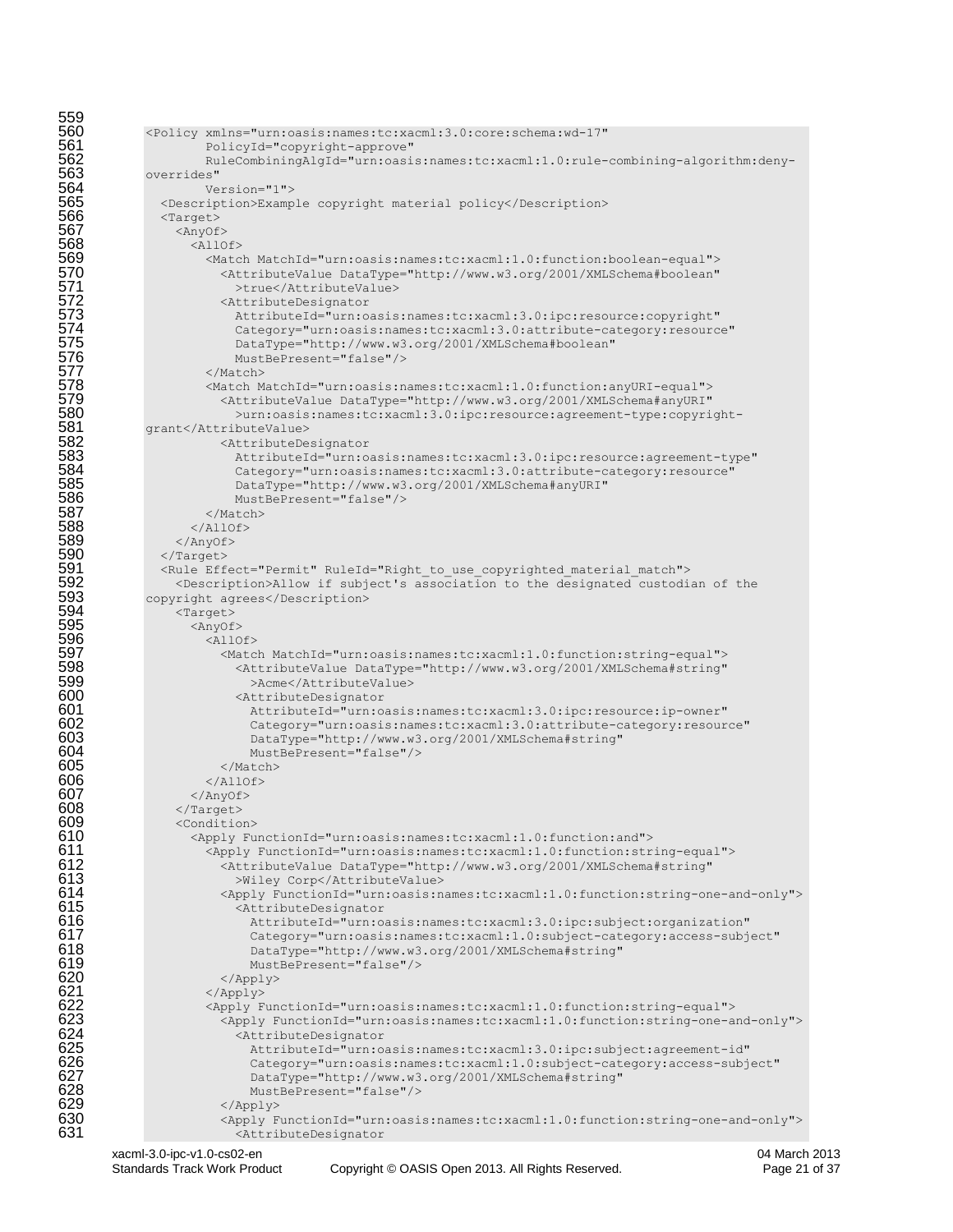| 632<br>633<br>634               | AttributeId="urn:oasis:names:tc:xacml:3.0:ipc:resource:agreement-id"<br>Category="urn:oasis:names:tc:xacml:3.0:attribute-category:resource"                                                               |
|---------------------------------|-----------------------------------------------------------------------------------------------------------------------------------------------------------------------------------------------------------|
| 001<br>635<br>636<br>637<br>638 | DataType="http://www.w3.org/2001/XMLSchema#string"<br>MustBePresent="false"/><br>$\langle$ /Apply>                                                                                                        |
|                                 | $\langle$ Apply>                                                                                                                                                                                          |
| 639<br>640                      | <apply functionid="urn:oasis:names:tc:xacml:1.0:function:string-equal"><br/><attributevalue <br="" datatype="http://www.w3.org/2001/XMLSchema#string">&gt;Wiley Corp</attributevalue></apply>             |
| 641<br>642                      | <apply functionid="urn:oasis:names:tc:xacml:1.0:function:string-one-and-only"><br/><attributedesignator< th=""></attributedesignator<></apply>                                                            |
| 643<br>644                      | AttributeId="urn:oasis:names:tc:xacml:3.0:ipc:resource:ip-licensee"<br>Category="urn:oasis:names:tc:xacml:3.0:attribute-category:resource"                                                                |
| 645<br>646<br>647               | DataType="http://www.w3.org/2001/XMLSchema#string"<br>MustBePresent="false"/>                                                                                                                             |
| 648                             | $\langle$ Apply><br>$\langle$ Apply>                                                                                                                                                                      |
| 649                             | <apply functionid="urn:oasis:names:tc:xacml:1.0:function:dateTime-greater-than-&lt;/th&gt;&lt;/tr&gt;&lt;tr&gt;&lt;th&gt;650&lt;br&gt;651&lt;/th&gt;&lt;th&gt;&lt;math&gt;or&lt;/math&gt;-equal"></apply> |
| 652                             | <apply<br>FunctionId="urn:oasis:names:tc:xacml:1.0:function:dateTime-one-and-only"&gt;</apply<br>                                                                                                         |
| 653                             | <attributedesignator< th=""></attributedesignator<>                                                                                                                                                       |
| 654                             | AttributeId="urn:oasis:names:tc:xacml:1.0:environment:current-dateTime"                                                                                                                                   |
| 655<br>656                      | Category="urn:oasis:names:tc:xacml:3.0:attribute-category:environment"<br>DataType="http://www.w3.org/2001/XMLSchema#dateTime"                                                                            |
| 657                             | MustBePresent="false"/>                                                                                                                                                                                   |
| 658                             | $\langle$ /Apply>                                                                                                                                                                                         |
| 659<br>660                      | <apply<br>FunctionId="urn:oasis:names:tc:xacml:1.0:function:dateTime-one-and-only"&gt;</apply<br>                                                                                                         |
| 661                             | <attributedesignator< th=""></attributedesignator<>                                                                                                                                                       |
| 662                             | AttributeId="urn:oasis:names:tc:xacml:3.0:ipc:resource:effective-date"                                                                                                                                    |
| 663                             | Category="urn:oasis:names:tc:xacml:3.0:attribute-category:resource"                                                                                                                                       |
| 664<br>665                      | DataType="http://www.w3.org/2001/XMLSchema#dateTime"<br>MustBePresent="false"/>                                                                                                                           |
| 666                             | $\langle$ /Apply>                                                                                                                                                                                         |
| 667                             | $\langle$ /Apply>                                                                                                                                                                                         |
| 668<br>669                      | <apply functionid="urn:oasis:names:tc:xacml:1.0:function:dateTime-less-than"><br/><math>\langle \text{Apply}</math></apply>                                                                               |
| 670                             | FunctionId="urn:oasis:names:tc:xacml:1.0:function:dateTime-one-and-only">                                                                                                                                 |
| 671                             | <attributedesignator< th=""></attributedesignator<>                                                                                                                                                       |
| 672<br>673                      | AttributeId="urn:oasis:names:tc:xacml:1.0:environment:current-dateTime"<br>Category="urn:oasis:names:tc:xacml:3.0:attribute-category:environment"                                                         |
| 674<br>675                      | DataType="http://www.w3.org/2001/XMLSchema#dateTime"<br>MustBePresent="false"/>                                                                                                                           |
| 676                             | $\langle$ /Apply>                                                                                                                                                                                         |
| 677                             | $\langle \text{Apply}$                                                                                                                                                                                    |
| 678<br>679                      | FunctionId="urn:oasis:names:tc:xacml:1.0:function:dateTime-one-and-only"><br><attributedesignator< th=""></attributedesignator<>                                                                          |
| 680                             | AttributeId="urn:oasis:names:tc:xacml:3.0:ipc:resource:expiration-date"                                                                                                                                   |
| 681                             | Category="urn:oasis:names:tc:xacml:3.0:attribute-category:resource"                                                                                                                                       |
| 682<br>683                      | DataType="http://www.w3.org/2001/XMLSchema#dateTime"<br>MustBePresent="false"/>                                                                                                                           |
| 684<br>685                      | $\langle$ /Apply>                                                                                                                                                                                         |
|                                 | $\langle$ /Apply>                                                                                                                                                                                         |
| 686<br>687                      | $\langle$ Apply>                                                                                                                                                                                          |
| 688                             | <br>$\langle$ /Rule>                                                                                                                                                                                      |
| 689                             | <obligationexpressions></obligationexpressions>                                                                                                                                                           |
| 690                             | <obligationexpression< th=""></obligationexpression<>                                                                                                                                                     |
| 691<br>692                      | ObligationId="urn:oasis:names:tc:xacml:3.0:ipc:obligation:marking"<br>FulfillOn="Permit">                                                                                                                 |
| 693                             | <attributeassignmentexpression< th=""></attributeassignmentexpression<>                                                                                                                                   |
| 694                             | AttributeId="urn:oasis:names:tc:xacml:3.0:example:attribute:text">                                                                                                                                        |
| 695<br>696                      | <attributevalue <br="" datatype="http://www.w3.org/2001/XMLSchema#string">&gt;Copyright 2011 Acme</attributevalue>                                                                                        |
| 697                             |                                                                                                                                                                                                           |
| 698                             |                                                                                                                                                                                                           |
| 699<br>700                      | <obligationexpression< th=""></obligationexpression<>                                                                                                                                                     |
| 701                             | ObligationId="urn:oasis:names:tc:xacml:3.0:ipc:obligation:encrypt"<br>FulfillOn="Permit">                                                                                                                 |
| 702                             |                                                                                                                                                                                                           |
| 703                             |                                                                                                                                                                                                           |
| 704                             |                                                                                                                                                                                                           |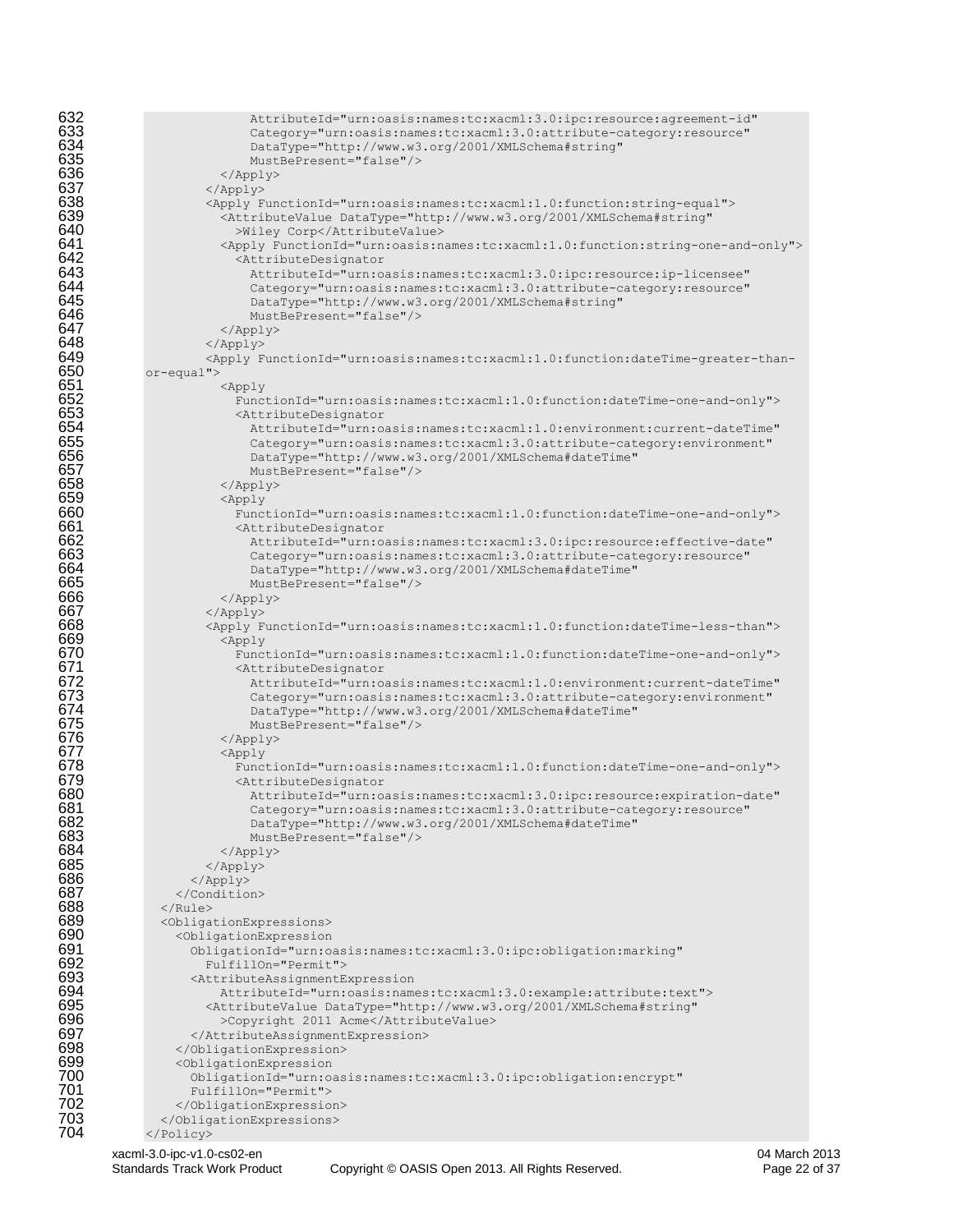# <span id="page-22-0"></span>**4.2 Trademark**

This example illustrates the use of a trademark for the following scenario:

 *ip-owner (Acme) grants ip-licensee (Wiley Foundation), a charitable organization, the right to use their trademark logo for a limited time. ip-licensee must protect licensed material from unauthorized usage.*

| <b>Subject attributes</b>      | <b>Resource attributes</b>           | <b>Obligations</b> |
|--------------------------------|--------------------------------------|--------------------|
| organization: Wiley Foundation | trademark: true                      | Marking: Acme      |
| agreement-id: CR102            | ip-owner: Acme                       |                    |
|                                | ip-licensee: Wiley Foundation        |                    |
|                                | agreement-type: trademark-grant      |                    |
|                                | agreement-id: CR102                  |                    |
|                                | effective-date: 2011-07-01T00:00:00  |                    |
|                                | expiration-date: 2021-06-30T00:00:00 |                    |

### <span id="page-22-1"></span>4.2.1 **Trademark Request**

| 711                       | <request <="" returnpolicyidlist="true" th=""></request>                                                                      |
|---------------------------|-------------------------------------------------------------------------------------------------------------------------------|
| 712                       | CombinedDecision="false"                                                                                                      |
| 713                       | xmlns="urn:oasis:names:tc:xacml:3.0:core:schema:wd-17">                                                                       |
| , 13<br>714<br>715        | <attributes category="urn:oasis:names:tc:xacml:1.0:subject-category:access-subject"></attributes>                             |
|                           | <attribute< th=""></attribute<>                                                                                               |
| 716<br>717                | AttributeId="urn:oasis:names:tc:xacml:3.0:ipc:subject:organization"                                                           |
|                           | IncludeInResult="true">                                                                                                       |
| 718                       | <attributevalue <="" datatype="http://www.w3.org/2001/XMLSchema#string" th=""></attributevalue>                               |
|                           | >Wiley Foundation                                                                                                             |
| ; 19<br>719<br>720<br>721 |                                                                                                                               |
|                           | <attribute <="" attributeid="urn:oasis:names:tc:xacml:3.0:ipc:subject:agreement-id" th=""></attribute>                        |
| 722                       | IncludeInResult="true">                                                                                                       |
| 723                       | <attributevalue <="" datatype="http://www.w3.org/2001/XMLSchema#string" th=""></attributevalue>                               |
| 724                       | >CR102                                                                                                                        |
| $7\overline{2}5$          |                                                                                                                               |
| 726                       |                                                                                                                               |
| 727                       | <attributes category="urn:oasis:names:tc:xacml:3.0:attribute-category:resource"></attributes>                                 |
| 728                       | <attribute <="" attributeid="urn:oasis:names:tc:xacml:3.0:ipc:resource:trademark" th=""></attribute>                          |
| 729                       | IncludeInResult="true">                                                                                                       |
| 730<br>731                | <attributevalue <="" datatype="http://www.w3.org/2001/XMLSchema#boolean" th=""></attributevalue>                              |
|                           | >true                                                                                                                         |
| 732                       |                                                                                                                               |
| -<br>733<br>734<br>735    | <attribute <="" attributeid="urn:oasis:names:tc:xacml:3.0:ipc:resource:ip-owner" th=""></attribute>                           |
|                           | IncludeInResult="true">                                                                                                       |
|                           | <attributevalue <="" datatype="http://www.w3.org/2001/XMLSchema#string" th=""></attributevalue>                               |
| 736                       | >Acme                                                                                                                         |
| 737                       |                                                                                                                               |
| 738                       | <attribute <="" attributeid="urn:oasis:names:tc:xacml:3.0:ipc:resource:ip-licensee" th=""></attribute>                        |
| 739                       | IncludeInResult="true">                                                                                                       |
| 740                       | <attributevalue <="" datatype="http://www.w3.org/2001/XMLSchema#string" th=""></attributevalue>                               |
| 741<br>742                | >Wiley Corp                                                                                                                   |
| 743                       |                                                                                                                               |
| 744                       | <attribute <="" attributeid="urn:oasis:names:tc:xacml:3.0:ipc:resource:agreement-type" th=""></attribute>                     |
| 745                       | IncludeInResult="true">                                                                                                       |
| 746                       | <attributevalue <="" datatype="http://www.w3.org/2001/XMLSchema#anyURI" th=""></attributevalue>                               |
| 747                       | >urn:oasis:names:tc:xacml:3.0:ipc:resource:agreement-type:trademark-                                                          |
| 748                       | qrant<br>                                                                                                                     |
| 749                       |                                                                                                                               |
| 750                       | <attribute <br="" attributeid="urn:oasis:names:tc:xacml:3.0:ipc:resource:agreement-id">IncludeInResult="true"&gt;</attribute> |
| 751                       | <attributevalue <="" datatype="http://www.w3.org/2001/XMLSchema#string" th=""></attributevalue>                               |
| 752                       | >CR102                                                                                                                        |
| 753                       |                                                                                                                               |
| 754                       | <attribute <="" attributeid="urn:oasis:names:tc:xacml:3.0:ipc:resource:effective-date" th=""></attribute>                     |
|                           |                                                                                                                               |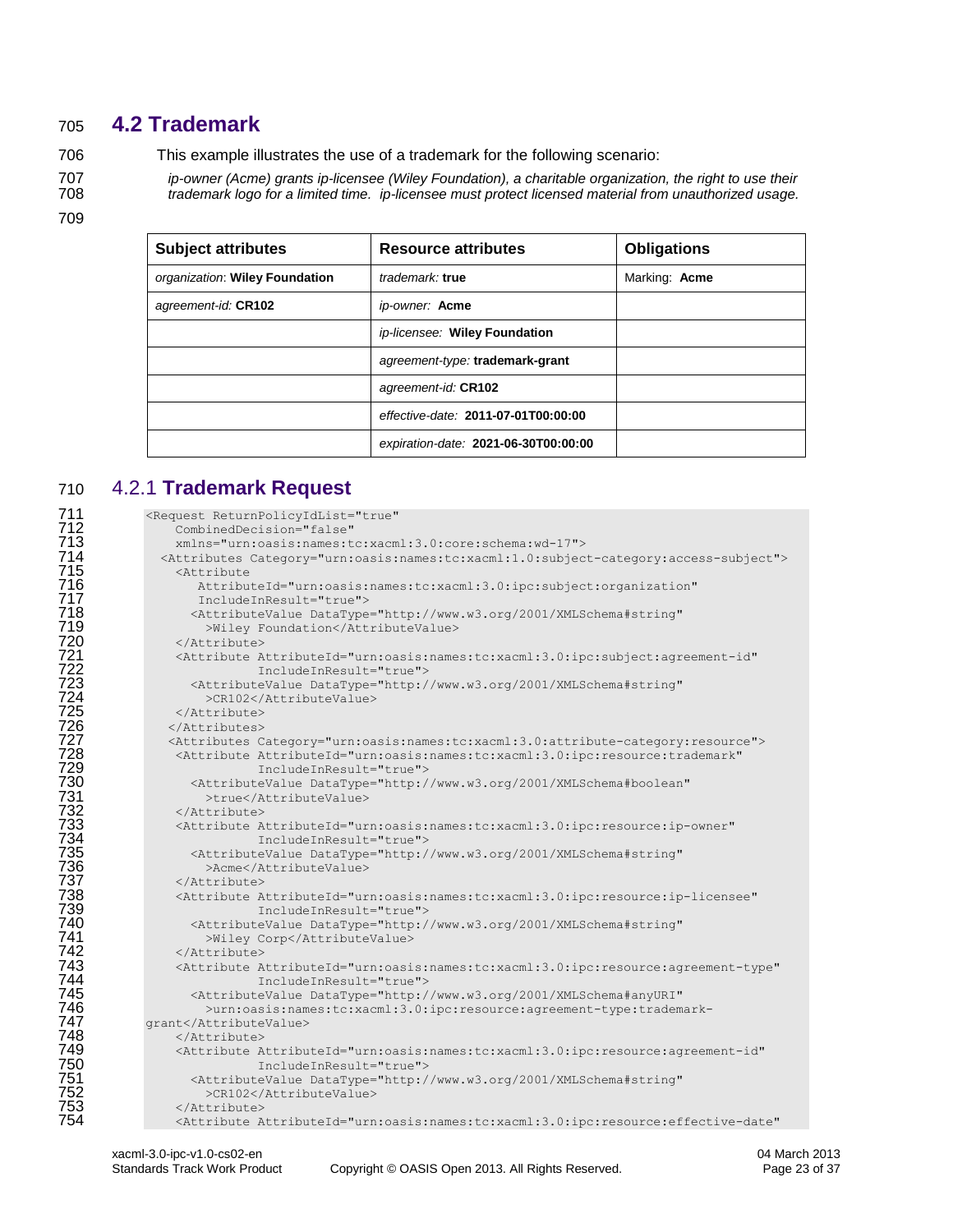```
755<br>\n756<br>\n757<br>\n758<br>\n758<br>\n759<br>\n759<br>\n750<br>\n751<br>\n752<br>\n753<br>\n754<br>\n755<br>\n756<br>\n757<br>\n758<br>\n759<br>\n750<br>\n751<br>\n752<br>\n753<br>\n754<br>\n755<br>\n756<br>\n757<br>\n758<br>\n759<br>\n750<br>\n751<br>\n752<br>\n753<br>\n754<br>\n755<br>\n755<br>\n756<br>\n757<br>\n758<br756 <AttributeValue DataType="http://www.w3.org/2001/XMLSchema#dateTime"
                                 >2011-07-01T00:00:00</AttributeValue>
                           \langle/Attribute>
                           759 <Attribute AttributeId="urn:oasis:names:tc:xacml:3.0:ipc:resource:expiration-date"
                                              760 IncludeInResult="true">
                               761 <AttributeValue DataType="http://www.w3.org/2001/XMLSchema#dateTime"
                                  762 >2021-06-30T00:00:00</AttributeValue>
                           </Attribute>
                        </Attributes>
                    \langleRequest>
```
<span id="page-23-0"></span>766 4.2.2 **Trademark Policy**

767 This policy can be summarized as follows:

```
xacml-3.0-ipc-v1.0-cs02-en 04 March 2013
        Standards Track Work Product Copyright © OASIS Open 2013. All Rights Reserved. Page 24 of 37
768
769 Target: This policy is only applicable to resource type "trademark" AND ip-owner = "Acme"
770
771 Rule: This rule is only applicable if Subject organization = Wiley Foundation
772 Then if
773 Subject agreement-id = Resource agreement-id (CR102, in this case) AND
774 "Date and Time" is in the range of effective-date and expiration-date THEN
775 PERMIT
776
777 Obligation: 
778 On PERMIT mark the resource.
779
%780 <Policy xmlns="urn:oasis:names:tc:xacml:3.0:core:schema:wd-17"<br>782 FolicyId="trademark-approve"<br>782 RueCombiningAlgId="urn:oasis:names:tc:xacml:1.0:rule-<br>783 overrides"<br>786 <persion="1"><br>786 <persion="1"><br>787 <persion
                       781 PolicyId="trademark-approve" 
                       782 RuleCombiningAlgId="urn:oasis:names:tc:xacml:1.0:rule-combining-algorithm:deny-
              overrides"
                      Version="1">
                785 <Description>Example trademark policy</Description>
                <Target>
                  \langleAnyOf>
                     \langleAllOf>
                       789 <Match MatchId="urn:oasis:names:tc:xacml:1.0:function:boolean-equal">
                         790 <AttributeValue DataType="http://www.w3.org/2001/XMLSchema#boolean"
                           >true</AttributeValue>
                         <AttributeDesignator
                           793 AttributeId="urn:oasis:names:tc:xacml:3.0:ipc:resource:trademark" 
                            794 Category="urn:oasis:names:tc:xacml:3.0:attribute-category:resource" 
                           795 DataType="http://www.w3.org/2001/XMLSchema#boolean" 
                           MustBePresent="false"/>
                       </Match>
                       798 <Match MatchId="urn:oasis:names:tc:xacml:1.0:function:string-equal">
                         799 <AttributeValue DataType="http://www.w3.org/2001/XMLSchema#string"
800 >Acme</AttributeValue><br>801 <AttributeDesignator<br>802 AttributeId="urn:oasis
                         <AttributeDesignator
802 AttributeId="urn:oasis:names:tc:xacml:3.0:ipc:resource:ip-owner"<br>803 Category="urn:oasis:names:tc:xacml:3.0:attribute-category:resour<br>804 DataType="http://www.w3.org/2001/XMLSchema#string"
                           803 Category="urn:oasis:names:tc:xacml:3.0:attribute-category:resource" 
804 DataType="http://www.w3.org/2001/XMLSchema#string"<br>805 MustBePresent="false"/>
805 MustBePresent="false"/><br>806 </Match>
806 </Match><br>807 </Allof>
807 \langleAllOf><br>808 \langleAnyOf>
808 \langle AnyOf><br>809 \langle Target>
809 </Target>
810 <variableDefinition VariableId="acme-agreement-id"><br>811 <AttributeValue DataType="http://www.w3.org/2001/
811 <attributeValue DataType="http://www.w3.org/2001/XMLSchema#string"<br>812 > <a><a><>><>><>><>><>><>><>><<a><>><</a</attributeValue></><</></><
812 >CR102</AttributeValue><br>813 </VariableDefinition>
813 </VariableDefinition>
814 <Rule Effect="Permit" RuleId="Rights_to_use_trademark_match">
                  815 <Description>Allow if the IP owner grants use of trademark logo</Description>
```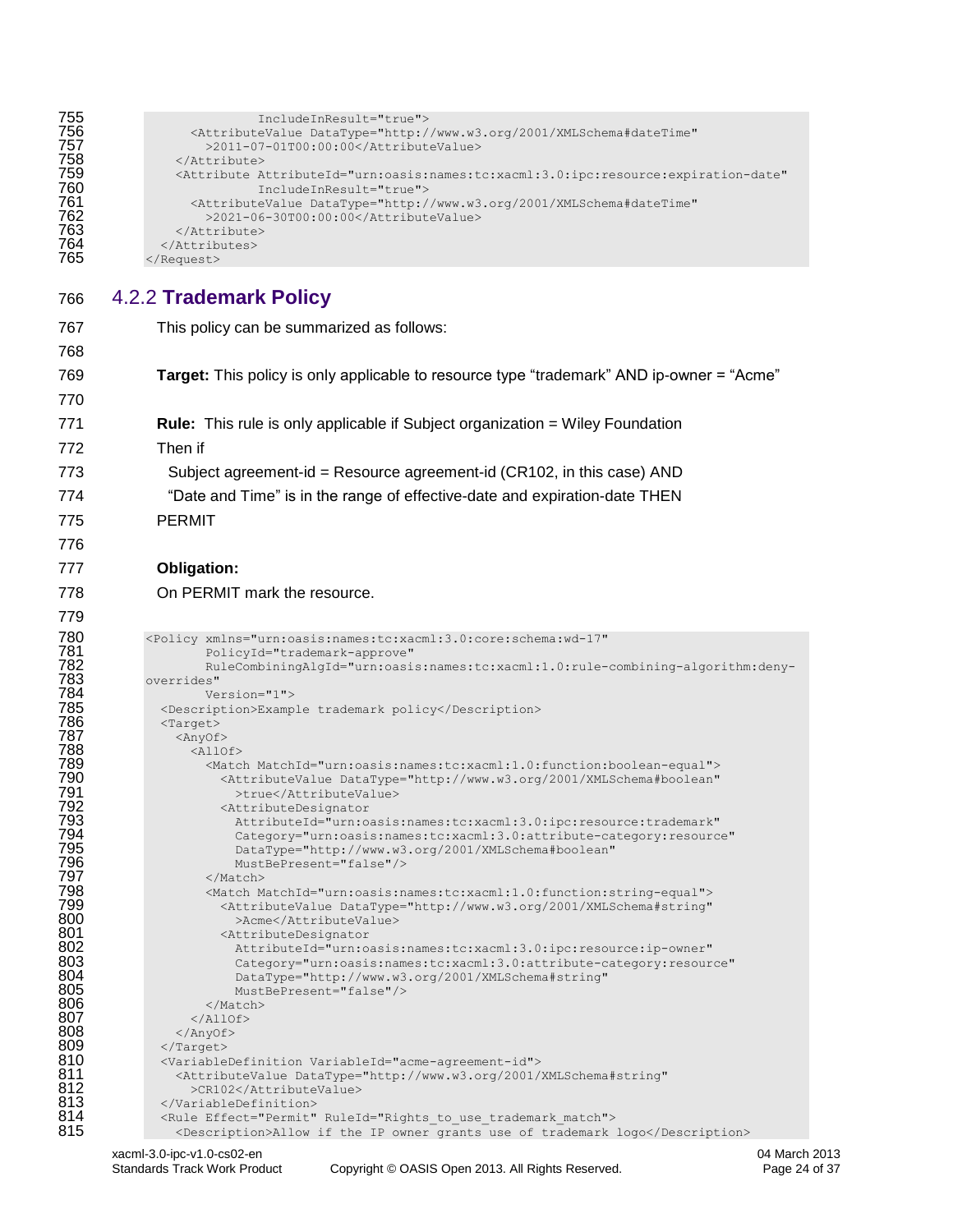| 816                                                  | $\langle Target \rangle$                                                                                                                                         |
|------------------------------------------------------|------------------------------------------------------------------------------------------------------------------------------------------------------------------|
| 817<br>818                                           | $\langle$ AnyOf>                                                                                                                                                 |
| 819                                                  | $<$ AllOf><br><match matchid="urn:oasis:names:tc:xacml:1.0:function:string-equal"></match>                                                                       |
| 820                                                  | <attributevalue <="" datatype="http://www.w3.org/2001/XMLSchema#string" th=""></attributevalue>                                                                  |
| 821                                                  | >Wiley Foundation                                                                                                                                                |
| 822                                                  | <attributedesignator< th=""></attributedesignator<>                                                                                                              |
| 823<br>824                                           | AttributeId="urn:oasis:names:tc:xacml:3.0:ipc:subject:organization"<br>Category="urn:oasis:names:tc:xacml:1.0:subject-category:access-subject"                   |
| $8\overline{2}5$                                     | DataType="http://www.w3.org/2001/XMLSchema#string"                                                                                                               |
| $\bar{8}\bar{2}\bar{6}$                              | MustBePresent="false"/>                                                                                                                                          |
| 827                                                  |                                                                                                                                                                  |
| 828<br>829                                           | $\langle$ /AllOf>                                                                                                                                                |
| 830                                                  | $\langle$ /AnyOf><br>$\langle$ /Target>                                                                                                                          |
|                                                      | <condition></condition>                                                                                                                                          |
|                                                      | <apply functionid="urn:oasis:names:tc:xacml:1.0:function:and"></apply>                                                                                           |
| 831<br>832<br>833<br>833<br>835<br>836<br>837<br>838 | <apply functionid="urn:oasis:names:tc:xacml:1.0:function:string-equal"></apply>                                                                                  |
|                                                      | <variablereference variableid="acme-agreement-id"></variablereference><br><apply functionid="urn:oasis:names:tc:xacml:1.0:function:string-one-and-only"></apply> |
|                                                      | <attributedesignator< th=""></attributedesignator<>                                                                                                              |
|                                                      | AttributeId="urn:oasis:names:tc:xacml:3.0:ipc:subject:agreement-id"                                                                                              |
|                                                      | Category="urn:oasis:names:tc:xacml:1.0:subject-category:access-subject"                                                                                          |
| 839<br>840                                           | DataType="http://www.w3.org/2001/XMLSchema#string"<br>MustBePresent="false"/>                                                                                    |
| 841                                                  | $\langle$ /Apply>                                                                                                                                                |
| 842                                                  | $\langle \text{Apply} \rangle$                                                                                                                                   |
| 843                                                  | <apply functionid="urn:oasis:names:tc:xacml:1.0:function:string-equal"></apply>                                                                                  |
| 844<br>845                                           | <variablereference variableid="acme-agreement-id"></variablereference>                                                                                           |
| 846                                                  | <apply functionid="urn:oasis:names:tc:xacml:1.0:function:string-one-and-only"><br/><attributedesignator< th=""></attributedesignator<></apply>                   |
| 847                                                  | AttributeId="urn:oasis:names:tc:xacml:3.0:ipc:resource:agreement-id"                                                                                             |
| 848                                                  | Category="urn:oasis:names:tc:xacml:3.0:attribute-category:resource"                                                                                              |
| 849<br>850                                           | DataType="http://www.w3.org/2001/XMLSchema#string"                                                                                                               |
|                                                      | MustBePresent="false"/><br>$\langle$ /Apply>                                                                                                                     |
| 851<br>852                                           | $\langle \text{Apply} \rangle$                                                                                                                                   |
| 853                                                  | $\langle \text{Apply}$                                                                                                                                           |
| 854                                                  | FunctionId="urn:oasis:names:tc:xacml:1.0:function:dateTime-greater-than-or-equal">                                                                               |
| 855<br>856                                           | $\langle \text{Apply} \rangle$<br>FunctionId="urn:oasis:names:tc:xacml:1.0:function:dateTime-one-and-only">                                                      |
| 857<br>858                                           | <attributedesignator< th=""></attributedesignator<>                                                                                                              |
|                                                      | AttributeId="urn:oasis:names:tc:xacml:1.0:environment:current-dateTime"                                                                                          |
| 859<br>860                                           | Category="urn:oasis:names:tc:xacml:3.0:attribute-category:environment"                                                                                           |
| 861                                                  | DataType="http://www.w3.org/2001/XMLSchema#dateTime"<br>MustBePresent="false"/>                                                                                  |
| 862                                                  | $\langle$ /Apply>                                                                                                                                                |
| 863                                                  | <apply< th=""></apply<>                                                                                                                                          |
| 864<br>865                                           | FunctionId="urn:oasis:names:tc:xacml:1.0:function:dateTime-one-and-only">                                                                                        |
| 866                                                  | <attributedesignator<br>AttributeId="urn:oasis:names:tc:xacml:3.0:ipc:resource:effective-date"</attributedesignator<br>                                          |
| 867                                                  | Category="urn:oasis:names:tc:xacml:3.0:attribute-category:resource"                                                                                              |
| 868                                                  | DataType="http://www.w3.org/2001/XMLSchema#dateTime"                                                                                                             |
| 869<br>870                                           | MustBePresent="false"/>                                                                                                                                          |
| 871                                                  | $\langle$ /Apply><br>$\langle$ /Apply>                                                                                                                           |
| 872                                                  | <apply functionid="urn:oasis:names:tc:xacml:1.0:function:dateTime-less-than"></apply>                                                                            |
| $87\overline{3}$                                     | $<$ Apply                                                                                                                                                        |
| 874<br>875                                           | FunctionId="urn:oasis:names:tc:xacml:1.0:function:dateTime-one-and-only">                                                                                        |
| 876                                                  | <attributedesignator<br>AttributeId="urn:oasis:names:tc:xacml:1.0:environment:current-dateTime"</attributedesignator<br>                                         |
| 877                                                  | Category="urn:oasis:names:tc:xacml:3.0:attribute-category:environment"                                                                                           |
| 878                                                  | DataType="http://www.w3.org/2001/XMLSchema#dateTime"                                                                                                             |
| 879                                                  | MustBePresent="false"/>                                                                                                                                          |
| 880<br>881                                           | <br><apply< th=""></apply<>                                                                                                                                      |
| 882                                                  | FunctionId="urn:oasis:names:tc:xacml:1.0:function:dateTime-one-and-only">                                                                                        |
| 883                                                  | <attributedesignator< th=""></attributedesignator<>                                                                                                              |
| 884                                                  | AttributeId="urn:oasis:names:tc:xacml:3.0:ipc:resource:expiration-date"                                                                                          |
| 885<br>886                                           | Category="urn:oasis:names:tc:xacml:3.0:attribute-category:resource"<br>DataType="http://www.w3.org/2001/XMLSchema#dateTime"                                      |
| 887                                                  | MustBePresent="false"/>                                                                                                                                          |
| 888                                                  | $\langle$ /Apply>                                                                                                                                                |
|                                                      |                                                                                                                                                                  |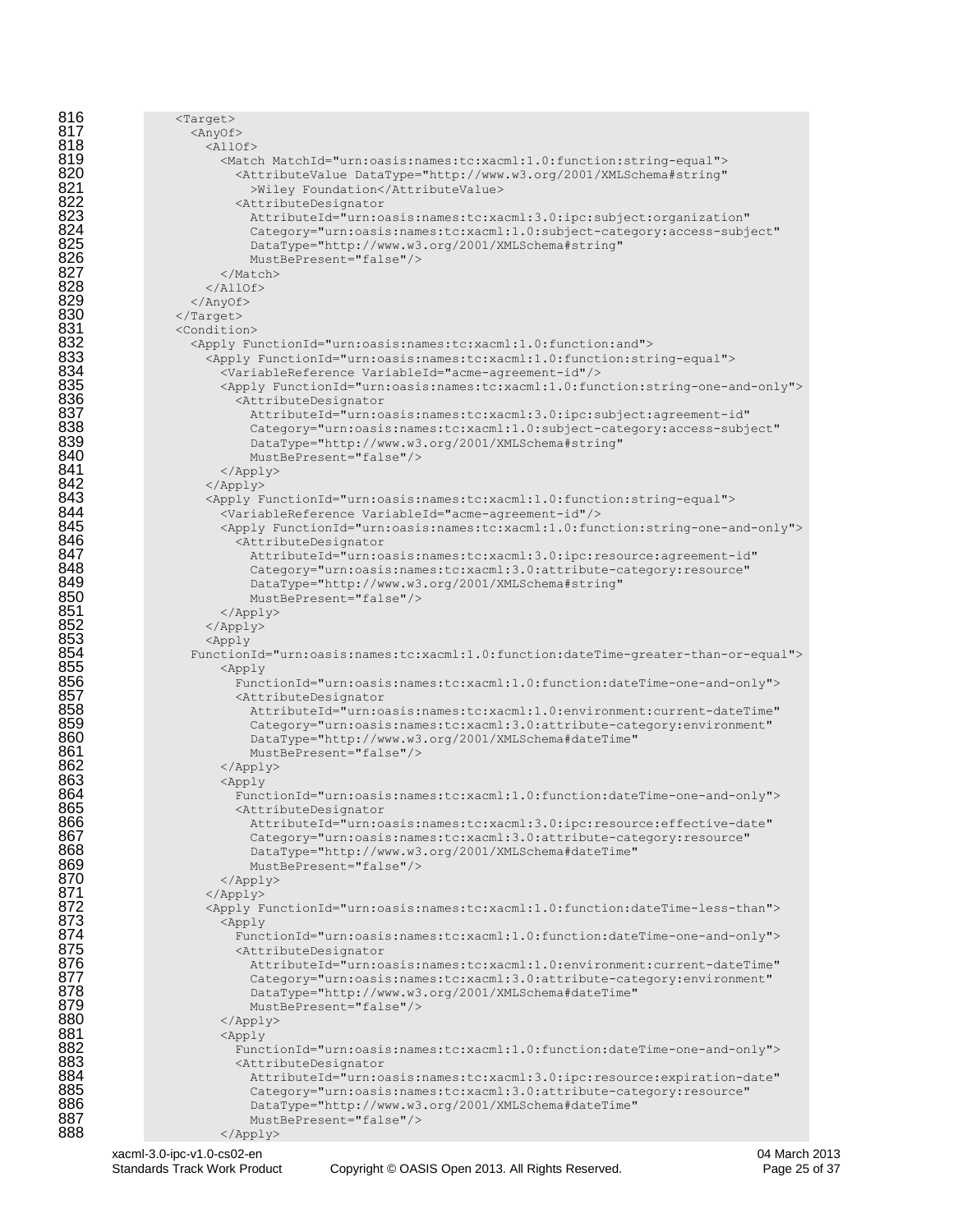| 889 | $\langle$ /Apply>                                                                               |
|-----|-------------------------------------------------------------------------------------------------|
| 890 | $\langle$ /Apply>                                                                               |
| 891 |                                                                                                 |
| 892 | $\langle$ /Rule>                                                                                |
| 893 | <obligationexpressions></obligationexpressions>                                                 |
| 894 | <obligationexpression< th=""></obligationexpression<>                                           |
| 895 | ObligationId="urn:oasis:names:tc:xacml:3.0:ipc:obligation:marking"                              |
| 896 | FulfillOn="Permit" >                                                                            |
| 897 | <attributeassignmentexpression< th=""></attributeassignmentexpression<>                         |
| 898 | AttributeId="urn:oasis:names:tc:xacml:3.0:example:attribute:text">                              |
| 899 | <attributevalue <="" datatype="http://www.w3.org/2001/XMLSchema#string" th=""></attributevalue> |
| 900 | >Acme                                                                                           |
| 901 |                                                                                                 |
| 902 |                                                                                                 |
| 903 |                                                                                                 |
| 904 | $\langle$ /Policy>                                                                              |

### <span id="page-25-0"></span>905 **4.3 Proprietary**

906 This example illustrates the use of a trade secret for the following scenario:

907 *ip-owner (Acme) grants ip-licensee (Wiley Corp) the right to use Acme trade secrets, technical drawings in this*  908 *case, for a limited time for creation of products sold to ip-owner. ip-licensee and ip-owner must protect*  909 *licensed material from unauthorized usage.*

910

| <b>Subject attributes</b>                      | <b>Resource attributes</b>           | <b>Obligations</b>                                                                 |
|------------------------------------------------|--------------------------------------|------------------------------------------------------------------------------------|
| organization: Wiley Corp                       | proprietary: true                    | encrypt                                                                            |
| subject-to-organization-relationship: supplier | ip-owner: Acme                       | marking: Acme<br>Proprietary<br><b>Information: Limited</b><br><b>Distribution</b> |
| agreement-id: CR103                            | ip-licensee: Wiley Corp              |                                                                                    |
|                                                | agreement-type: technical-data-grant |                                                                                    |
|                                                | valid-agreement-exists: true         |                                                                                    |
|                                                | agreement-id: CR103                  |                                                                                    |
|                                                | work-effort: Acme Products           |                                                                                    |
|                                                | authorized-end-use: manufacture      |                                                                                    |

# <span id="page-25-1"></span>911 4.3.1 **Proprietary Request**

```
912 <Request ReturnPolicyIdList="true" CombinedDecision="false" 
913<br>
xmlns="urn:oasis:names:tc:xacml:3.0:core:schema:wd-17"><br>
914<br>
915<br>
XattributeId="urn:oasis:names:tc:xacml:3.0:ipc:subject-catego<br>
916<br>
AttributeId="urn:oasis:names:tc:xacml:3.0:ipc:subject:agree<br>
917<br>
920<br>
920<br>
221<br>
2
                  914 <Attributes Category="urn:oasis:names:tc:xacml:1.0:subject-category:access-subject">
                     \langleAttribute
                         916 AttributeId="urn:oasis:names:tc:xacml:3.0:ipc:subject:agreement-id" 
                          917 IncludeInResult="true">
                       918 <AttributeValue 
                         919 DataType=http://www.w3.org/2001/XMLSchema#string
                          >CR103</AttributeValue>
                     </Attribute>
                     <Attribute
                         923 AttributeId="urn:oasis:names:tc:xacml:3.0:ipc:subject:organization" 
                          924 IncludeInResult="true">
                       925 <AttributeValue DataType=http://www.w3.org/2001/XMLSchema#string
                          >Wiley Corp</AttributeValue>
                     \langle/Attribute>
                     <Attribute
929 AttributeId="urn:oasis:names:tc:xacml:3.0:ipc:subject:subject-to-organization-<br>930 relationship"
930 relationship"<br>931 Incluend Sample Sample<br>932 CAttrib
                         931 IncludeInResult="true">
                       932 <AttributeValue DataType=http://www.w3.org/2001/XMLSchema#anyURI
```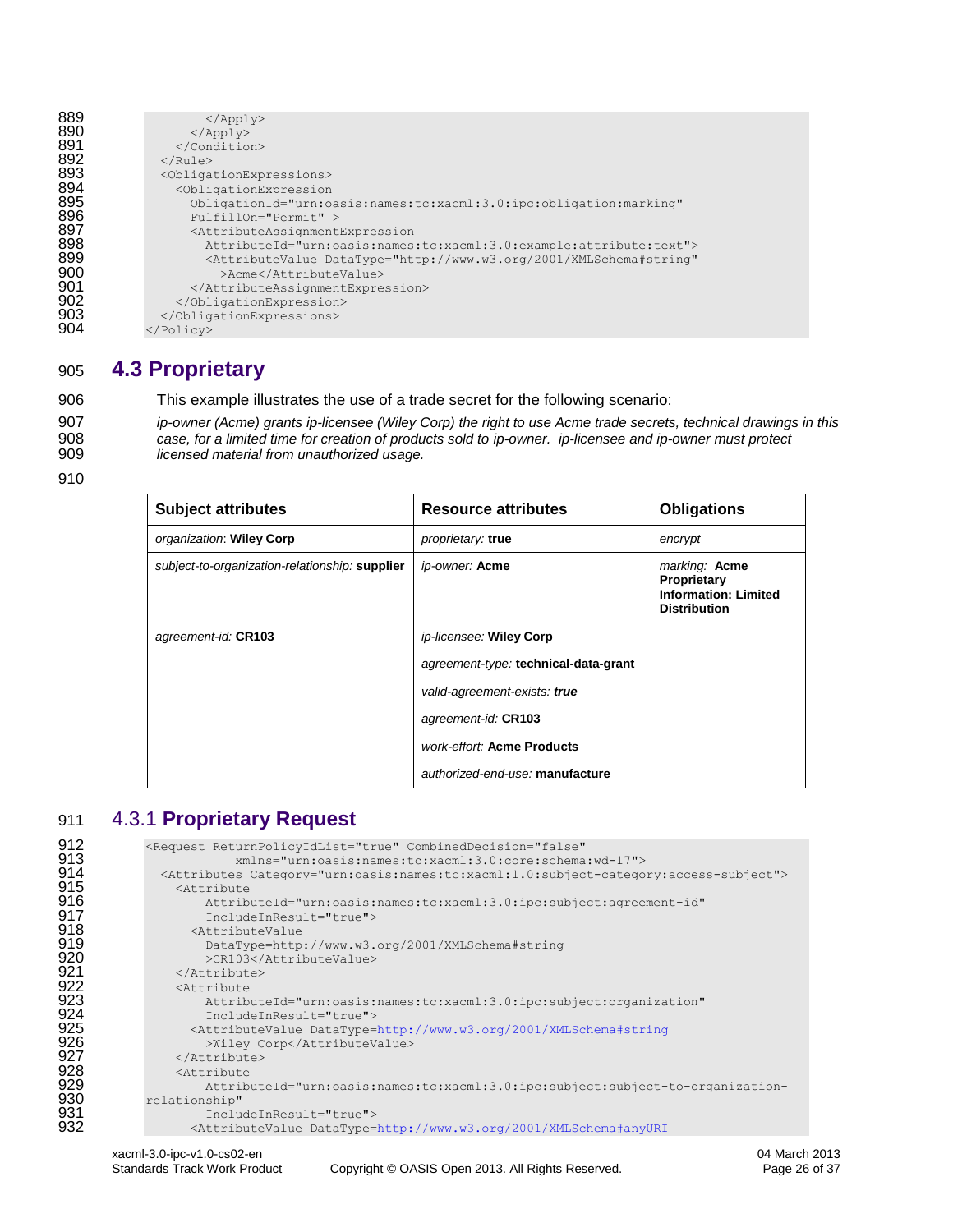| 933        | >urn:oasis:names:tc:xacml:3.0:ipc:subject:subject-to-organization-                                                      |
|------------|-------------------------------------------------------------------------------------------------------------------------|
| 934        | relationship:supplier                                                                                                   |
| 935        |                                                                                                                         |
| 936        |                                                                                                                         |
| 937        | <attributes category="urn:oasis:names:tc:xacml:3.0:attribute-category:resource"></attributes>                           |
| 938        | <attribute< th=""></attribute<>                                                                                         |
| 939        | AttributeId="urn:oasis:names:tc:xacml:3.0:ipc:resource:ip-owner"                                                        |
| 940        | IncludeInResult="true">                                                                                                 |
| 941        | <attributevalue datatype="http://www.w3.org/2001/XMLSchema#string&lt;/th"></attributevalue>                             |
| 942        | >Acme                                                                                                                   |
| 943<br>944 |                                                                                                                         |
| 945        | <attribute< th=""></attribute<>                                                                                         |
| 946        | AttributeId="urn:oasis:names:tc:xacml:3.0:ipc:resource:agreement-type"                                                  |
| 947        | IncludeInResult="true">                                                                                                 |
| 948        | <attributevalue datatype="http://www.w3.org/2001/XMLSchema#anyURI&lt;/th"></attributevalue>                             |
| 949        | >urn:oasis:names:tc:xacml:3.0:ipc:resource:agreement-type:technical-data-                                               |
| 950        | qrant<br>                                                                                                               |
| 951        | <attribute< th=""></attribute<>                                                                                         |
| 952        | AttributeId="urn:oasis:names:tc:xacml:3.0:ipc:resource:proprietary"                                                     |
| 953        |                                                                                                                         |
| 954        | IncludeInResult="true"><br><attributevalue datatype="http://www.w3.org/2001/XMLSchema#boolean&lt;/th"></attributevalue> |
| 955        | >true                                                                                                                   |
| 956        |                                                                                                                         |
| 957        | <attribute< th=""></attribute<>                                                                                         |
| 958        | AttributeId="urn:oasis:names:tc:xacml:3.0:ipc:resource:ip-licensee"                                                     |
| 959        | IncludeInResult="true">                                                                                                 |
| 960        | <attributevalue datatype="http://www.w3.org/2001/XMLSchema#string&lt;/th"></attributevalue>                             |
| 961        | >Wiley Corp                                                                                                             |
| 962        |                                                                                                                         |
| 963        | <attribute< th=""></attribute<>                                                                                         |
| 964        | AttributeId="urn:oasis:names:tc:xacml:3.0:ipc:resource:work-effort"                                                     |
| 965        | IncludeInResult="true">                                                                                                 |
| 966        | <attributevalue datatype="http://www.w3.org/2001/XMLSchema#string&lt;/th"></attributevalue>                             |
| 967        | >Acme Products                                                                                                          |
| 968        |                                                                                                                         |
| 969        | <attribute< th=""></attribute<>                                                                                         |
| 970        | AttributeId="urn:oasis:names:tc:xacml:3.0:ipc:resource:authorized-end-use"                                              |
| 971        | IncludeInResult="true">                                                                                                 |
| 972        | <attributevalue datatype="http://www.w3.org/2001/XMLSchema#anyURI&lt;/th"></attributevalue>                             |
| 973        | >urn:oasis:names:tc:xacml:3.0:ipc:resource:authorized-end-                                                              |
| 974        | use:manufacture                                                                                                         |
| 975        |                                                                                                                         |
| 976        |                                                                                                                         |
| 977        | <attributes category="urn:oasis:names:tc:xacml:3.0:attribute-category:environment"></attributes>                        |
| 978        | <attribute< th=""></attribute<>                                                                                         |
| 979        | AttributeId="urn:oasis:names:tc:xacml:1.0:environment:current-dateTime"                                                 |
| 980        | IncludeInResult="true">                                                                                                 |
| 981        | <attributevalue datatype="http://www.w3.org/2001/XMLSchema#dateTime&lt;/th"></attributevalue>                           |
| 982        | >2012-11-27T00:00:00                                                                                                    |
| 983        |                                                                                                                         |
| 984        |                                                                                                                         |
| 985        |                                                                                                                         |
|            |                                                                                                                         |

# <span id="page-26-0"></span>4.3.2 **Proprietary Policy**

| 988 | This policy can be summarized as follows:                                                        |
|-----|--------------------------------------------------------------------------------------------------|
| 989 |                                                                                                  |
| 990 | <b>Target:</b> This policy is only applicable to resource type "proprietary" AND ip-owner = Acme |
| 991 |                                                                                                  |
| 992 | <b>Rule:</b> This rule is only applicable if valid-agreement-exists*                             |
| 993 | Then if                                                                                          |
| 994 | Subject agreement-id= Resource agreement-id (CR103, in this case)                                |
| 995 | Then PERMIT                                                                                      |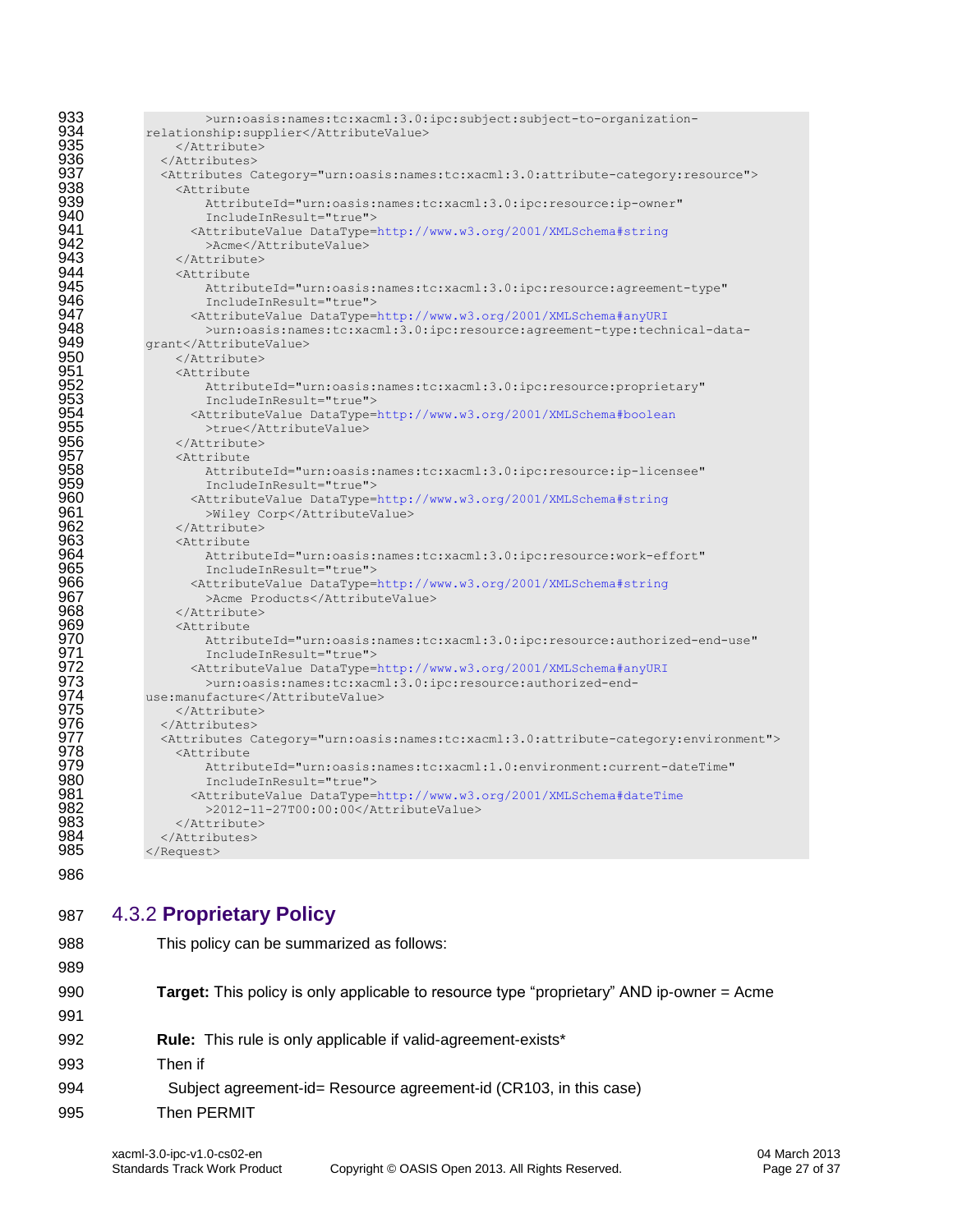| 19<br>8<br>٦ |  |
|--------------|--|
| r<br>L<br>≍  |  |

**Obligation:** 

On PERMIT mark AND encrypt the resource.

**\*** Note: The PDP determines if a valid agreement exits via an attribute query to a PIP.

```
1002 <Policy xmlns="urn:oasis:names:tc:xacml:3.0:core:schema:wd-17" 
1003 PolicyId="proprietary-approve"<br>1004 RuleCombiningAlgId="urn:oasis:
1004 RuleCombiningAlgId="urn:oasis:names:tc:xacml:1.0:rule-combining-algorithm:deny-
1005 overrides" 
1006 Version="1">
1007 <Description>Example proprietary (trade secret) material policy</Description><br>1008 <Target>
1008 <Target>
1009 <AnyOf>
1010 <AllOf>
1011 <Match MatchId="urn:oasis:names:tc:xacml:1.0:function:boolean-equal">
1012 <AttributeValue DataType="http://www.w3.org/2001/XMLSchema#boolean"
1013 >true</AttributeValue>
1014 <AttributeDesignator<br>1015 - AttributeId="urn:o
1015 AttributeId="urn:oasis:names:tc:xacml:3.0:ipc:resource:proprietary" 
1016 Category="urn:oasis:names:tc:xacml:3.0:attribute-category:resource" 
1017 DataType="http://www.w3.org/2001/XMLSchema#boolean" 
1018 MustBePresent="false"/><br>1019 //Match>
1019 </Match>
1020 <Match MatchId="urn:oasis:names:tc:xacml:1.0:function:string-equal">
1021 <AttributeValue DataType="http://www.w3.org/2001/XMLSchema#string"<br>1022 > Acme</AttributeValue><br>1023 <AttributeDesignator
                        >Acme</AttributeValue>
1023 <AttributeDesignator 
                       1024 AttributeId="urn:oasis:names:tc:xacml:3.0:ipc:resource:ip-owner" 
1025 Category="urn:oasis:names:tc:xacml:3.0:attribute-category:resource"<br>1026 DataType="http://www.w3.org/2001/XMLSchema#string"<br>1027 MustBePresent="false"/>
                       1026 DataType="http://www.w3.org/2001/XMLSchema#string" 
1027 MustBePresent="false"/><br>1028 //Match>
1028 </Match><br>1029 </Match>
1029 </Allof><br>1030 </Anyof>
1030 </Anyof><br>1031 </Target>
1031 </Target><br>1032 <Rule Eff
1032 <Rule Effect="Permit" RuleId="Rights_to_use_match"><br>1033 <Description>Allow if ip owner grants right to us
1033 <Description>Allow if ip owner grants right to use technical data</Description>
1034 <Target>
1035 <AnyOf>
1036 <AllOf>
1037 <Match MatchId="urn:oasis:names:tc:xacml:1.0:function:boolean-equal">
1038 <AttributeValue DataType="http://www.w3.org/2001/XMLSchema#boolean"
1039 >true</AttributeValue>
1040 <attributeDesignator</a>
1041 <a>
1041 <a>
1041 <a>
1041 <a>
1041 <a>
1041 <a>
1041 <a>
1041 <a>
1041 <a>
1041 <a>
1041 <a>
1041 <a>
1041 <a>
1041 <a>
1041 <a>
1041 <a>
1041 <a>
1041 <a>
1041 <a>
1041 <a>
1041 <a>
104
1041 AttributeId="urn:oasis:names:tc:xacml:3.0:ipc:resource:valid-agreement-
1042 exists"
1043 Category="urn:oasis:names:tc:xacml:3.0:attribute-category:resource" 
1044 DataType="http://www.w3.org/2001/XMLSchema#boolean" 
1045 MustBePresent="false"/>
1046 </Match> 
1047 </AllOf>
1048 </AnyOf><br>1049 </Target>
1049 </Target>
1050 <condition><br>1051 <condition>
1051 <Apply FunctionId="urn:oasis:names:tc:xacml:1.0:function:string-equal"><br>1052 <Apply
\begin{array}{ccc} \texttt{1052} & \texttt{<Apply} \ \texttt{1053} & & \texttt{?} \end{array}1053 FunctionId="urn:oasis:names:tc:xacml:1.0:function:string-one-and-only">
1054 <AttributeDesignator<br>1055 - AttributeId="urn:or
1055 AttributeId="urn:oasis:names:tc:xacml:3.0:ipc:subject:agreement-id" 
1056 Category="urn:oasis:names:tc:xacml:1.0:subject-category:access-subject" 
1057 DataType="http://www.w3.org/2001/XMLSchema#string" 
1058 MustBePresent="false"/><br>1059 </Apply>
1059 </Apply>
1060 <Apply 
1061 FunctionId="urn:oasis:names:tc:xacml:1.0:function:string-one-and-only">
1062 <attributeDesignator></attributed="urn:0.
                        1063 AttributeId="urn:oasis:names:tc:xacml:3.0:ipc:resource:agreement-id"
```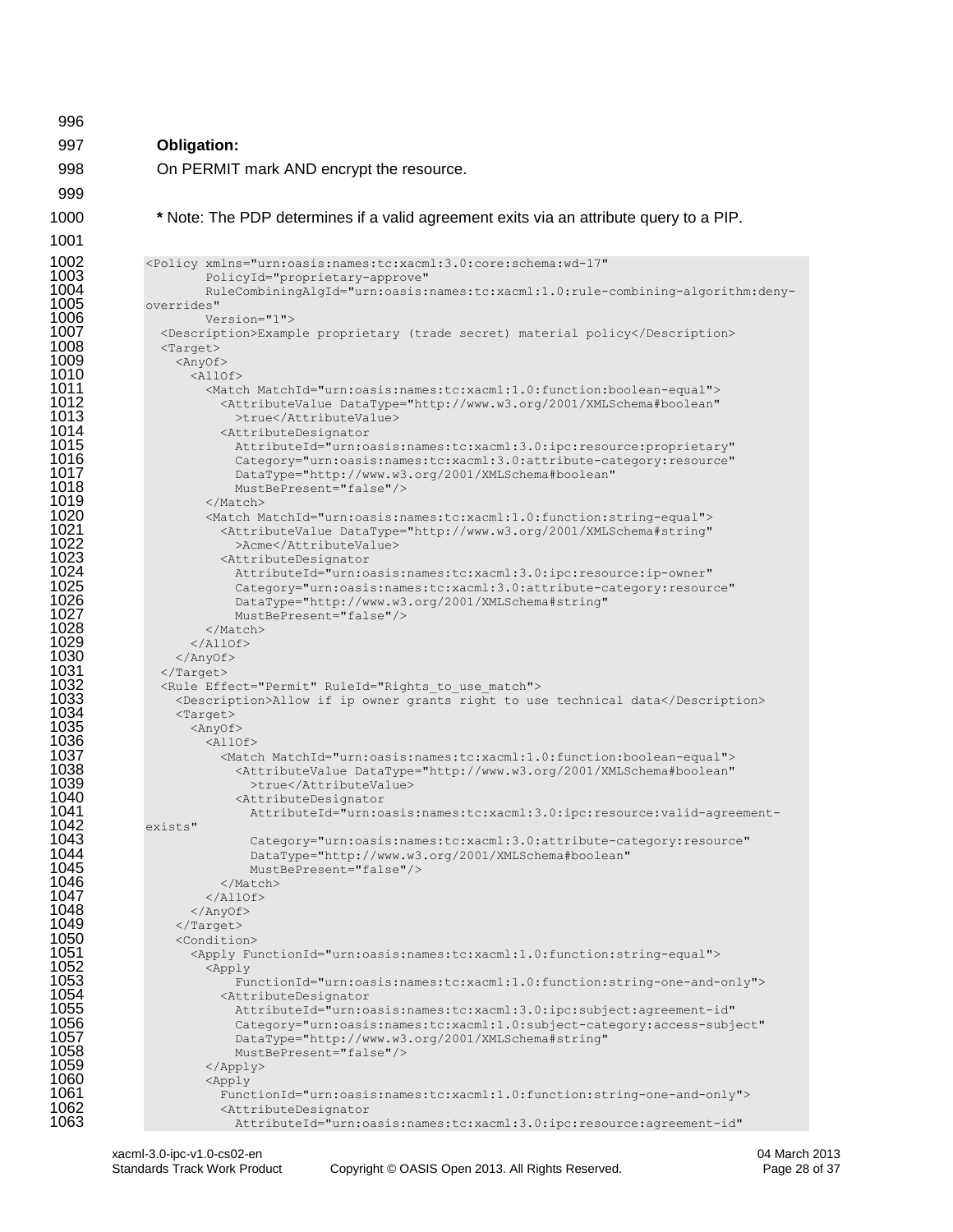| Category="urn:oasis:names:tc:xacml:3.0:attribute-category:resource"                             |
|-------------------------------------------------------------------------------------------------|
| DataType="http://www.w3.org/2001/XMLSchema#string"                                              |
| MustBePresent="false"/>                                                                         |
| $\langle \text{Apply} \rangle$                                                                  |
| $\langle \text{Apply} \rangle$                                                                  |
|                                                                                                 |
| $\langle$ /Rule>                                                                                |
| <obligationexpressions></obligationexpressions>                                                 |
| <obligationexpression< th=""></obligationexpression<>                                           |
|                                                                                                 |
| ObligationId="urn:oasis:names:tc:xacml:3.0:ipc:obligation:marking"                              |
| FulfillOn="Permit">                                                                             |
| <attributeassignmentexpression< th=""></attributeassignmentexpression<>                         |
| AttributeId="urn:oasis:names:tc:xacml:3.0:example:attribute:text">                              |
| <attributevalue <="" datatype="http://www.w3.org/2001/XMLSchema#string" th=""></attributevalue> |
| >Acme Proprietary Information: Limited Distribution                                             |
|                                                                                                 |
|                                                                                                 |
| <obligationexpression< th=""></obligationexpression<>                                           |
| ObligationId="urn:oasis:names:tc:xacml:3.0:ipc:obligation:encrypt"                              |
| FulfillOn="Permit">                                                                             |
|                                                                                                 |
|                                                                                                 |
|                                                                                                 |
|                                                                                                 |
|                                                                                                 |
|                                                                                                 |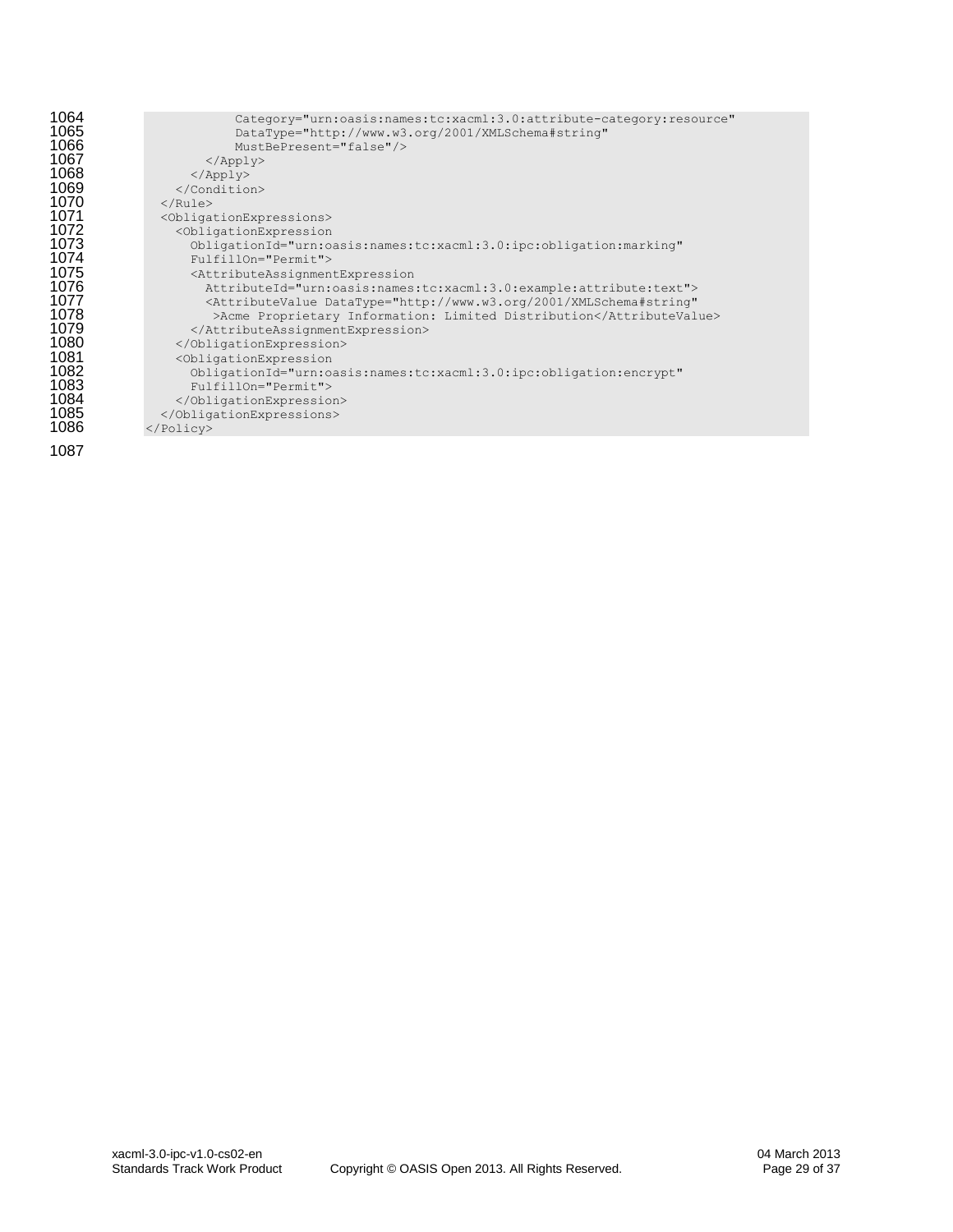# <span id="page-29-0"></span><sup>1088</sup> **5 Conformance**

1089 Conformance to this profile is defined for *policies* and *requests* generated and transmitted within and 1090 between XACML systems.

### <span id="page-29-1"></span>1091 **5.1 Attribute Identifiers**

1092 Conformant XACML *policies* and *requests* SHALL use the attribute identifiers defined in Section 2 for 1093 their specified purpose and SHALL NOT use any other identifiers for the purposes defined by attributes in 1094 this profile. The following table lists the attributes that must be supported.

1095 Note: "M" is mandatory "O" is optional.

| <b>Identifiers</b>                                                   |   |  |
|----------------------------------------------------------------------|---|--|
| urn:oasis:names:tc:xacml:3.0:ipc:resource:copyright                  | м |  |
| urn:oasis:names:tc:xacml:3.0:ipc:resource:patent                     | м |  |
| urn:oasis:names:tc:xacml:3.0:ipc:resource:proprietary                | м |  |
| urn:oasis:names:tc:xacml:3.0:ipc:resource:public-domain              | м |  |
| urn:oasis:names:tc:xacml:3.0:ipc:resource:trademark                  | м |  |
| urn:oasis:names:tc:xacml:3.0:ipc:resource:ip-owner                   | м |  |
| urn:oasis:names:tc:xacml:3.0:ipc:resource:ip-licensee                | м |  |
| urn:oasis:names:tc:xacml:3.0:ipc:resource:agreement-id               | м |  |
| urn:oasis:names:tc:xacml:3.0:ipc:resource:agreement-type             | м |  |
| urn:oasis:names:tc:xacml:3.0:ipc:resource:valid-agreement-exists     | O |  |
| urn:oasis:names:tc:xacml:3.0:ipc:resource:number-of-valid-agreements | O |  |
| urn:oasis:names:tc:xacml:3.0:ipc:resource:work-effort                | м |  |
| urn:oasis:names:tc:xacml:3.0:ipc:resource:authorized-end-use         | м |  |
| urn:oasis:names:tc:xacml:3.0:ipc:resource:effective-date             | м |  |
| urn:oasis:names:tc:xacml:3.0:ipc:resource:expiration-date            | м |  |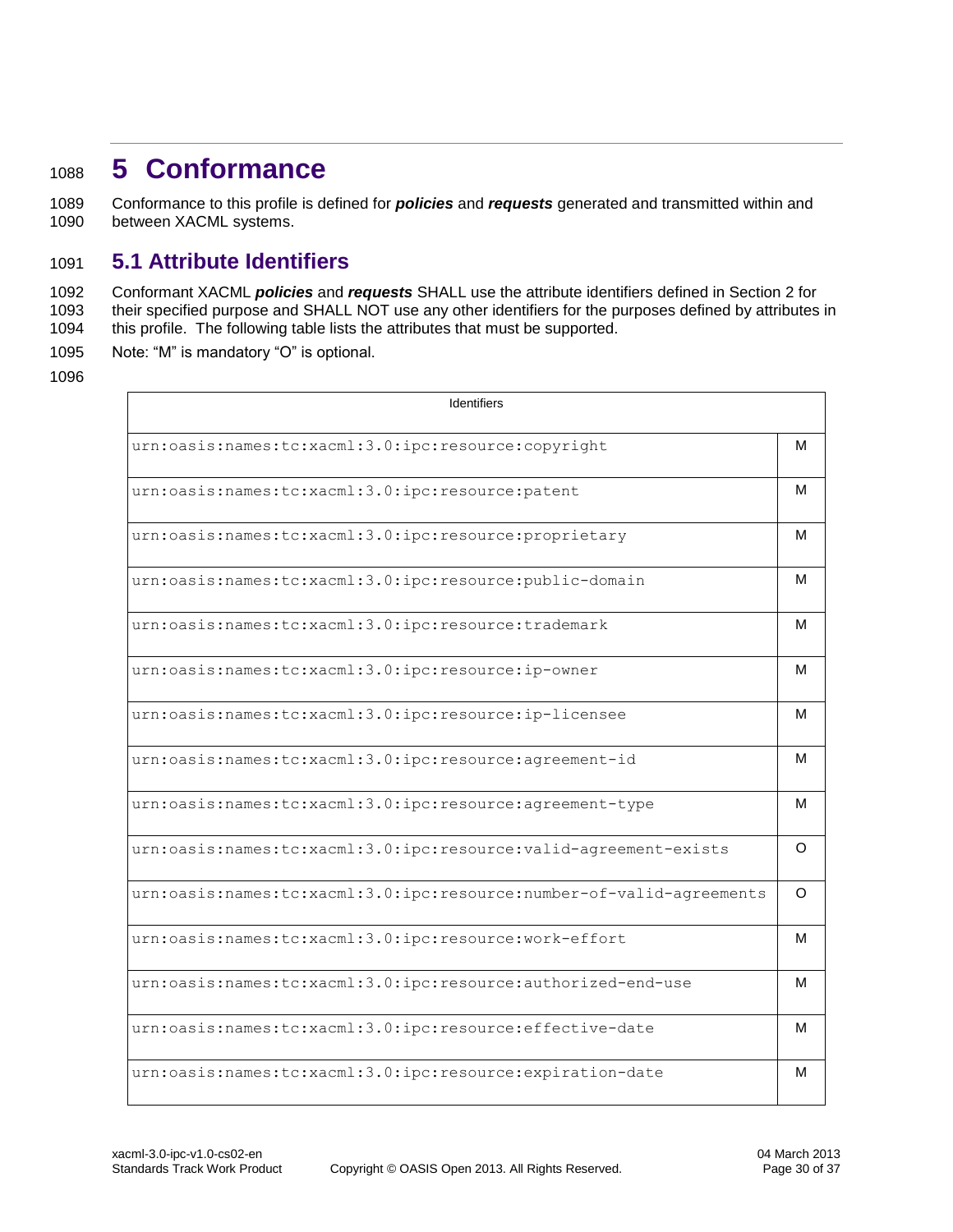| urn:oasis:names:tc:xacml:3.0:ipc:subject:subject-id                               | M |
|-----------------------------------------------------------------------------------|---|
| urn:oasis:names:tc:xacml:3.0:ipc:subject:organization                             | м |
| urn:oasis:names:tc:xacml:3.0:ipc:subject:subject-to-organization-<br>relationship | м |
| urn:oasis:names:tc:xacml:3.0:ipc:subject:business-context                         | M |
| urn:oasis:names:tc:xacml:3.0:ipc:subject:agreement-id                             | M |
| urn:oasis:names:tc:xacml:3.0:ipc:obligation:encrypt                               | м |
| urn:oasis:names:tc:xacml:3.0:ipc:obligation:marking                               | M |

# <span id="page-30-0"></span>1097 **5.2 Attribute Values**

1098 Conformant XACML *policies* and *requests* SHALL use attribute values in the specified range or patterns 1099 as defined for each attribute in Section 2 (when a range or pattern is specified).

- 1100 NOTE: In order to process conformant XACML *policies* and *requests* correctly, *PIP* and 1101 *PEP* modules may have to translate native data values into the datatypes and formats
- 1102 specified in this profile.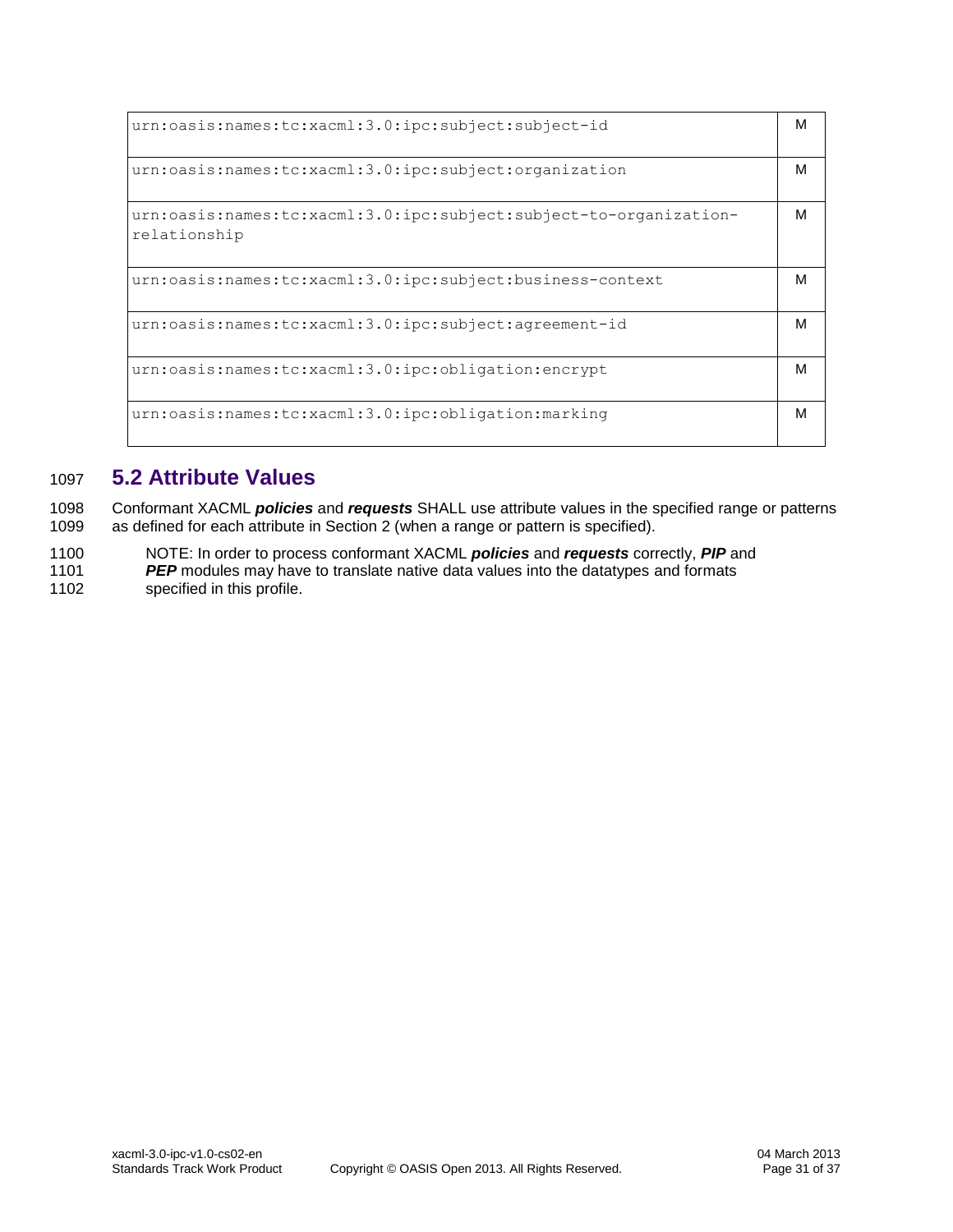# <span id="page-31-0"></span><sup>1103</sup> **Appendix A. Acknowledgements**

1104 The following individuals have participated in the creation of this specification and are gratefully<br>1105 acknowledged: acknowledged:

# 1106 **Participants:**

- John Tolbert, The Boeing Company
- 1108 Crystal Hayes, The Boeing Company<br>1109 Richard Hill. The Boeing Company
- Richard Hill, The Boeing Company
- 1110 Paul Tyson, Bell Helicopter Textron
- 1111 Danny Thorpe, Quest Software
- 1112 Remon Sinnema, EMC
- 1113 Andy Han, Nextlabs Inc
- 1114 Erik Rissanen, Axiomatics AB
- 1115 David Brossard, Axiomatics AB

#### 1116 **Committee members during profile development:**

| <b>Person</b>           | Organization                | Role                 |
|-------------------------|-----------------------------|----------------------|
| David Brossard          | Axiomatics                  | <b>Voting Member</b> |
| gerry gebel             | Axiomatics                  | Member               |
| Srijith Nair            | Axiomatics                  | Member               |
| Erik Rissanen           | Axiomatics                  | <b>Voting Member</b> |
| <b>Richard Skedd</b>    | <b>BAE SYSTEMS plc</b>      | Member               |
| Abbie Barbir            | <b>Bank of America</b>      | Member               |
| Radu Marian             | <b>Bank of America</b>      | Member               |
| Rakesh<br>Radhakrishnan | <b>Bank of America</b>      | Member               |
| Ronald Jacobson         | <b>CA Technologies</b>      | Member               |
| Masum Hasan             | <b>Cisco Systems</b>        | Member               |
| Anil Tappetla           | <b>Cisco Systems</b>        | Member               |
| <b>Gareth Richards</b>  | <b>EMC</b>                  | Member               |
| Remon Sinnema           | <b>EMC</b>                  | <b>Voting Member</b> |
| <b>Matt Crooke</b>      | First Point Global Pty Ltd. | Member               |
| <b>Allan Foster</b>     | Forgerock Inc.              | Member               |
| Michiharu Kudo          | <b>IBM</b>                  | Member               |
| Sridhar Muppidi         | <b>IBM</b>                  | Member               |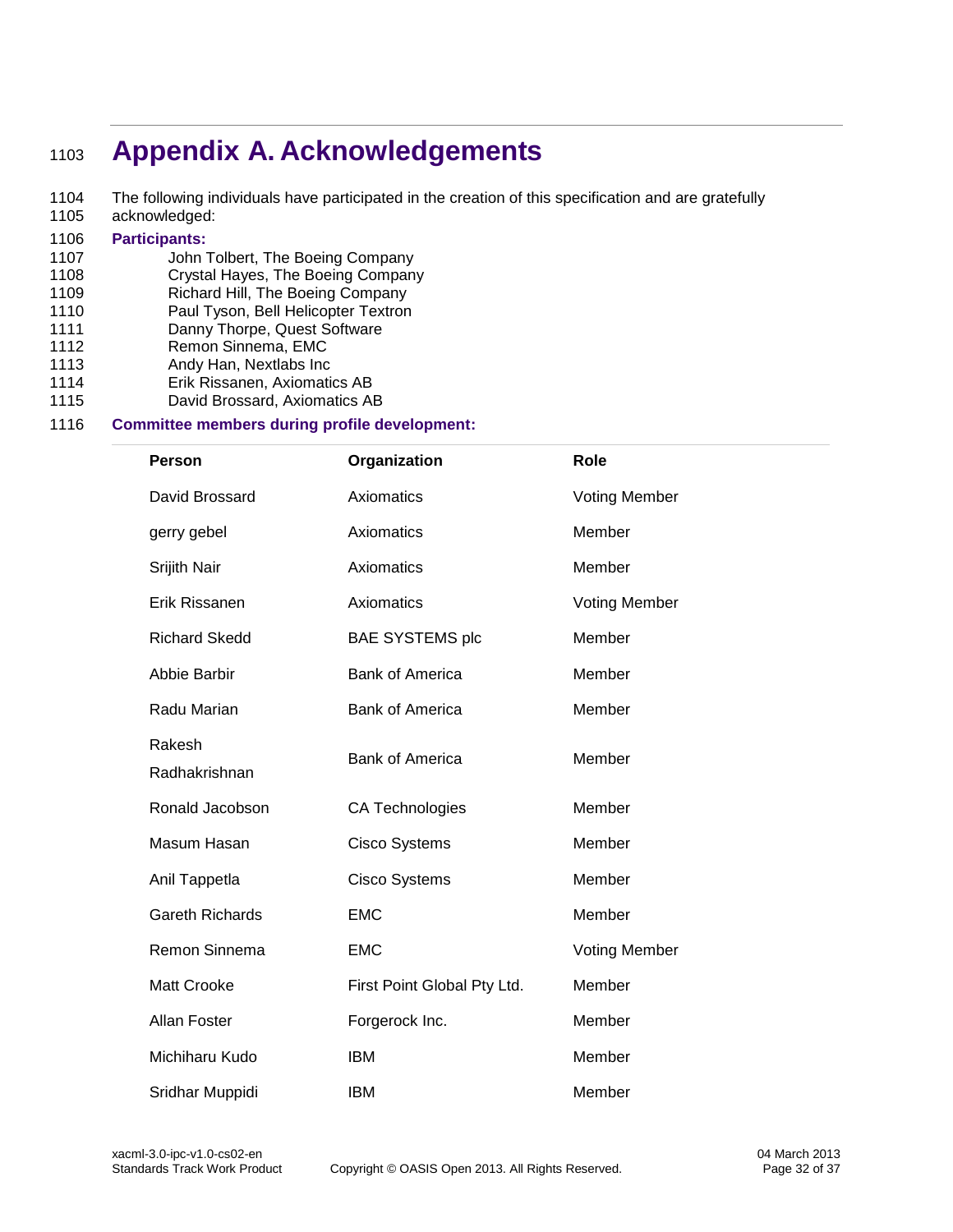| Vernon Murdoch             | <b>IBM</b>                     | Member               |
|----------------------------|--------------------------------|----------------------|
| Nataraj Nagaratnam         | <b>IBM</b>                     | Member               |
| <b>Gregory Neven</b>       | <b>IBM</b>                     | Member               |
| <b>Franz-Stefan Preiss</b> | <b>IBM</b>                     | Member               |
| Ron Williams               | <b>IBM</b>                     | Member               |
| David Chadwick             | Individual                     | Member               |
| David Choy                 | Individual                     | Member               |
| <b>Bill Parducci</b>       | Individual                     | Chair                |
| <b>Richard Sand</b>        | Individual                     | Member               |
| Mike Schmidt               | Individual                     | Member               |
| David Staggs               | Jericho Systems                | <b>Voting Member</b> |
| Thomas Hardjono            | M.I.T.                         | Member               |
| Anthony Nadalin            | Microsoft                      | <b>Voting Member</b> |
| Andy Han                   | NextLabs, Inc.                 | Member               |
| Naomaru Itoi               | NextLabs, Inc.                 | Member               |
| Kamalendu Biswas           | Oracle                         | Member               |
| Willem de Pater            | Oracle                         | Member               |
| Subbu Devulapalli          | Oracle                         | Member               |
| <b>Rich Levinson</b>       | Oracle                         | Secretary            |
| Hal Lockhart               | Oracle                         | Chair                |
| Sid Mishra                 | Oracle                         | Member               |
| Prateek Mishra             | Oracle                         | Member               |
| Roger Wigenstam            | Oracle                         | Member               |
| YanJiong WANG              | Primeton Technologies,<br>Inc. | Member               |
| Danny Thorpe               | Quest Software                 | <b>Voting Member</b> |
| Kenneth Peeples            | <b>Red Hat</b>                 | Member               |
| Anil Saldhana              | <b>Red Hat</b>                 | Member               |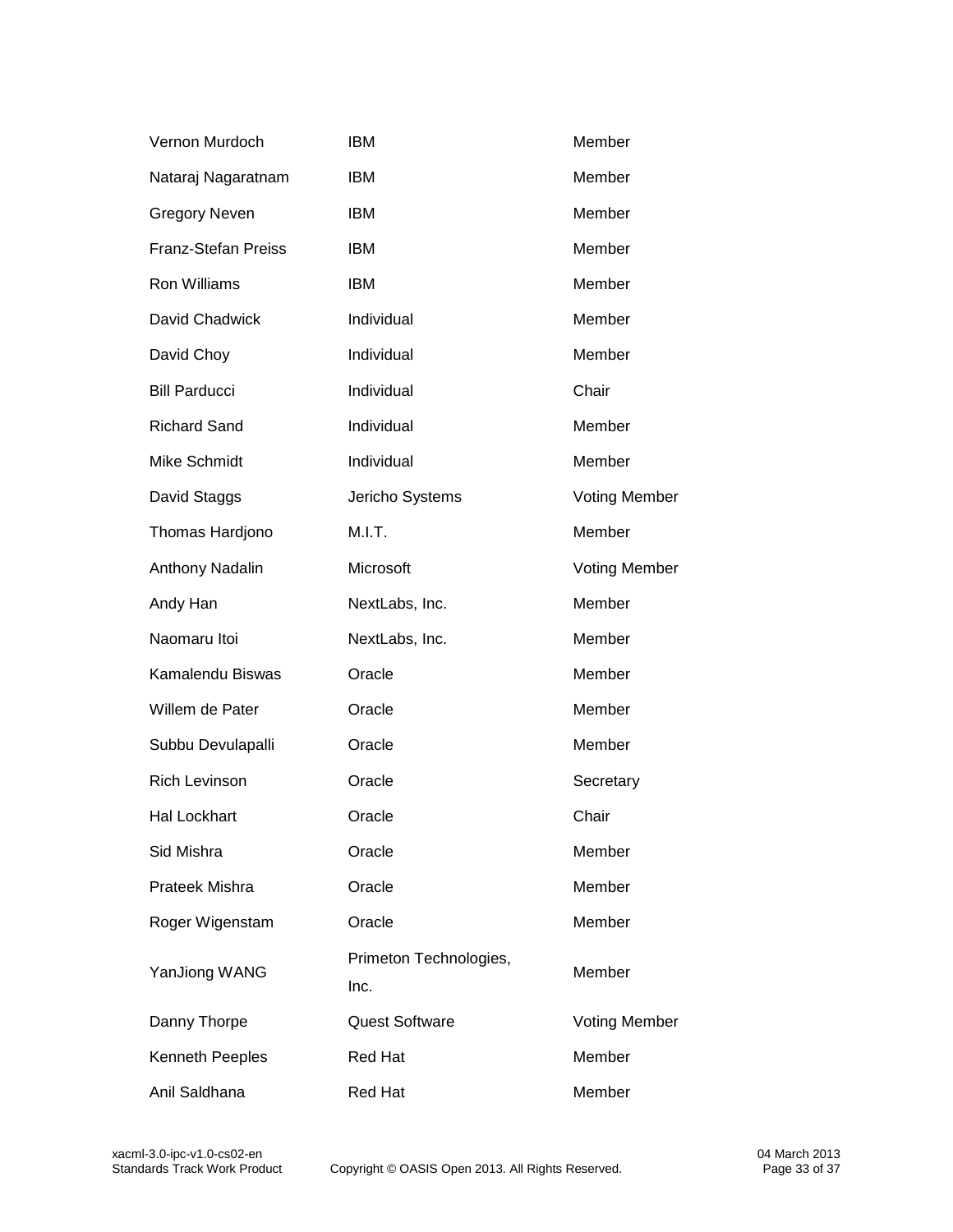| Darran Rolls         | SailPoint Technologies                                                   | Member               |
|----------------------|--------------------------------------------------------------------------|----------------------|
| Jan Herrmann         | Siemens AG                                                               | Member               |
| <b>Crystal Hayes</b> | The Boeing Company                                                       | <b>Voting Member</b> |
| <b>Richard Hill</b>  | The Boeing Company                                                       | <b>Voting Member</b> |
| John Tolbert         | The Boeing Company                                                       | <b>Voting Member</b> |
| Jean-Paul Buu-Sao    | <b>Transglobal Secure</b><br>Collaboration Participation,<br>Inc. (TSCP) | <b>Voting Member</b> |
| <b>Martin Smith</b>  | US Department of<br><b>Homeland Security</b>                             | Member               |
| John Davis           | <b>Veterans Health</b><br>Administration                                 | <b>Voting Member</b> |
| Duane DeCouteau      | <b>Veterans Health</b><br>Administration                                 | Member               |
| Mohammad Jafari      | <b>Veterans Health</b><br>Administration                                 | <b>Voting Member</b> |
| Steven Legg          | <b>ViewDS</b>                                                            | <b>Voting Member</b> |
| Johann Nallathamby   | WSO <sub>2</sub>                                                         | Member               |
| Asela Pathberiya     | WSO <sub>2</sub>                                                         | Member               |
| Prabath Siriwardena  | WSO <sub>2</sub>                                                         | Member               |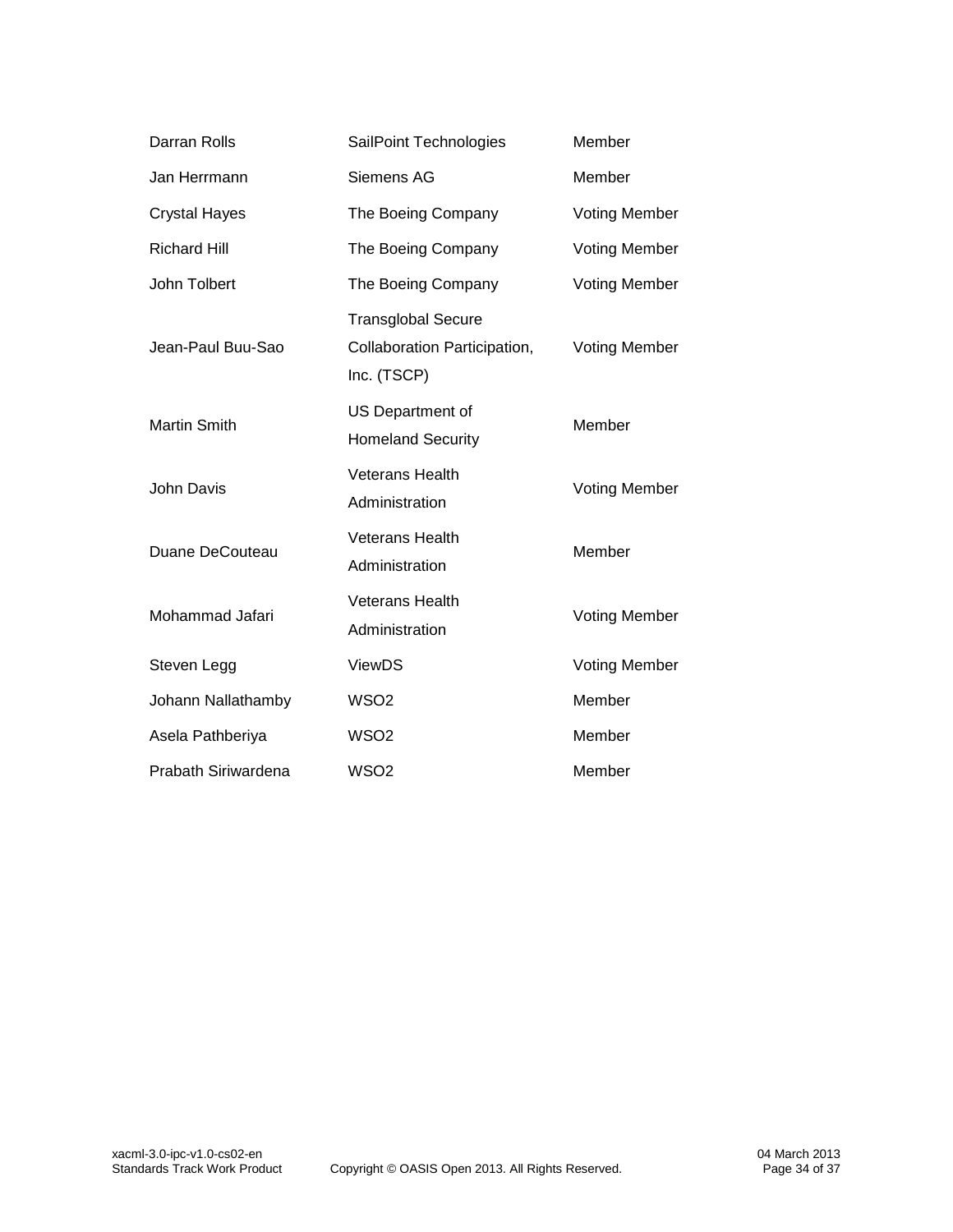# <span id="page-34-0"></span><sup>1117</sup> **Appendix B. Non-Normative Text**

1118 This table maps possible overlaps between IP type classifications. This list is neither normative nor<br>1119 exhaustive, but serves as a quide for interoperable implementations. exhaustive, but serves as a guide for interoperable implementations.

|                        |                          |        |                          | <b>Public-</b> |                  |
|------------------------|--------------------------|--------|--------------------------|----------------|------------------|
|                        | Copyright                | Patent | Proprietary              | Domain         | <b>Trademark</b> |
| Copyright              | $\overline{\phantom{0}}$ | Yes    | No                       | No             | Yes              |
| Patent                 | Yes                      |        | No                       | No             | Yes              |
| Proprietary<br>Public- | No                       | No     | $\overline{\phantom{0}}$ | No             | No               |
| <b>Domain</b>          | No                       | No     | No                       | -              | No               |
| <b>Trademark</b>       | Yes                      | Yes    | No                       | No             |                  |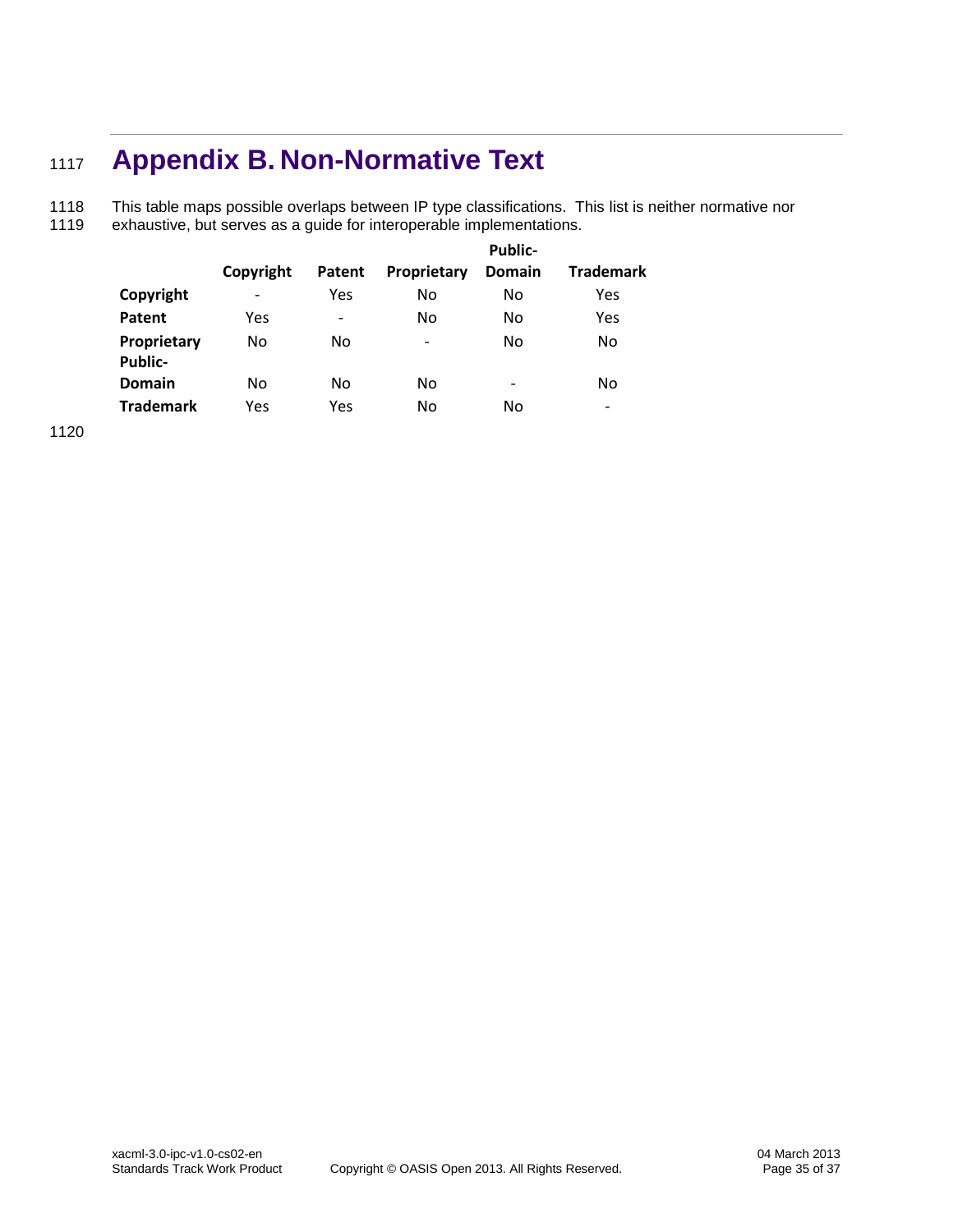# <span id="page-35-0"></span><sup>1121</sup> **Appendix C. Revision History**

| <b>Revision</b> | <b>Date</b> | <b>Editor</b>                                                                                                     | <b>Changes Made</b>                                                                                                                                                                                                                                                                                                                                                                                           |
|-----------------|-------------|-------------------------------------------------------------------------------------------------------------------|---------------------------------------------------------------------------------------------------------------------------------------------------------------------------------------------------------------------------------------------------------------------------------------------------------------------------------------------------------------------------------------------------------------|
| CD <sub>1</sub> | 6/18/2009   | John Tolbert                                                                                                      | Initial committee draft.                                                                                                                                                                                                                                                                                                                                                                                      |
| WD <sub>2</sub> | 2/25/2010   | John Tolbert                                                                                                      | Revised committee draft.                                                                                                                                                                                                                                                                                                                                                                                      |
| CD <sub>2</sub> | 5/5/10      | John Tolbert                                                                                                      | Revised committee draft, fixed links and<br>formatting.                                                                                                                                                                                                                                                                                                                                                       |
| WD <sub>3</sub> | 8/9/2011    | John Tolbert/Crystal<br>Hayes                                                                                     | Added resource attributes for "Effective Date",<br>"Expiration Date", and "Use Restrictions";<br>changed text for "License"; updated<br>membership list.                                                                                                                                                                                                                                                      |
| WD4             | 9/7/2011    | Paul Tyson, with<br>response by John<br><b>Tolbert and Crystal</b><br>Hayes                                       | Removed PII and Nationality from glossary.<br>Removed Nationality as a subject attribute.<br>Changed "License" to "Agreement". Added<br>resource and subject attributes for "IP<br>Agreement". Removed "Use Restrictions" and<br>"Authority" from resource attributes. Moved<br>"Encryption Type", "Marking", and "Disposal" to<br>Obligations. Posed additional questions and<br>comments for consideration. |
| WD <sub>5</sub> | 10/13/2011  | John Tolbert/Richard<br>Hill                                                                                      | Removed all action attributes. Added<br>"Affiliation Type" as a subject attribute.<br>Removed "Disposal" as an obligation.<br>Changed "Organization" to "Organizational-<br>Affiliation". Added sample policies.                                                                                                                                                                                              |
| WD <sub>6</sub> | 11/16/2011  | John Tolbert, Richard<br>Hill, Crystal Hayes,<br>and Paul Tyson                                                   | Removed IP-Type and IP-Data, replaced with<br>individual URNs. Added text to introduction<br>and glossary. Incorporated Paul Tyson's<br>changes from edited WD-05.                                                                                                                                                                                                                                            |
| WD7             | 1/29/2012   | John Tolbert, Richard<br>Hill, Crystal Hayes,<br>Paul Tyson, David<br>Brossard, Danny<br>Thorpe, Remon<br>Sinnema | Added URNs for "Affiliation-Type" and<br>"Agreement-Type". Added new subject<br>attribute values with URNs for "Organizational-<br>relationship" and "Organization-Type".<br>Changed DataType of "Effective-Date" and<br>"Expiration-Date" from date to dateTime.<br>Changed some attribute descriptions. Fixed<br>typographical errors. Changed (Updated)<br>examples.                                       |
| WD8             | 4/30/2012   | John Tolbert, Richard<br>Hill, Andy Han, Erik<br>Rissanen                                                         | Changed attribute name "Organizational-<br>Affiliation" to "Organization". Added additional<br>guidance to descriptions to section 2.1<br>"Resource Attributes", section 2.1.9<br>"Agreement-Id", section 2.2.4 "Affiliation-Type".<br>Removed "profiles" from obligation urn                                                                                                                                 |